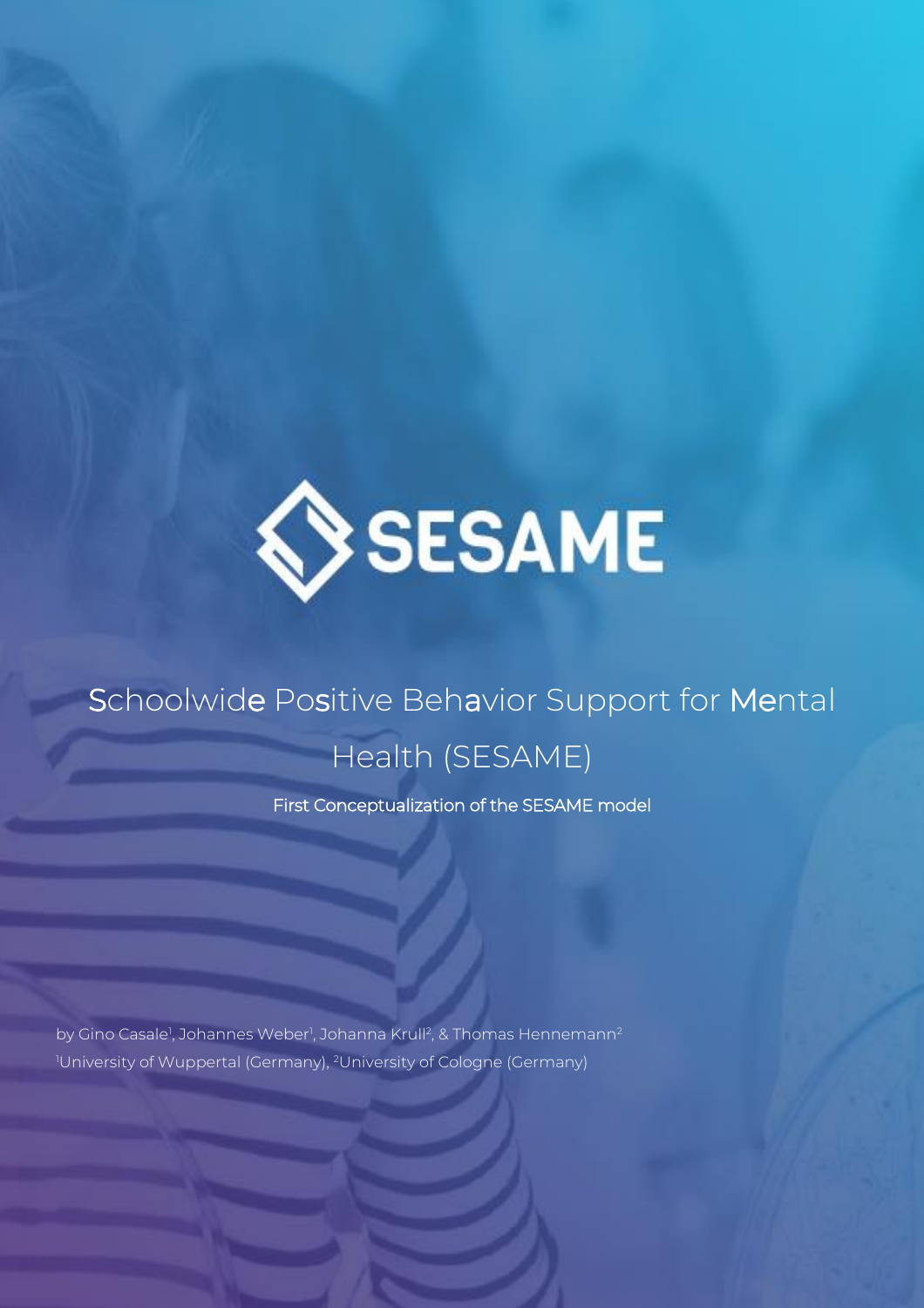# Content

 $-1$   $-1$ 

| Creating a safe learning environment and viable student-teacher-interactions through clear behavioral |  |
|-------------------------------------------------------------------------------------------------------|--|
|                                                                                                       |  |
|                                                                                                       |  |
|                                                                                                       |  |
|                                                                                                       |  |
|                                                                                                       |  |
|                                                                                                       |  |
|                                                                                                       |  |
|                                                                                                       |  |
|                                                                                                       |  |
|                                                                                                       |  |
|                                                                                                       |  |
|                                                                                                       |  |
|                                                                                                       |  |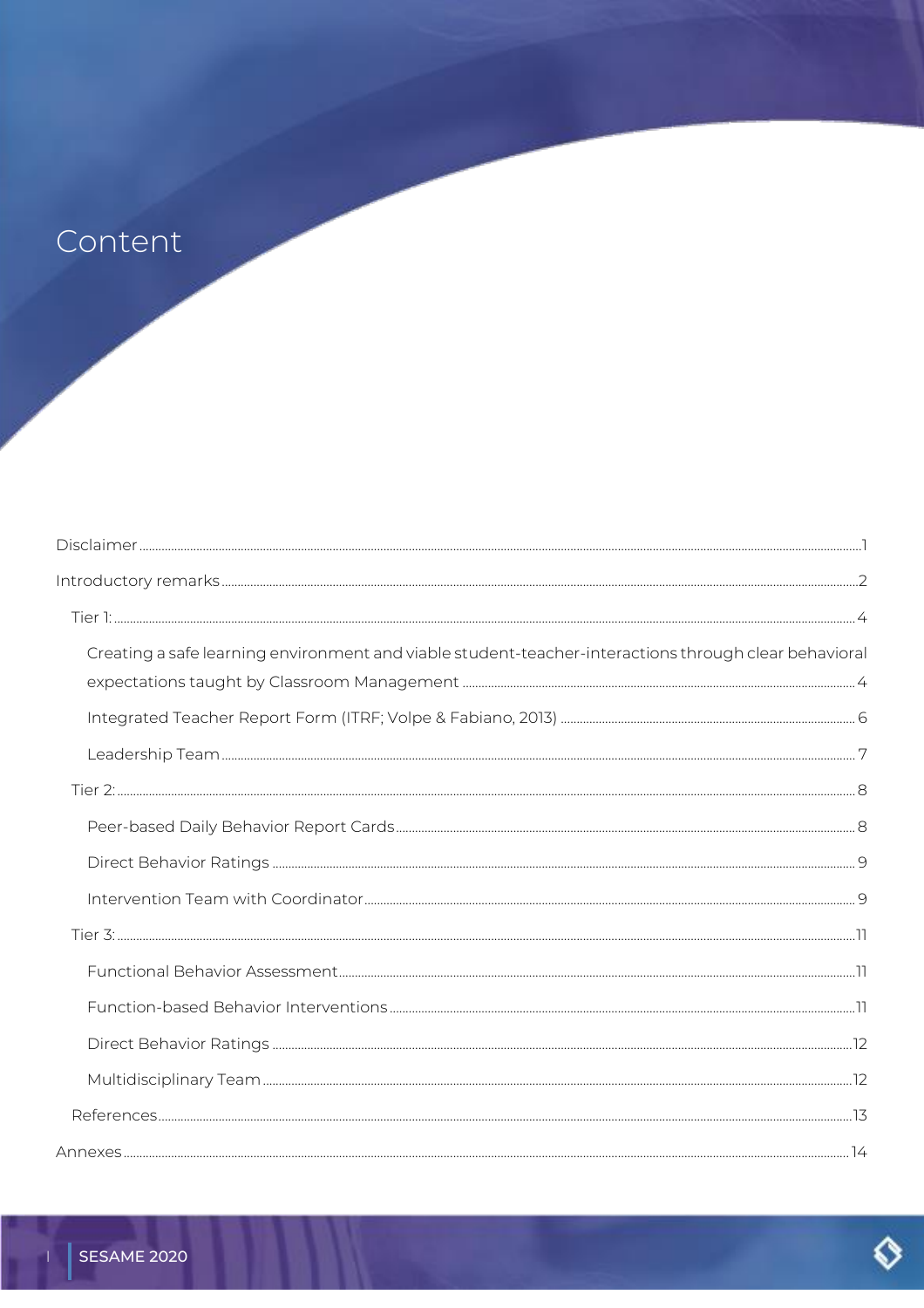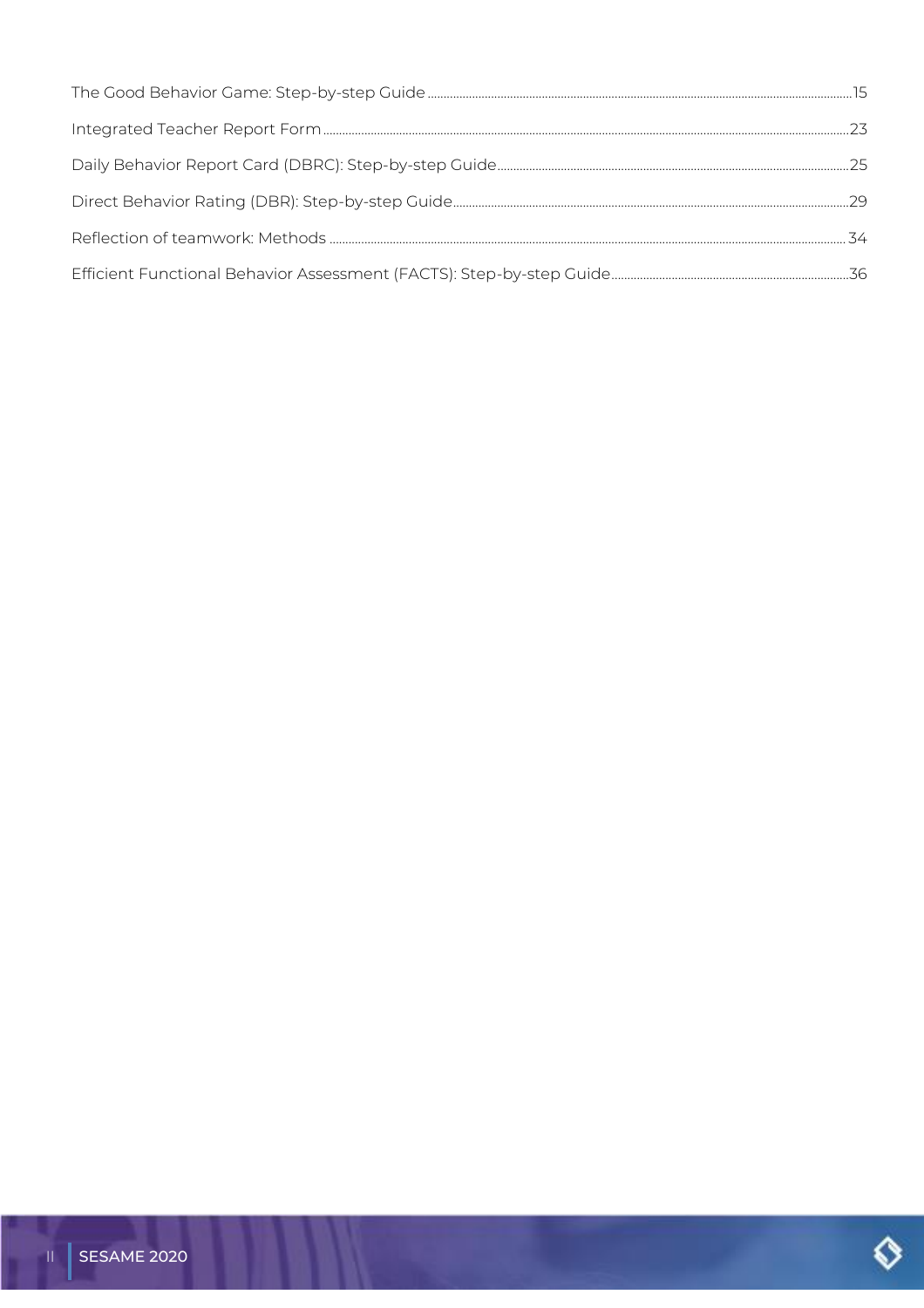





# <span id="page-3-0"></span>Disclaimer

The European Commission's support for the production of this publication does not constitute an endorsement of the contents, which reflect the views only of the authors, and the Commission cannot be held responsible for any use which may be made of the information contained therein.

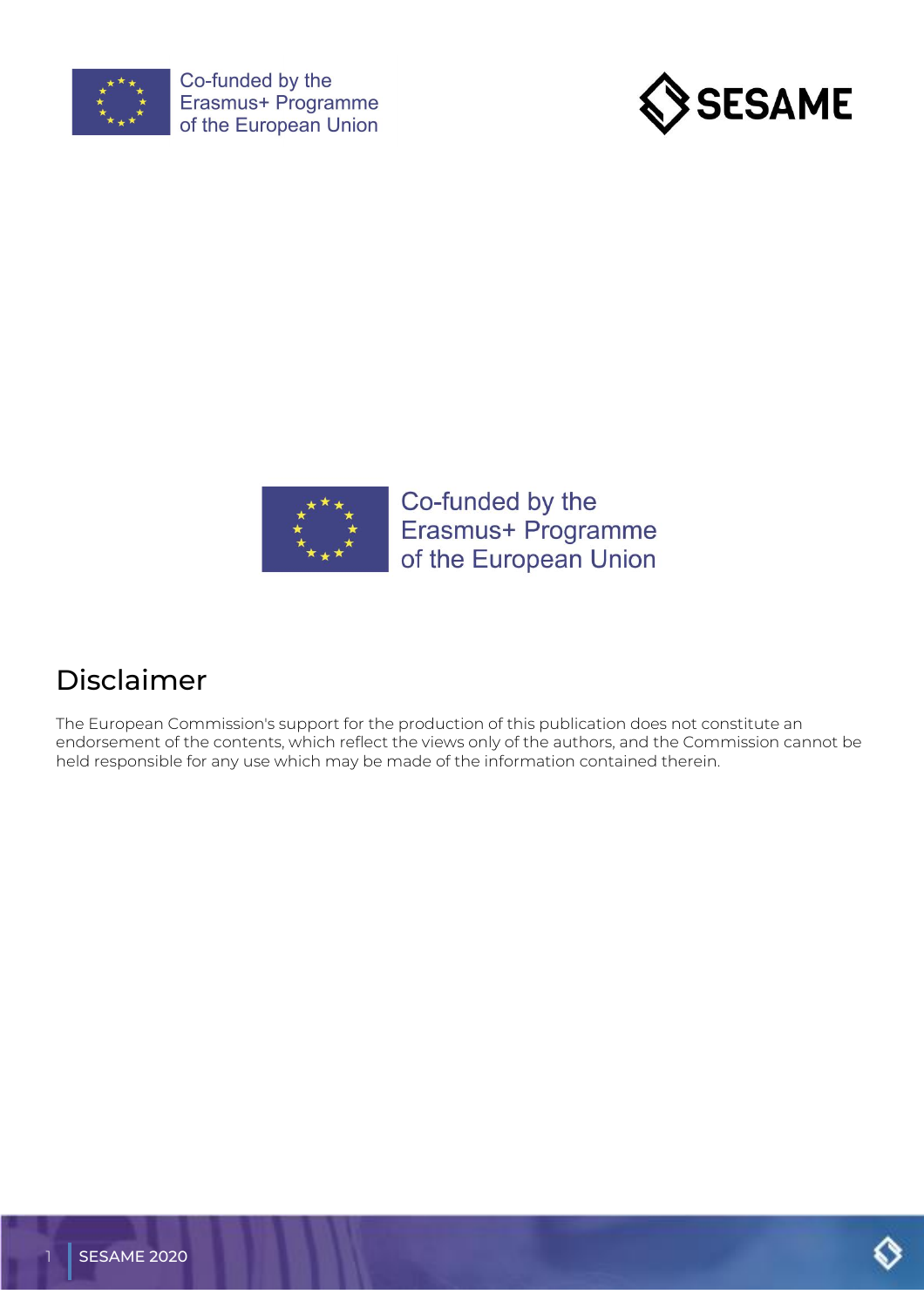



# <span id="page-4-0"></span>Introductory remarks

The following model represents a conceptualization of the American framework School-wide Positive Behavior Support (SW-PBS) for mental health focusing on the prevention and intervention of internalizing behavior disorders, such as anxiety or depression, in secondary school students. It was developed as part of the Erasmus+ funded project "School-wide Positive Behavior Support for Mental Health (SESAME)". In SESAME, the focus will be on the following goals:

- 1. Development, implementation, and first evaluation of a SW-PBS approach to prevent internalizing behavior disorders in secondary school students (SESAME model)
- 2. Development, implementation, and first evaluation of a training pathway for educators to use the SESAME model developed in 1).
- 3. Development of a SESAME App to digitally support the use of SW-PBS tools and to increase the usage of the SESAME model by teachers, and students.

SESAME will be implemented in four European countries: in France, Germany, Italy, and Portugal. The project language is English, but all materials will be provided in each country's primary language.

The primary intention of this model is to provide a SW-PBS framework that will lead the upcoming project activities. Therefore, the here presented SW-PBS model requires to be usable in the four aforementioned European contexts.

The following model includes SW-PBS strategies on the student level (i. e., assessment and intervention tools), the teacher level (i. e., teacher training), and the school-wide system level (i.e., school climate assessment and intervention).

The following criteria were applied to decide what tools will be included in the model:

- The strategies are evidence-based.
- The strategies focus on internalizing behavior problems or disorders in secondary school students.
- The strategies are usable in diverse European contexts, i. e. the required materials exist in English, French, German, Italian, and the Portuguese language.

For a basic understanding of the contents presented below, the entire document should be read. The main text provides an insight into all the actions undertaken under SESAME. The annexes then provide a more detailed description of the methods described and how they are implemented.

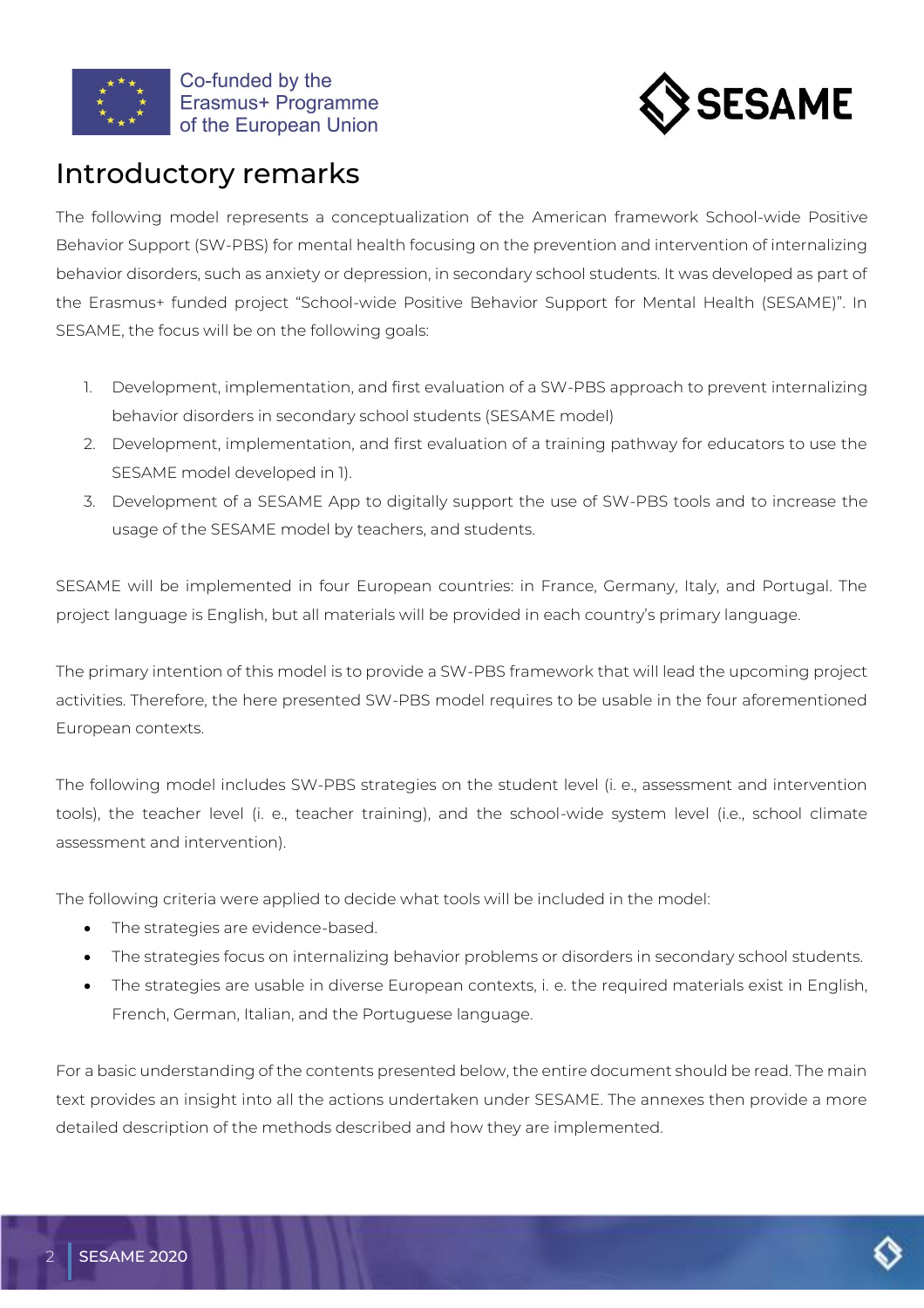





#### assessment

- functional behavior analysis - Direct Behavior Ratings (DBR)

#### Tier 2

intervention - individualized training of behavior expectations using Daily Behavior Report Cards intervention

assessment

- assessing students behavioral progress using Direct Behavior Ratings (DBR)

#### Tier 1

intervention

- teaching clear behavior expectations on the classroom level using the Good Behavior Game

#### assessment

- assessing internalizing behavior problems using a universal screening tool (ITRF)

Building a Multi-Disciplinary Team

**Collecting Fidelity Data** 

#### System level 2

- Building an Intervention Team with Coordinator  $\bullet$
- **Collecting Fidelity Data**  $\bullet$

#### System level 1

- Building a Leadership Team  $\bullet$
- I۰ Assessment of School Climate
- Developing strategies for sustainable Home-School-Collaboration  $\bullet$

Developed by authors, based on Sugai & Horner, 2006

1 SESAME 2020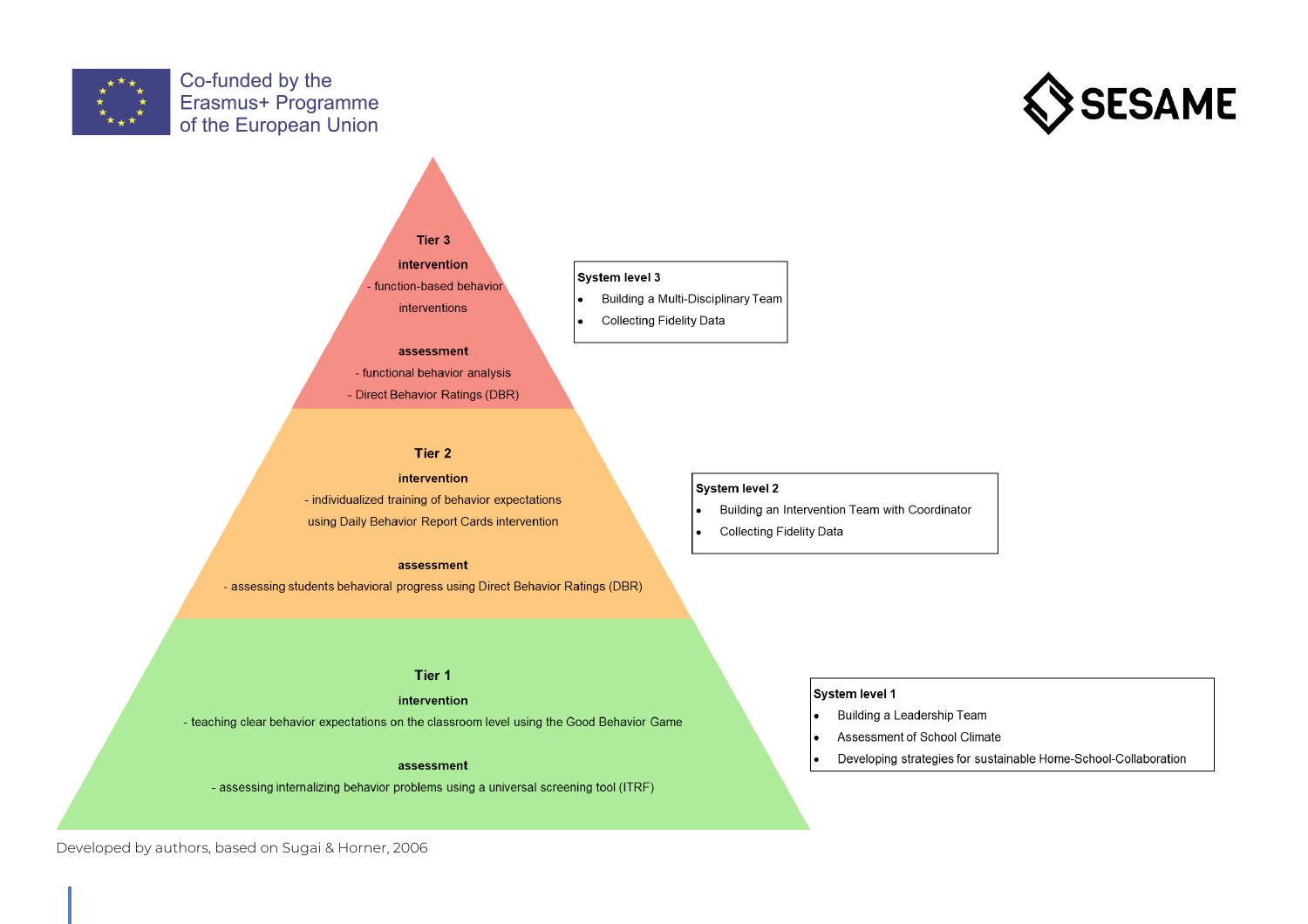



# Description of the SESAME model components

# <span id="page-6-0"></span>Tier 1:

# <span id="page-6-1"></span>**Creating a safe learning environment and viable student-teacher-interactions through clear behavioral expectations taught by Classroom Management**

On Tier 1, shared values and behavioral expectations will be developed. The shared values should represent common attitudes regarding the behavior of all persons interacting in schools (i.e., teachers, students, principal, other personnel, parents). The overwhelming goals of Tier 1 intervention are to create a safe learning environment for the students and to foster positive student-teacher-interactions. Based on common values, clear behavior expectations with a focus on internalizing behaviors will be defined. An expectation matrix including the behavioral expectations will be developed. The formulation of the values and the development of the expectation matrix will be coordinated by the Leadership Team.

To effectively teach the behavioral expectations in the classroom, the teachers will use classroom management strategies. Classroom Management (CM) is defined as

*"the actions teachers take to create an environment that supports and facilitates both academic and social-emotional learning. In other words, classroom management has two distinct purposes: It not only seeks to establish and sustain an orderly environment so students can engage in meaningful academic learning, it also aims to enhance students' social and moral growth. From this perspective, how a teacher achieves order is as important as whether a teacher achieves order."* (Evertson & Weinstein, 2006, p. 4).

Greenberg, Putman, & Walsh (2014, p. 3) structure classroom management in primary and secondary strategies. Primary strategies are strongly evidence-based. Greenberg et al. (2015) propose the so-called "Big 5 of CM":

- 1. Rules, i.e., developing positively stated behavior expectations
- 2. Routines, i.e., teaching of specific guidelines how to act in a variety of situations
- 3. Praise, i.e., positively reinforcing positive behavior
- 4. Misbehavior, i.e., determining and applying consequences for noncompliance
- 5. Engagement, i.e., engaging students in the lessons

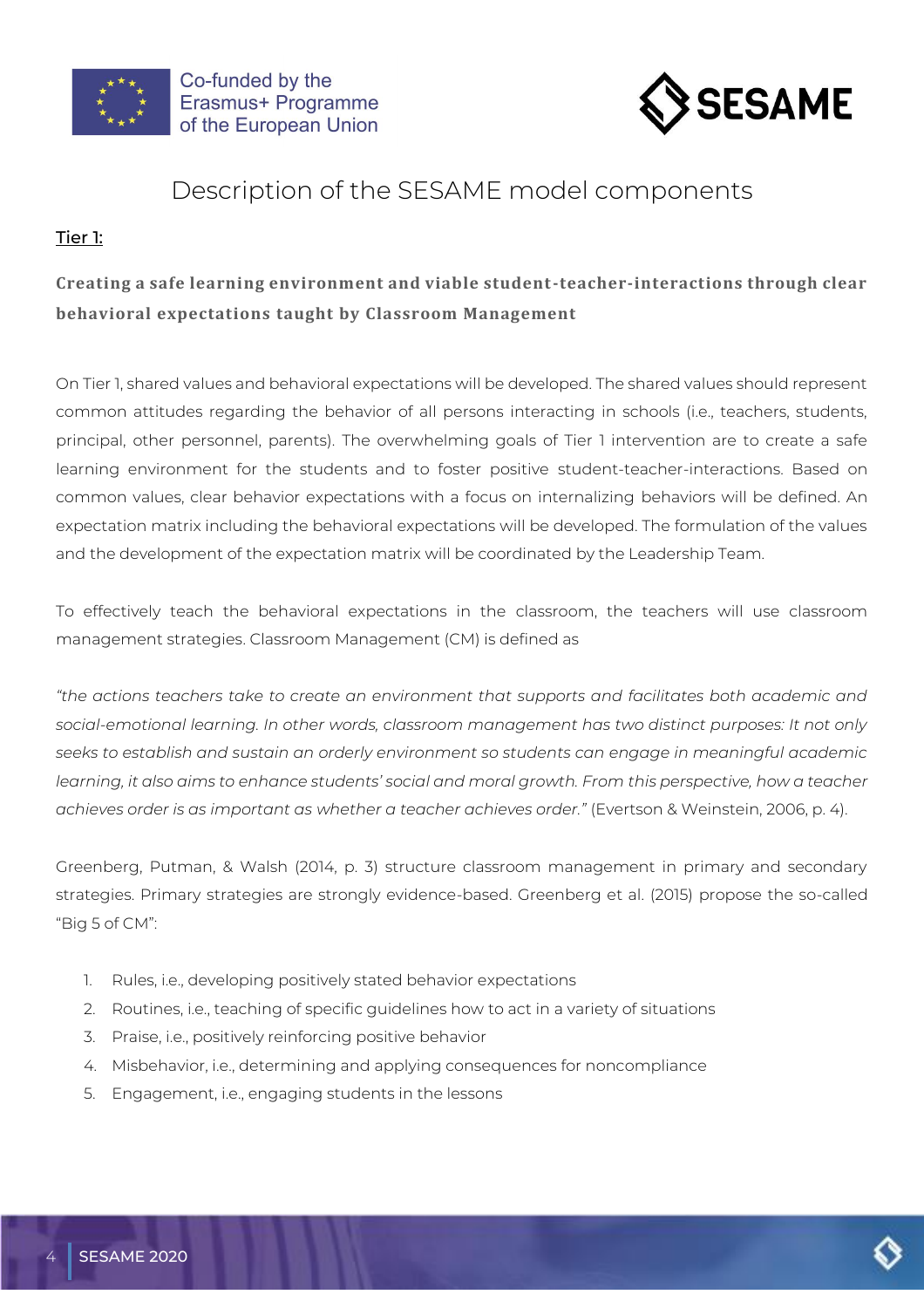



In addition, Greenberg et al. define secondary CM strategies, which are not strongly evidence-based, but also very important in creating safe learning environments:

- 1. Management of the physical classroom
- 2. Motivation of students
- 3. Use of the least intrusive means
- 4. Involvement of parents and school, community
- 5. Attendance to social/cultural/emotional factors that affect the classroom's social climate.

In SESAME, the teachers will use a variety of methods to realize these strategies in their classroom. As an example, the classroom rules – based on the school-wide behavior expectations - will be closely linked to the internalizing behavioral dimension using the results from the universal behavior screening (the Integrated Teacher Report Form, see below). The rules should be a) clear and concise, and b) commonly developed by teacher and students. We recommend not to exceed a number of five rules.

Another potential tier 1 intervention might be the [Good Behavior Game](#page-17-0) (GBG, Barrish, Saunders, & Wolff, 1969). The GBG is evidence-based, since preliminary studies showed that it a) can effectively increase desirable classroom behaviors, and b) effectively reduces problematic classroom behaviors. The GBG is played with the entire classroom, so it is very suitable for Tier 1. The GBG is an easy-to-use and time-efficient interdependent group contingency intervention utilizing students' mutual dependence to reach behavioral targets. Specifically, students of a pre-determined group receive rewards for reaching a criterion for appropriate behavior. The main features of this game are easily comprehensible:

- (1) selection of goals and rules
- (2) recording of rule violations
- (3) explaining the rules of the games and determining rewards
- (4) dividing the students in two or more teams to play against each other
- (5) playing the GBG for a specified game time

In the GBG, the students in the classroom are organized in different teams. These teams play against in showing the best classroom behavior (i.e., following the determined classroom rules). A team receives a mark ("foul") when a team member breaks a rule. At the end of the game, the team with the fewest fouls wins. The GBG was originally developed to reduce disruptive behaviors, but it is also used to improve prosocial, cooperative, and academic behaviors.

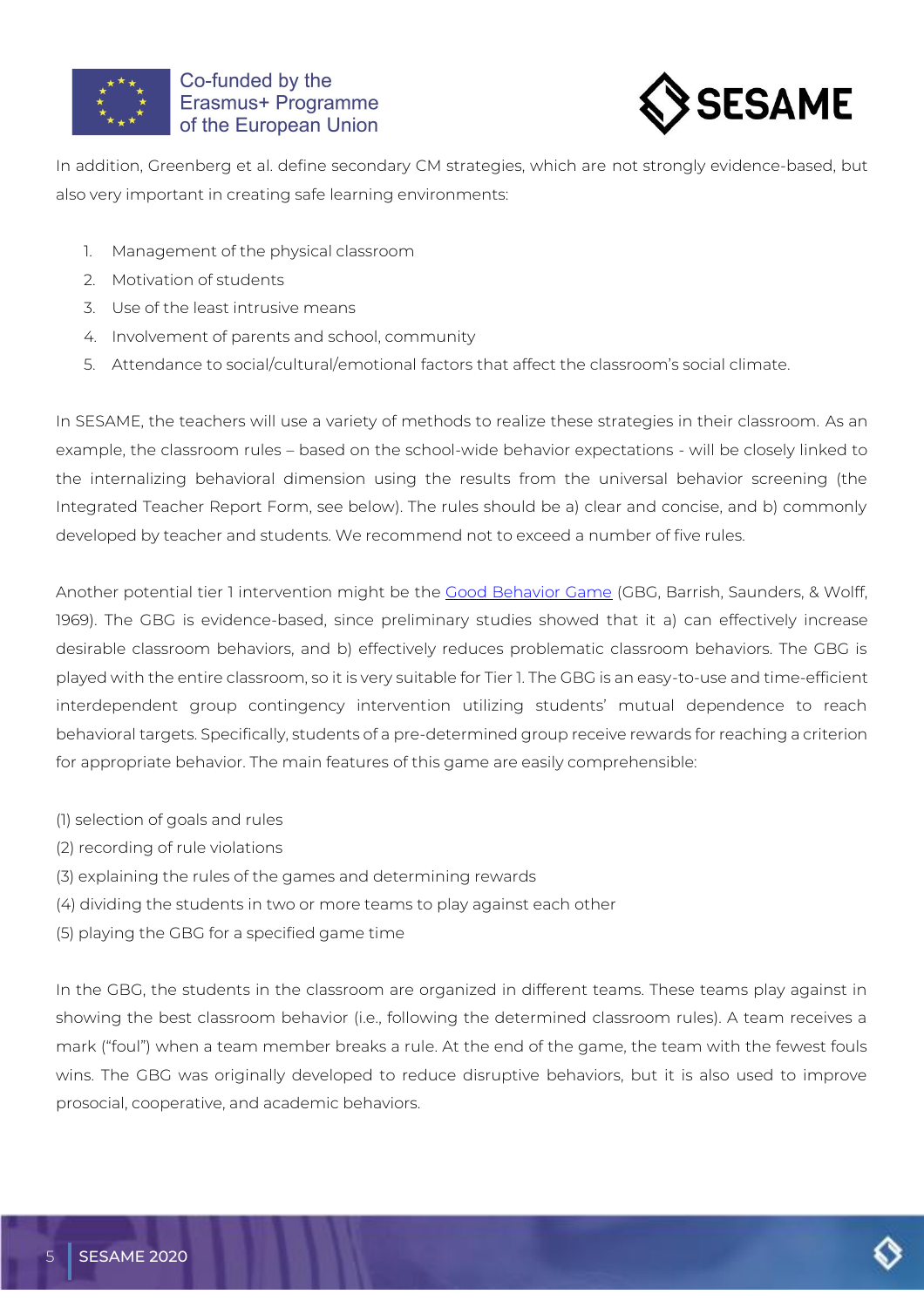



## <span id="page-8-0"></span>**[Integrated Teacher Report Form \(ITRF; Volpe & Fabiano, 2013\)](#page-25-0)**

The Integrated Teacher Report Form (ITRF) is part of a multi-gated screening procedure for childhood internalizing problems that was developed in the United States. The system was designed to address common barriers to the use of school-based universal screening procedures including the amount of time needed to complete the screening process and the limited degree to which screening data are used in the design interventions. Cook, Volpe, and Livanis (2010) referred to this latter concern as the "silo problem." The silo problem is that assessments for screening and assessments for treatment planning typically are distinct and separate assessment tasks. Using the ITRF, teachers can screen a classroom of 30 students in between 5 and 10 minutes (Daniels, Volpe, Briesch, & Fabiano, 2014). The procedure involves teachers nominating five students of concern, and those students are subsequently rated on each ITRF item based on the degree of teacher concern with the problem behavior (0 = Not a Concern, 1 = Slight Concern, 2 = Moderate Concern, 3 = Strong Concern; Volpe & Fabiano, 2013). Resultant scores are used to: (a) quantify the level of risk for each rated student, (b) rank order the level of risk for students within classrooms, and (c) rank order behaviors of concern to aid in the selection of specific target behaviors for intervention. The ITRF is part of a broader assessment and intervention system wherein each identified problem behavior is linked to a target for classroom-based interventions that can be delivered by a general education teacher (the Daily Behavior Report Card Intervention; see Volpe & Fabiano, 2013 and the description below).

The ITRF measures both externalizing (i.e., oppositional/defiant behavior, academic productivity problems), and internalizing behaviors (anxious/depressed behavior, social withdrawal). In the SESAME model, only the version for internalizing behavior problems will be used. The ITRF for internalizing behavior comprises of 24 items representing internalizing behavior problems commonly observed in classroom settings. These items load on two factors: anxious and depressed behavior (e. g. "Makes self-deprecating comments"), and social withdrawal (e.g., "Avoids group interactions"). Initial psychometric analyses support the two-factor structure of the ITRF (Volpe et al., in press). Different indices for internal consistency are above .90, which indicates an excellent reliability of the ITRF. The ITRF exists in English, French, German, Italian, and Portuguese language.

In the SESAME model, the ITRF will be used as a universal screening tool to identify those students who do not benefit from the tier 1 intervention. Students, who are positively screened on the ITRF will be involved in a targeted and peer-based group intervention focusing on individualized behavior problems on tier 2. The teachers should screen all students of their classroom twice within six months to ensure that every student with additional needs will be identified.

The interpretation of the ITRF results is comparatively easy. First, the sum scores will be calculated for each scale (i.e., anxious/depressive behavior, social withdrawal) and for both scales together. Second, students will be rank-ordered in regard to their ITRF sum score. Depending on the individual student group, the

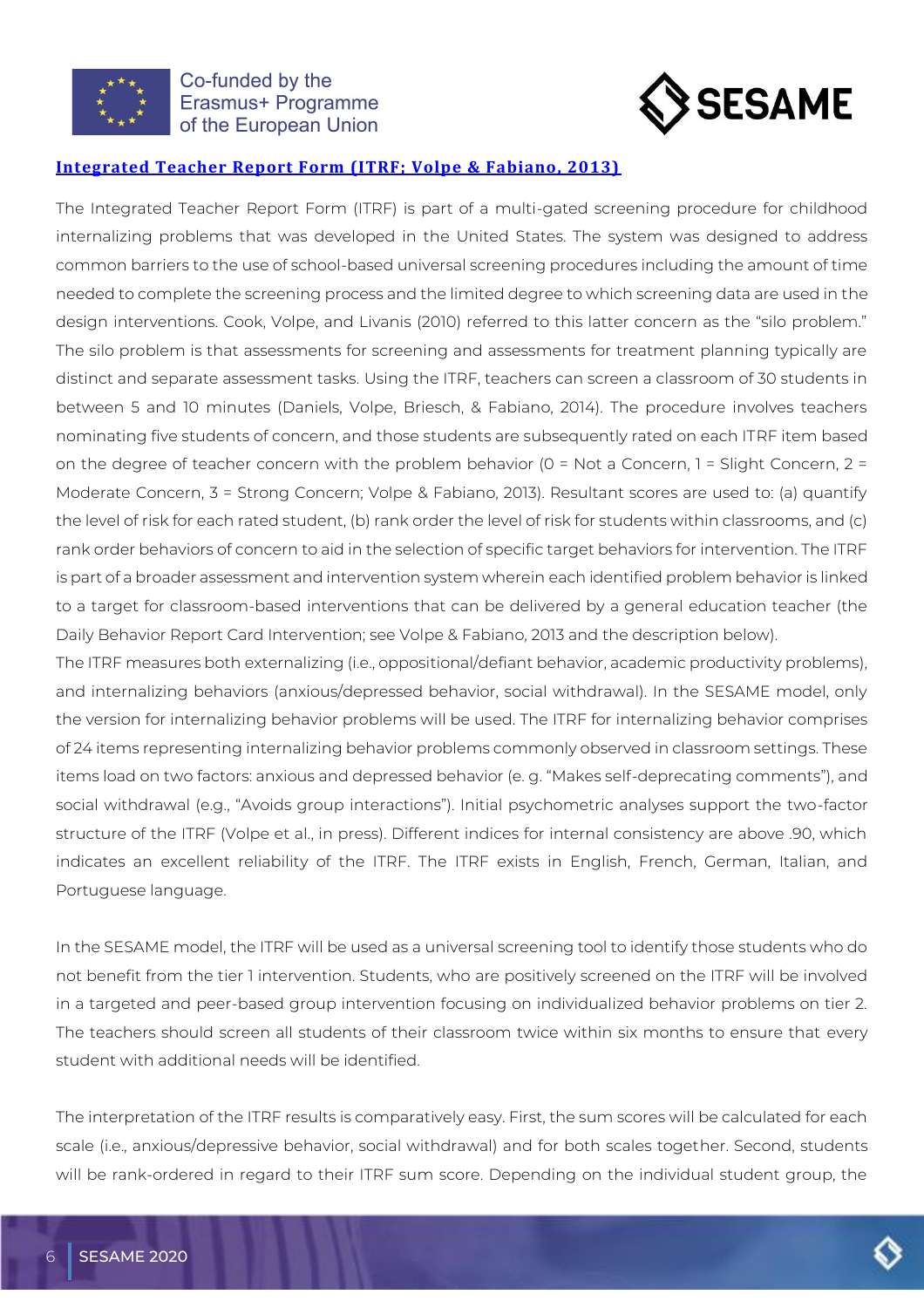



sum scores for a sub-scale or for both scales together can be used to rank-order students. Finally – based on the rank-order – the teacher has to decide, which students should be targeted with Tier 2 interventions. In addition, the ITRF scores can be used as a formative measure to evaluate the internalizing classroom behavior before and after an intervention.

## <span id="page-9-0"></span>**Leadership Team**

On tier 1, leadership teams will be established on the school level. These teams are responsible for the successful implementation of the strategies and practices for tier 1 support. That is, monitoring of schoolwide data, ensuring students receive equitable access to these supports, and evaluating the program's overall effectiveness. The leadership team should be representative for all school personnel involved in behavior interventions. The team should have behavioral expertise, coaching expertise, knowledge of student academic and behavior patterns, and knowledge about how the school operates across grade levels and programs. We recommend to include at least the following expertise:

- A SW-PBS expert, who is familiar with the approach, the strategies, systems, and tools. In SESAME, this will be the colleagues trained by the scientific experts in SW-PBS in the Train-the-Trainer event in Portugal. This person coordinates the team.
- A representative of the school administration
- A proponent of the SW-PBS approach from the teaching personnel
- A teacher, who is critical towards the SW-PBS approach
- A representative of the students
- A representative of family/ parents
- A representative of the group of non-teaching personnel

The Leadership Team will meet on a regular basis (i.e., every two weeks for one hour). They will work out a commitment statement for establishing a positive school-wide social culture. In addition, the Leadership Team will be responsible for collecting schoolwide data used for decision-making processes (i. e., school climate, information about home-school-collaboration). Finally, the Leadership team will be responsible to work out a professional development plan, and an evaluation plan to assess the personnel's development.

In the Leadership Team, one of the major responsibilities of the SESAME project team representative is, to recommend questionnaires for data collection. In this context, a School Climate Survey will be provided (The Georgia School Climate Survey; LaSalle and Colleagues, 2020). This survey exists in different languages, and can be completed by personnel, students, and parents.

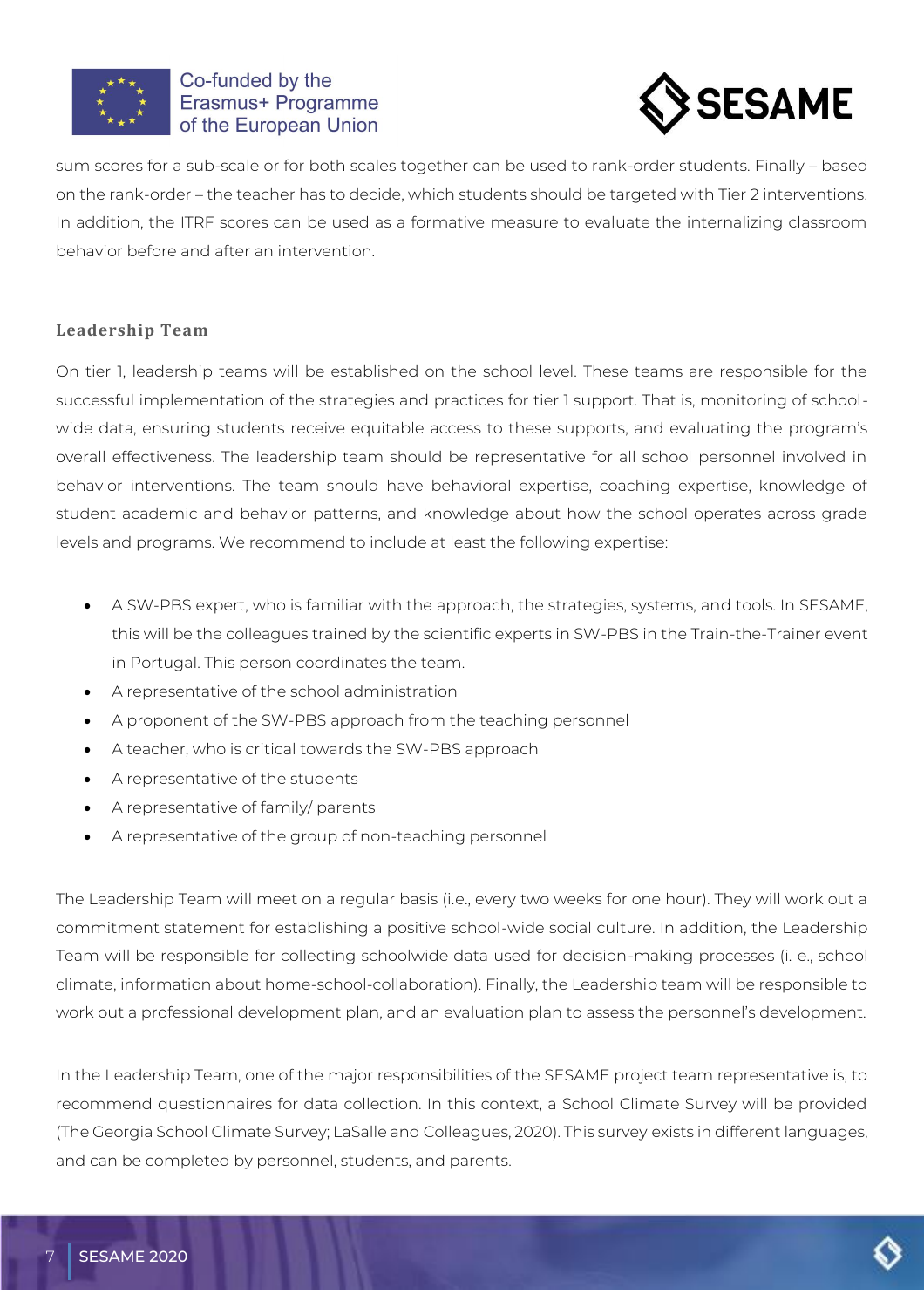



## <span id="page-10-0"></span>Tier 2:

## <span id="page-10-1"></span>**[Peer-based Daily Behavior Report Cards](#page-27-0)**

In SESAME, a targeted and peer-based Daily Behavior Report Cards (DBRC; Volpe & Fabiano, 2013) intervention will be provided for those students, who were positively screened on Tier 1. In its original conceptualization, DBRC represent an individualized behavior intervention for tier 2 support. A DBRC is a simple card, on which individualized target behaviors are presented. The behavior targets refer to specific classroom situations (e.g., independent seatwork), and every day it is checked if the students has met his behavior goals or not. If the student successfully reached his behavior targets, a reward is provided.

The DBRC intervention efficacy is based on two important pillars: first, the teacher's feedback is important for student's success. This means, the teacher needs to feed up before the intervention starts (i.e., a reminder of the relevant behavior goals, and what is meant by showing the appropriate behaviors), to feed back within the classroom situation, and to feed forward after the behavior was evaluated. Second, the parents can be involved in the intervention. For instance, if a student showed positive behaviors in the classroom, the reward will be given at home (e.g., extra computer time, dinner at a restaurant).

In the SESAME model, we modify the original DBRC intervention to a peer-based targeted intervention. That means, the evaluation of the behavioral outcomes, the feedback, and the reward will not be provided by the teacher, but by a group of peers. Therefore, the students take responsibility for their own behavioral development. At the end of each school day, a group of students will meet for 30 – 45 minutes, and based on the DBRC, the school-wide expectations matrix, and the classroom rules, the students' behavior will be discussed, feedbacked, and rewarded. The group should ideally consist of 3 to 6 pupils and can be either heterogeneous (pupils at all tiers) or homogeneous (only pupils at tier 2). The peer meetings will follow a ritualized procedure (i.e., Welcoming, Round of behavior reflection of each participant, Evaluation of and feedback for the behavior goals, reward, conclusion & outlook), and they will be held in a trustful and appreciating atmosphere.

The DBRC intervention is closely linked to the ITRF, the universal screening tool on tier 1. That is, the results from the screening tool will be used to identify those problem behaviors that are of the strongest concern. A conversion table, which is part of the intervention system, can be used to convert the problem behaviors of the ITRF to positively worded behavior targets for the DBRC intervention. Each teacher will get a guideline on a) how to implement the DBRC in the classroom, and b) how to prepare the students for the group meetings. In the group meetings themselves, the teacher involvement should be as low as possible, and can successively shut down.

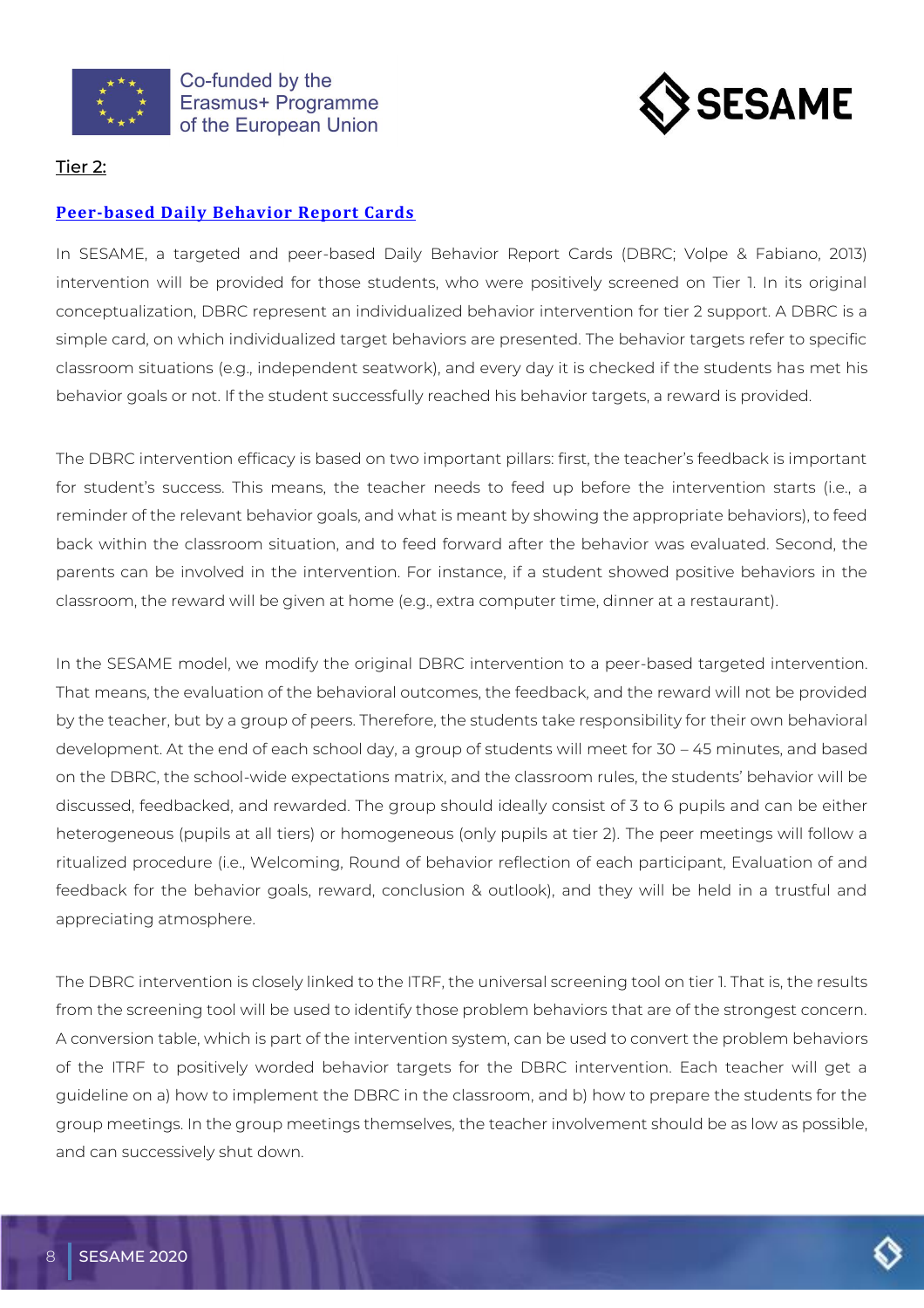



Several studies support the effectiveness of the DBRC intervention. Systematic reviews and meta-analyses have shown that DBRC can effectively increase prosocial and cooperative behaviors. Furthermore, Checkand-Connect (e.g. Anderson et al., 2004), an intervention that is very comparable to the DBRC, is considered as one of the most evidence-based interventions for students with internalizing behavior problems.

# <span id="page-11-0"></span>**[Direct Behavior Ratings](#page-31-0)**

On tier 2, the behavioral progress will be tracked through progress monitoring tools. These tools are assessment procedures that are used with a high frequency (e.g., every day) to assess a student's response to behavioral intervention.

Direct Behavior Rating (DBR) represents a well-established tool for behavioral progress monitoring (Christ, Riley-Tillman, & Chafouleas, 2009). DBR combines the advantages of systematic direct observation and behavior rating scales by asking educators to rate student behavior in a specific situation immediately after an observation session. In recent years, two broad methods of DBR have been developed and evaluated for progress-monitoring purposes: Single-Item Scales (DBR-SIS) and Multi-Item Scales (DBR-MIS). DBR-SIS typically target behavioral domains (i.e., academically engaged, disruptive behavior) and may be efficient indicators of these broad domains. However, DBR-SIS have typically not been used to assess specific classroom behaviors that might be particularly informative for evaluating a student's response to behavioral intervention (e.g., raising hand, out of seat). In contrast, DBR-MIS, like traditional rating scales, usually include three to five specific items (e.g., completes classwork in allowed time, starts work independently) that serve as indicators of a behavioral domain (e.g., academic engagement). These more specific items can therefore be analyzed individually or their raw scores can be summed to generate a composite score (Volpe & Briesch, 2012, 2015).

In the SESAME model DBR-MIS focusing on internalizing behaviors will be used. The target behavior will be generated from the ITRF results, and a number of items (i.e., 3 – 5) will be provided on the DBR. The DBR should be completed twice a day. The data will be used to regularly progress the students' behavioral progress.

# <span id="page-11-1"></span>**Intervention Team with Coordinator**

On tier 2, an intervention team including a coordinator will be established. The main responsibilities of the Intervention Team are a) ensure the provision of the behavior interventions, b) monitor the implementation of the interventions, and c) check the students' behavioral progress using the data from the DBR.

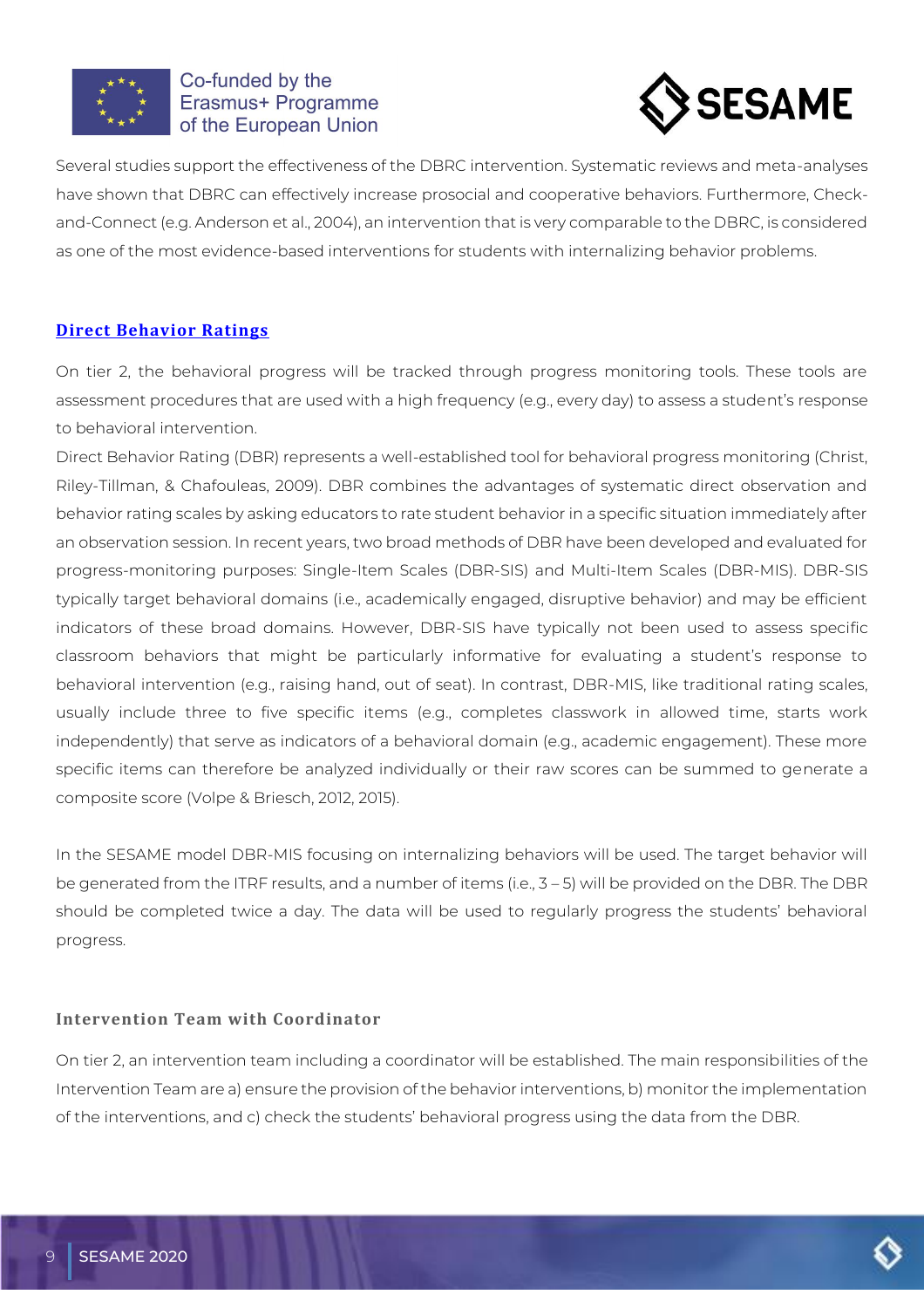



The members of the Intervention Team should have expertise in behavior management, and data-use for decision-making. One main responsibility is to coach the colleagues in the PBS strategies. Therefore, the team should be able

- to understand and review data
- to encourage, teach, prompt, provide practice, and model for school personnel
- to communicate with stakeholders
- to distribute information and gathering input
- to organize and promote professional learning.

We recommend at least the following persons to include in the intervention team:

- A coordinator with high expertise in behavior management, assessment, and data-use for decisionmaking;
- A School Administrator
- A Behavior Specialist
- A Classroom Teacher·

The intervention team will meet on a regular basis. In addition, the intervention team will serve as a consultation address for colleagues, who need support in the implementation of the SESAME practices. The team will analyze, interpret, and communicate behavioral progress data from the DBR. In addition, they will collect intervention fidelity assessment data using standardized checklists.

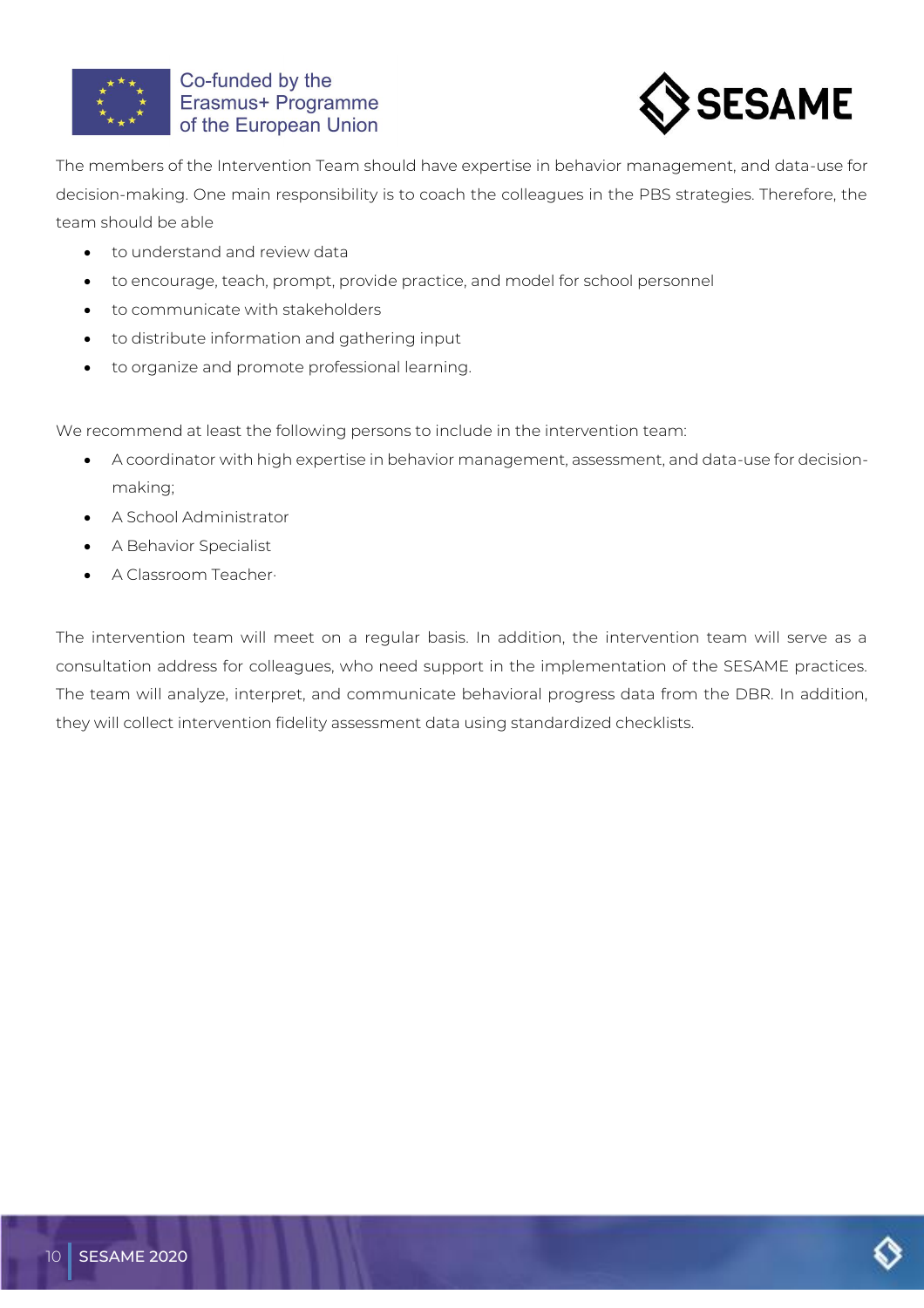



# <span id="page-13-0"></span>Tier 3:

### <span id="page-13-1"></span>**[Functional Behavior Assessment](#page-38-0)**

A Functional Behavior Assessment (FBA) is a process that identifies specific target behavior, the purpose of the behavior, and what factors maintain the behavior that is interfering with the student's educational progress. This process leads to development of intervention plans to teach acceptable alternative behavior. The resulting intervention plan focuses on teaching new behavior and social skills but usually also requires modification of the school or classroom environment and activities, adaptation of curriculum and instructional delivery, and changes in the teacher/student relationship that maintain the undesirable behavior.

FBA usually consists of four phases (Ervin et al., 2001): (1) collect behavioral data, (2) develop hypotheses about the function of the behavior, (3) formally test of the developed hypotheses, and (4) develop interventions based on tested hypotheses. FBA generally describes a process of systematically manipulating environmental factors to test behavioral hypotheses (Cone, 1997). This manipulation is based on the three most common reinforcement categories: positive reinforcement (e.g., attention), negative reinforcement (e.g., escape from academic or social demands), and sensory reinforcement (e.g., play). In FBA, these conditions are experimental manipulated, and the condition that shows the highest frequency/duration of the behavior represents the primary maintaining variable (e.g., Solnick & Ardoin, 2010). One identified, the maintaining condition is addressed by an intervention.

In the SESAME model, the problematic target behaviors have already been identified by the ITRF. On tier 3, the main purpose of the FBA is to identify the function of the problematic behaviors, and how these functions can be addressed by intervention practices. Therefore, standardized FBA measures in each country context will be identified to measure the symptoms of internalizing behaviors and the related functions (e.g., systematic direct observation). In SESAME, a guideline for teachers will be developed that could be applied to successively test hypotheses about the function of behavior. This guideline will be based on basic principles of experimental single case research. The FBA will be conducted for those students, who do not benefit adequately from the tier 2 interventions.

#### <span id="page-13-2"></span>**Function-based Behavior Interventions**

Function-Based Intervention is an action plan that is developed by taking into consideration the information obtained from the Functional Behavior Assessment (FBA) and must address the purpose that the behavior serves for the child. The general goal of the Function Based Intervention is to have the child gain access to the same reinforcement that was maintaining the inappropriate behavior but now have it

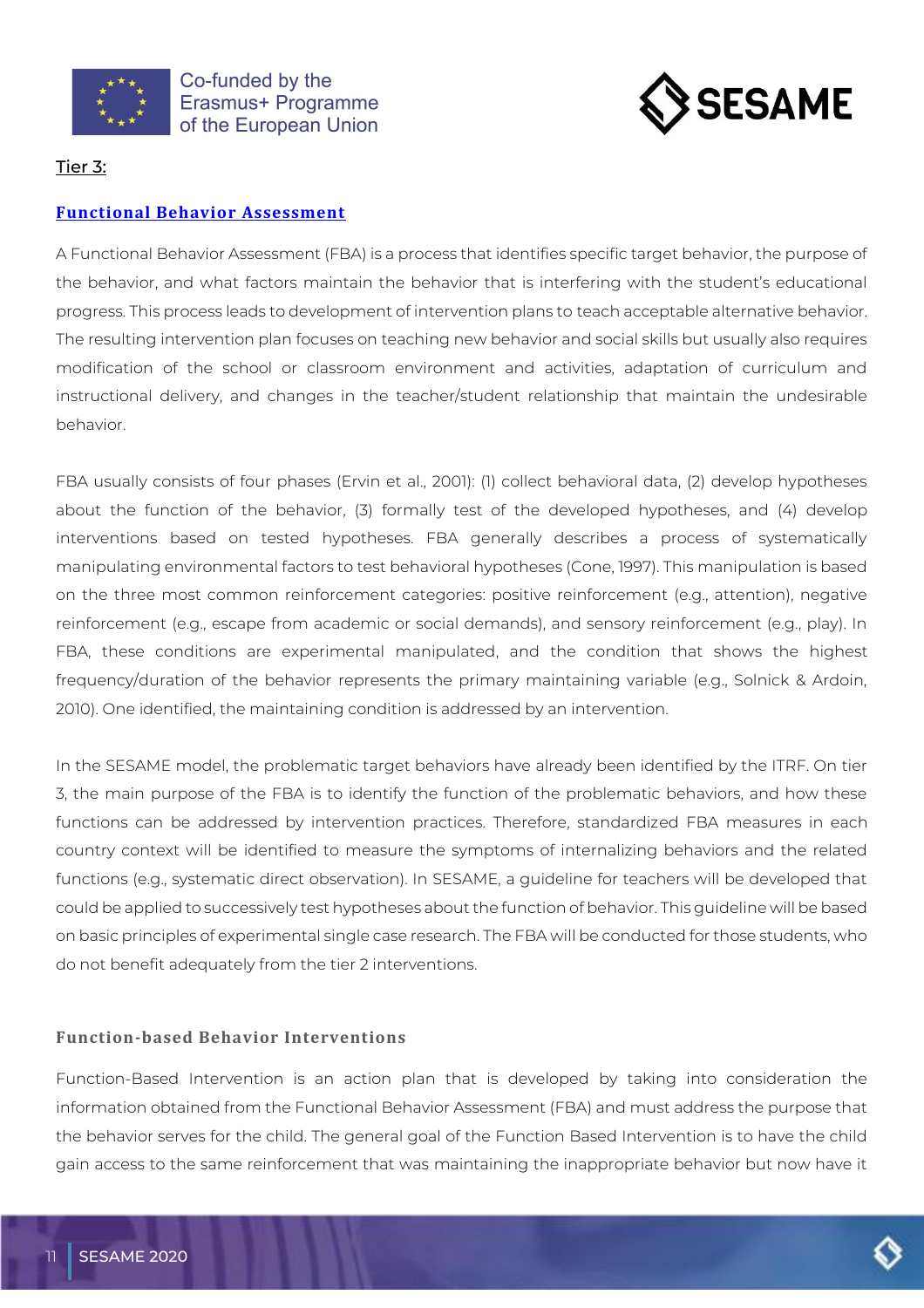



maintain alternative appropriate behaviors. In addition, the intervention must reduce or eliminate the reinforcement obtained when the child exhibits the inappropriate behavior.

The functions for internalizing behavior problems can be very different from case to case. Therefore, in the SESAME model, different function-based behavior interventions will be implemented. The first approach will be to provide the DBRC intervention with more intensity, and with a focus on those factors that cause the behavior problems. The second approach will be a cognitive-behavioral therapy (CBT) approach that teaches, practices, and reinforces adequate positive behaviors. An example: If a pupil is too shy to play with his/her classmates during the break, he/she will be taught a method to actively approach his/her classmates. If this pupil succeeds in interacting with his classmates, he will be rewarded/enhanced accordingly.

## <span id="page-14-0"></span>**Direct Behavior Ratings**

On tier 3, the DBR-MIS will be used with higher frequency. Furthermore, the items will be modified according the results from the FBA, and the selected intervention. The items on the DBR-MIS should be closely linked to the behaviors targeted in the intervention.

## <span id="page-14-1"></span>**Multidisciplinary Team**

On tier 3, a multidisciplinary team will be established. This team ideally includes the following professionals:

- A school administrator
- a coach/behavior representative
- others with basic knowledge of problem solving
- a person with expertise in functional behavior analyses
- a person that knows the students on tier 3

In addition to the multidisciplinary team, it can be efficient to establish tier 3 support teams, which represent a team focusing collaboratively on the intervention of 1-2 tier 3 students.

On tier 3, the teams collect fidelity assessment data, behavioral progress data, and student and teacher outcome data.

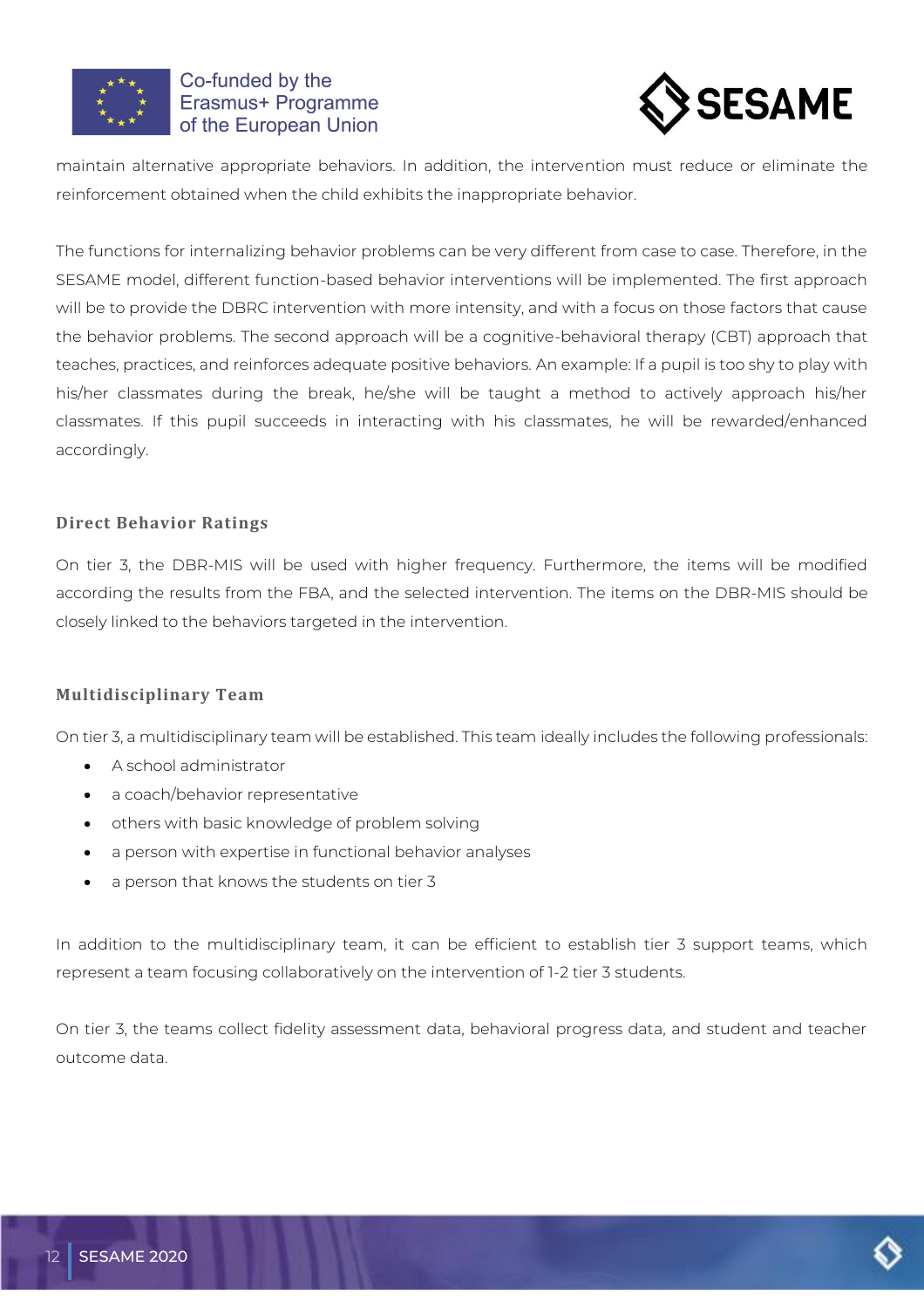



### <span id="page-15-0"></span>**References**

- Barrish, H. H., Saunders, M., & Wolf, M. M. (1969). Good behavior game: effects of individual contingencies for group consequences on disruptive behavior in a classroom. *Journal of applied behavior analysis*, *2*(2), 119–124. doi:10.1901/jaba.1969.2-119
- Christ, T. J., Riley-Tillman, T. C., & Chafouleas, S. M. (2009). Foundation for the Development and Use of Direct Behavior Rating (DBR) to Assess and Evaluate Student Behavior. *Assessment for Effective Intervention*, 4, 201–213. https://doi.org/10.1177/1534508409340390
- Cone, J. D. (1997). Issues in functional analysis in behavioral assessment. *Behaviour Research and Therapy*, *35*(3), 259–275.
- Daniels, B., Volpe, R. J., Briesch, A. M., & Fabiano, G. A. (2014). Development of a problem-focused behavioral screener linked to evidence-based intervention. *School Psychology Quarterly*, *29*, 438–451. doi: 10.1037/spq0000100
- Ervin, R. A., Radford, P. M., Bertsch, K., Piper, A. L., Ehrhardt, K. E., & Poling, A. (2001). A Descriptive Analysis and Critique of the Empirical Literature on School-based Functional Assessment. *School Psychology Review*, *30*(2), 193
- Evertson, C. M., & Weinstein, C. S. (2006). *Handbook of classroom management: Research, practice, and contemporary issues*. (C. M. Evertson & C. S. Weinstein, Eds.). Mahwah, NJ: Lawrence Erlbaum Associates Publishers.
- Greenberg, J., Putman, H., & Walsh, K. (2014). Training Our Future Teachers: Classroom Management. Revised. *National Council on Teacher Quality*.
- Sugai, G., & Horner, R. R. (2006). A Promising Approach for Expanding and Sustaining School-Wide Positive Behavior Support. *School Psychology Review*, *35*(2), 245–259.
- Volpe, R. J., & Fabiano, G. A. (2013). *Daily Behavior Report Cards: An Evidence-Based System of Assessment and Intervention*. New York: Guilford Press.
- Volpe, R. J., & Briesch, A. M. (2012). Generalizability and Dependability of Single-Item and Multiple-Item Direct Behavior Rating Scales for Engagement and Disruptive Behavior. *School Psychology Review*, 3, 246–261.
- Volpe, R.J., and Briesch, A.M. (2015). Multi-item direct behavior ratings: Dependability of two levels of assessment specificity. *School Psychology Quarterly*, 30, 431–442.

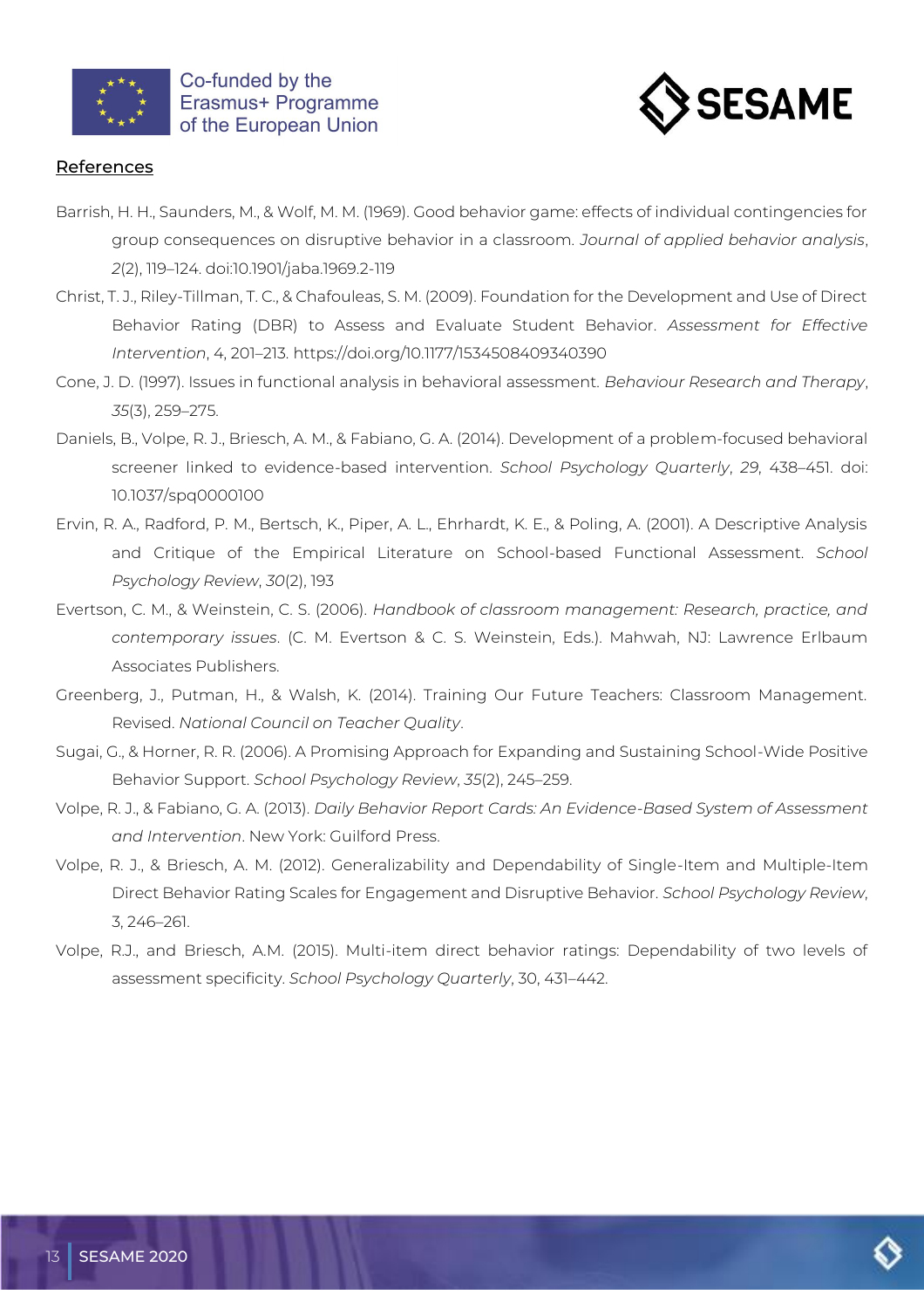



# <span id="page-16-0"></span>Annexes

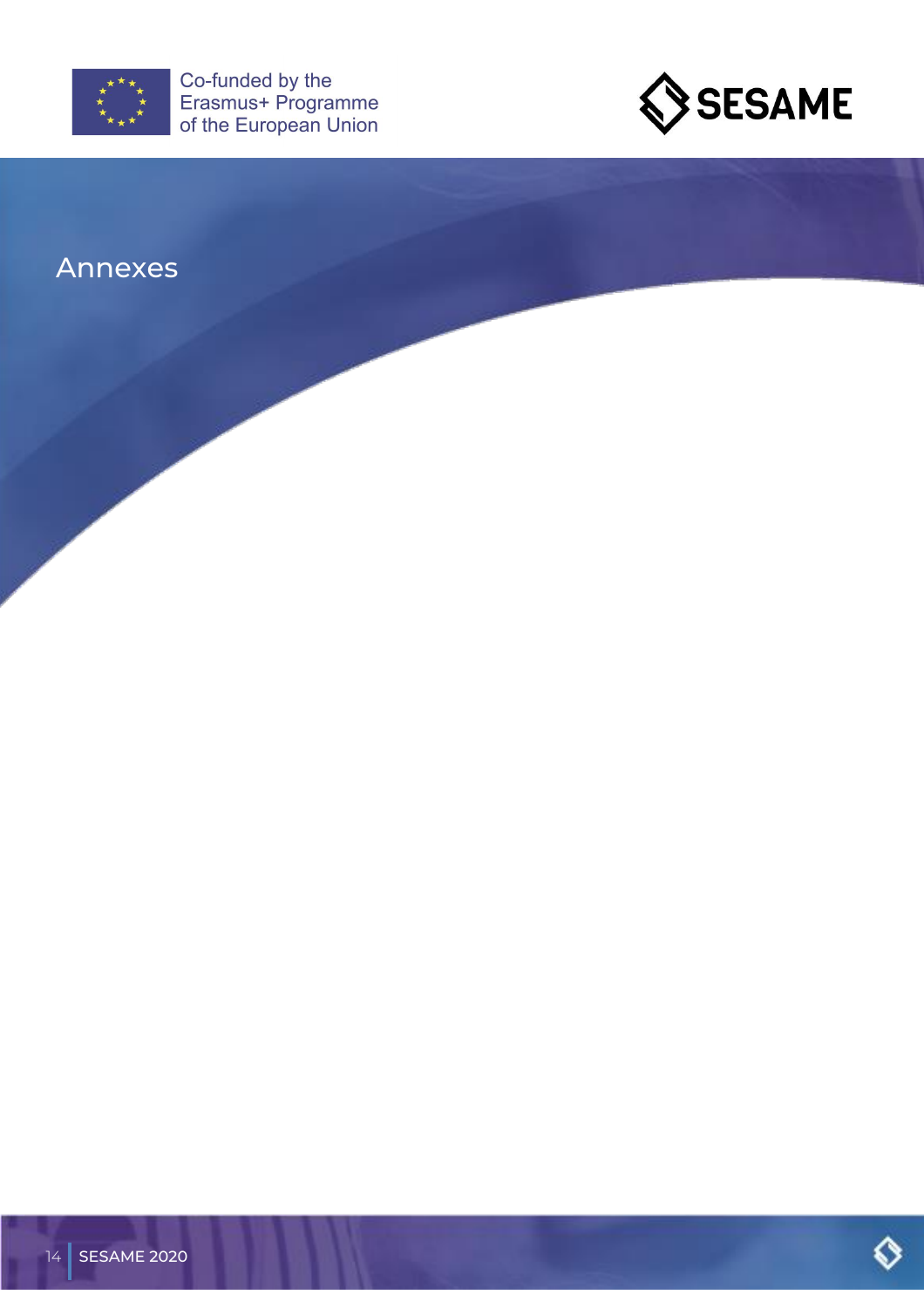



## <span id="page-17-0"></span>The Good Behavior Game: Step-by-step Guide

### I. General information

In the 1960s, the Good Behavior Game was invented by an US-American teacher. It has been evaluated by Barrish, Saunders and Wolf in 1969 for the first time. Lots of investigations proved the effectiveness of the game regarding social behavior, learning effectiveness and reduction of drug abuse and crime. The measure is very accepted by teachers. It is one of the simplest and most effective prevention programs!

### II. Objectives of the program

The game can be played at group level as well as at class level in kindergarten, preschools, elementary schools and secondary schools. Furthermore, an implementation in inclusive settings as well as in special education settings is proved. To introduce the game to class, it will take 1-2 lessons. After a few weeks, there is the possibility to transfer the students' requested behavior into other situations.

For students: reducing of classroom disruptions, increased attention during the lessons, more time for learning in class, improving self-control, better cohesiveness, increased motivation, and experiencing success after adequate behavior

For teachers: practical strategies to control the students' behavior, more time for learning, better learning atmosphere and better classroom climate

## III. The Good Behavior Game at a glance

The Good Behavior Game is a kind of behavior control by giving rewards to students due to positive working behavior in class during playing time. The group is divided into two competing teams. For each inadequate behavior ("foul") of a group member, this team scores. The team with the best working behavior (which implicates the lowest score) at the end of the playing time, wins the group reward that day. If both teams are able to keep their score below a predetermined level, both groups will receive the reward.

The following provides an overview of the introduction process of this simple game:

#### 1. Step: Preparation of the game

First, the teacher decides the exact phase of school day in which the Good Behavior Game will be played (playing time 10-15 minutes). At the beginning, it's best to choose those playing times where it is very easy for the students to show adequate behavior (e.g. reading, Mathematics, free work time).

#### 2. Step: Survey of the starting conditions

The starting frequency of inadequate behavior is surveyed by secret observations (3 times per day 15 minutes). After that, the average has to be determined.

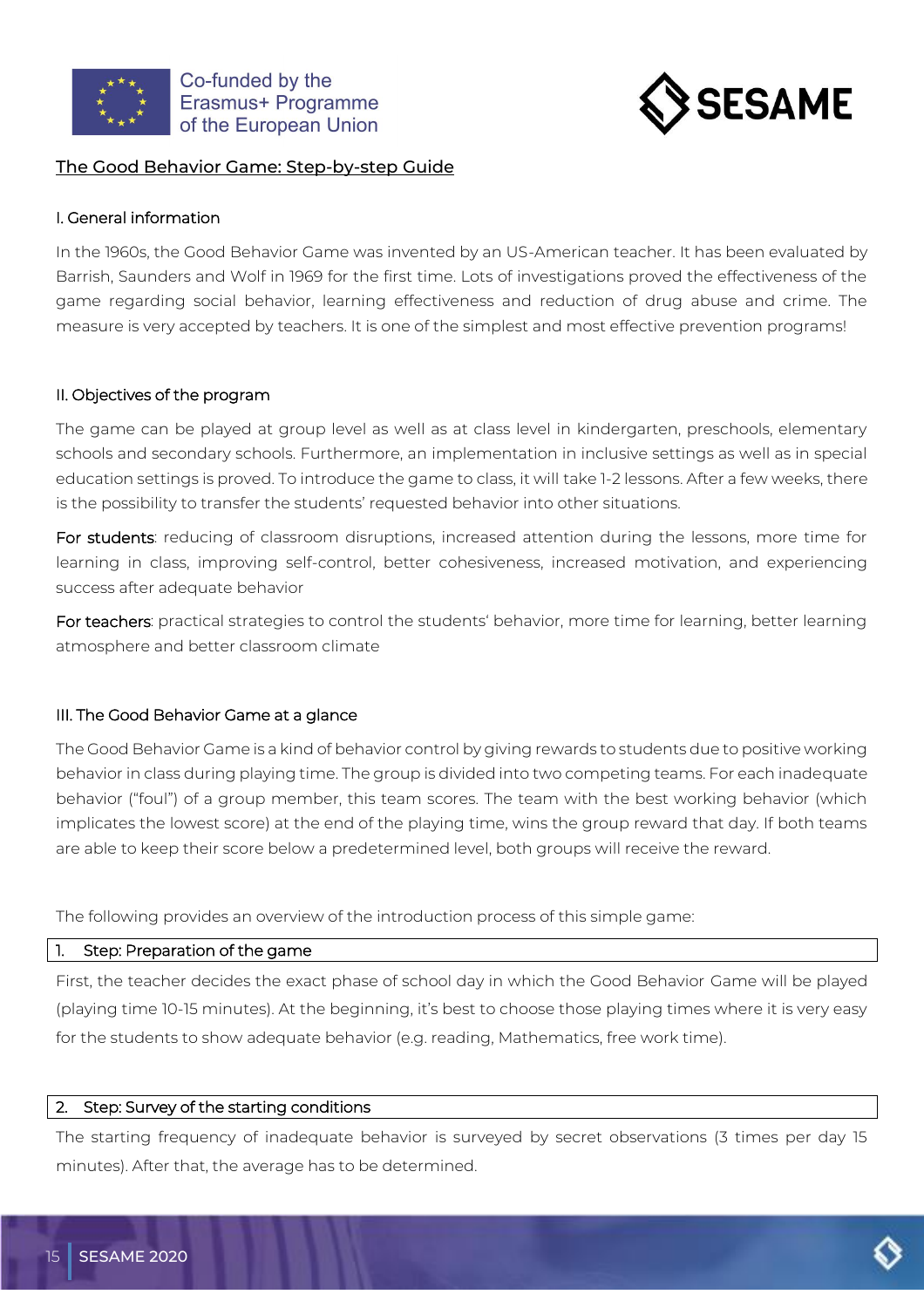



#### 3. Step: Choice of rewards

The teacher has to choose the rewards, which should be an incentive to take part in the game. A good idea is a game at the end of the school-day. Moreover, material rewards can also be incentives for the students (e.g. tokens on a winner board).

#### 4. Step: Introduction of the game in class

After this, the game is introduced to the students. The teacher has the possibility to present the "Perfect School" (reading a story, hearing a report on tape,…) and can clarify disturbing behavior in a group discussion. Afterwards, the teacher explains that from now on all students in class play the Good Behavior Game and mentions the playing times (1-2 time per day). The class is divided into two (or three) teams by the teacher. The easiest way is according to the seating order.

### 5. Step: Definition of the inadequate behavior

The teacher and the students together define disturbing classroom behavior that can be denoted as "fouls". This is based on their paper of their "Perfect school". What you would not like to see, hear and feel in your wonderful school?

If there is a foul during the playing time, it will count. Those behavior pattern often is:

- standing up without permission,
- talking without permission,
- showing behavior that disturbs the lesson e.g. playing, knocking on the table, writing and distributing slips of paper...).

Fouls must be clearly defined. Both teacher and students should be able to identify all fouls.

The students are informed that all predetermined fouls will lead to a score for the own team. To clarify the fouls, some examples can be presented but after that, there have to be examples for positive behavior ("goals"). The students have to know that the team with the lowest score wins and receive a reward. Here, it can also be said that both teams will have the chance to win the reward if they don't score higher than a predetermined sum of fouls (limit of four fouls often is used). A further benefit for the winner team with the lowest score can also be implemented at the end of the week.

#### 6. Step: Realization of the game in class

After this, the game can start. The teacher holds the lesson as usual but the only difference by verbalizing and writing down the fouls during the playing time ("This was a foul for team...") that everyone can see and hear it. The notification of fouls should be implemented consequently. After playing time, the winner team will receive commendations and will get the reward at the same day.

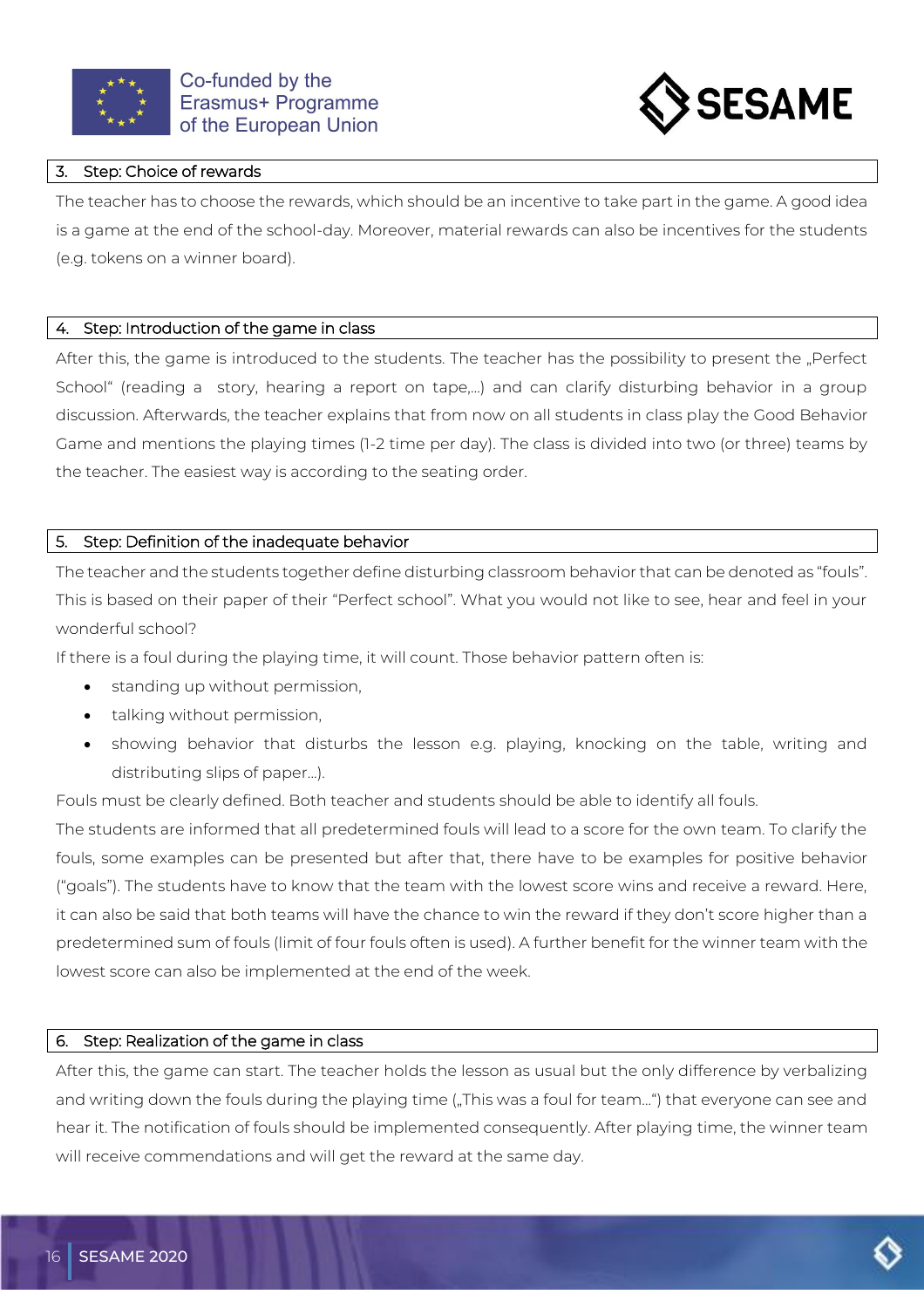



After a few months (1-2), the teacher surveys all fouls by secret observations and as a result, he or she can get information about the success of the measure. The transfer of the requested behavior into another situation can be supported by playing the game without prior notice. The teacher starts the game secretly and after playing time, he or she announces the result.

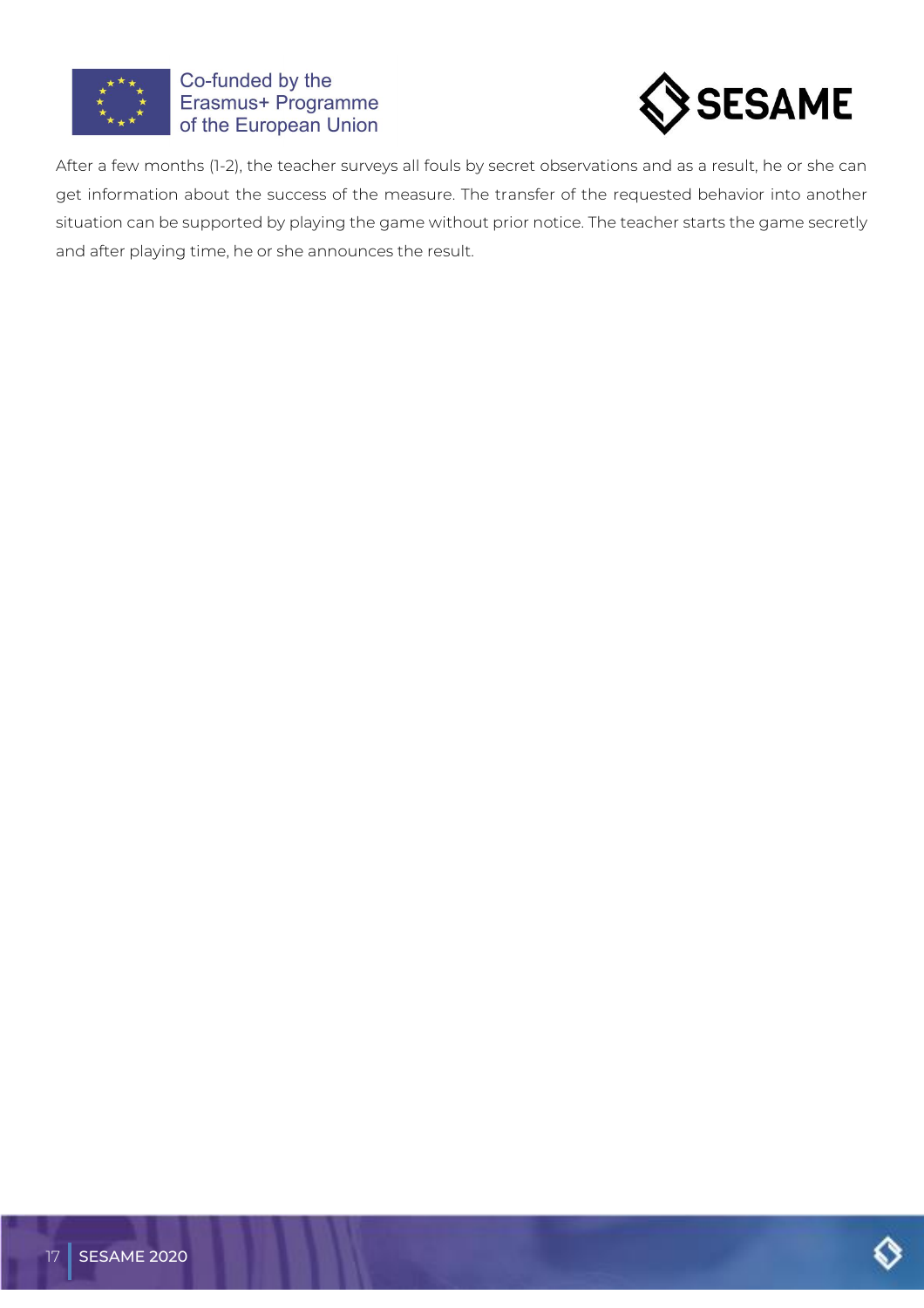



#### My ideas for implementation ...

#### Step 1: Preparing the game

Think about what you want to improve in your class before you begin - you can focus on learning and working behavior or on social behavior. Against this background, decide in which phases of a school day the game should be played (the game is played for 10-15 minutes at a time).

*Tip:*

At the beginning, teaching phases in which it is very easy for the students to show adequate behavior (free work, individual work, etc.) are particularly suitable.

#### Step 2: Selecting rewards

Select rewards that motivate students to participate in the game. At the beginning, it is recommended to use material reinforcements such as winning badges, sweets or stickers. A few weeks after the introduction of the game, a switch to social enhancers or a token system can and should be made to maintain the students' motivation. If necessary, social boosters can be used right from the start (e.g. saving points for a trip with the whole class, the winning team may leave the classroom before the break, the winning team may choose a movement game for the class for the next movement break...) - depending on the students' level of development.

#### *Tip:*

Make the choice of rewards dependent on the level of development of your students! Especially for older students, it is also possible to determine the rewards together with the students in order to increase identification and motivation. Think about which rewards are generally possible for you and which ones you exclude - and make this transparent for your students.

### Step 3: Introducing the game to the class - including definition of the class goal and the inadequate behavior

Now introduce the game to the class. Work out the ideal of a good learning atmosphere with the students and clarify any conflicting, disturbing behavior in the class discussion. Which behaviors would your students and you experience less in an ideal class? Which more? The collection can be done by using symbols for "I hear...", "I see..." and "I feel...". *Tip:* In principle, it is advisable to look together with the students at what is to be achieved. Often the children have a concrete idea of what they could improve in dealing with each other - therefore it is worth asking the pupils!

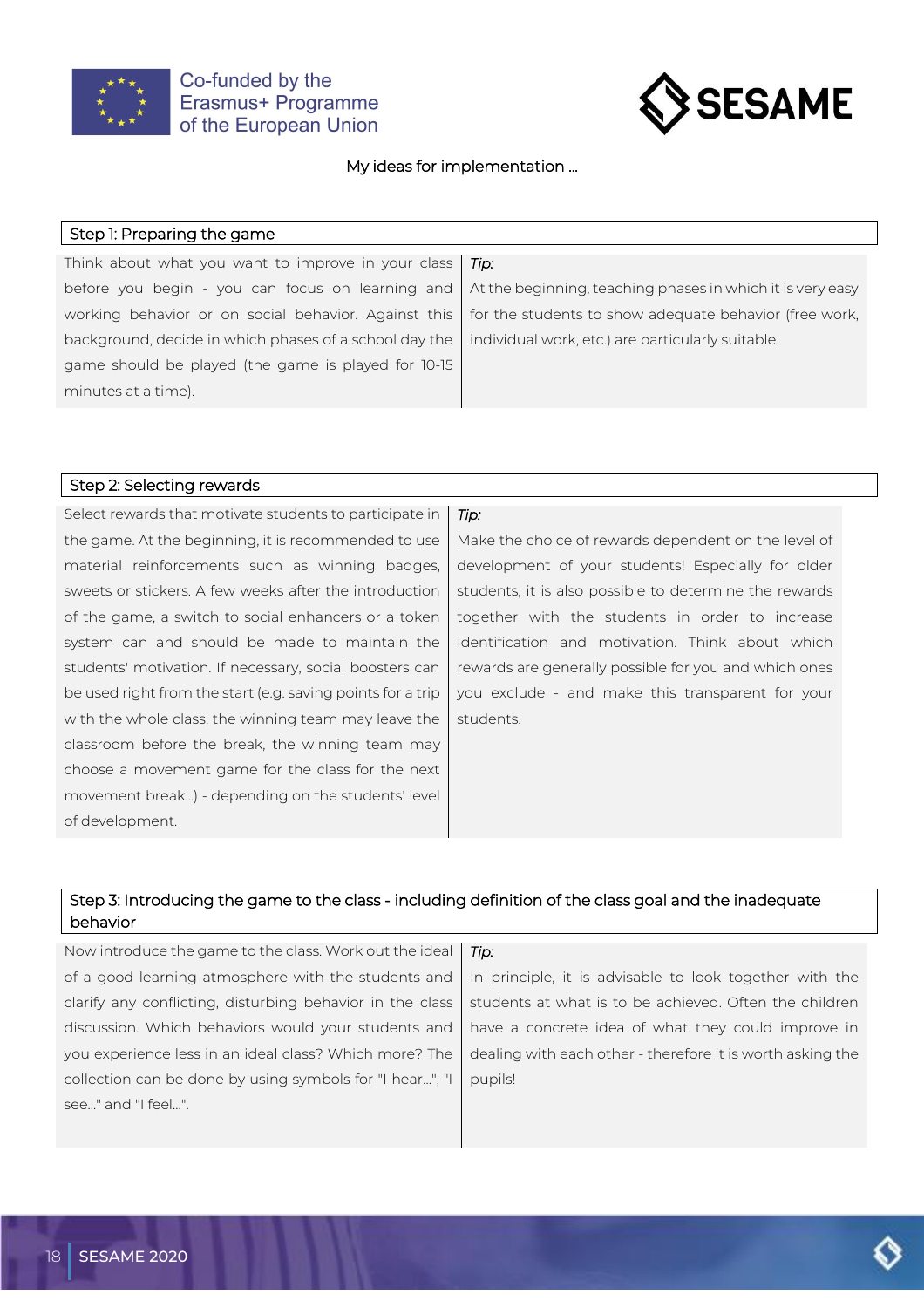



Then you explain that from now on, the class will play the Good Behavior Game to work together on the class goal. Together with the students you define disturbing behavior called "fouls". The "fouls" must be clearly defined so that they are recognized by both you and the students. Fouls" are often regarded as "fouls":

- leaving the workplace without permission,
- speaking in between
- or other forms of disruptive behavior (e.g. playing, knocking on the table, handing out notes, etc.).

In addition to the "classic" goals from the area of learning and working behavior, you can select specific rules that are important, for example, with regard to the conditions at secondary schools. As an alternative to the focus on learning and working behavior, it is possible to focus on goals/rules in the sense of class objectives from the area of social behavior, e.g. "We talk politely with each other" or "We treat each other peacefully". This makes particular sense if the students in the class rarely violate the abovementioned rules.

#### Step 4: Explaining the game rules

Explain to the students that the collectively agreed "fouls" (max. 3) will result in a point score for the team. To clarify the "fouls", examples can also be presented, but then followed by examples of desired behavior ("goals"). Important: The team with the lowest number of "fouls" wins and receives a reward.

Now discuss with the children the times when the game is played (one game phase per day) and divide the class into two (or three) teams, most simply according to seating arrangements (e.g. left vs. right half or group tables). The different teams then give themselves a name.

#### *Tip:*

Visualise the goal and the rules, if necessary also the "fouls", on a large poster.

It can also be specified that all teams win if they do not commit more than a certain number of "fouls" (often 5 is the limit) during the game time. An additional win at the end of the week for the team with the lowest score can also be introduced.

## Step 5: Playing the game in class

| Then the game can begin. You carry out your normal        | Tip:                                                       |
|-----------------------------------------------------------|------------------------------------------------------------|
| lessons, with the only difference that during the game    | Look out! The "foul" never applies to individual students, |
| time you verbally indicate "fouls" ("This was a foul for  | but to the respective team and may not be commented        |
| team") and write them down visibly for the teams.         | on.                                                        |
| The notification of "fouls" must be carried out           | Use an hourglass, egg timer or a TimeTimer to make the     |
| consistently (!). The winning team will be praised by you | playing time transparent for the students.                 |
| and rewarded for its efforts on the same day (or better   |                                                            |
| directly after the season).                               |                                                            |

#### Literature:

Barrish, H.H., Saunders, M. & Wolf, M.M. (1969). Good behavior game: Effects of individual contingencies for group consequences on disruptive behavior in a classroom. Journal of Applied Behavior Analysis, 2, 119-124. Hillenbrand, C. & Pütz, K. (2008). KlasseKinderSpiel. Spielerisch Verhaltensregeln lernen. Hamburg: Edition Körber Stiftung.

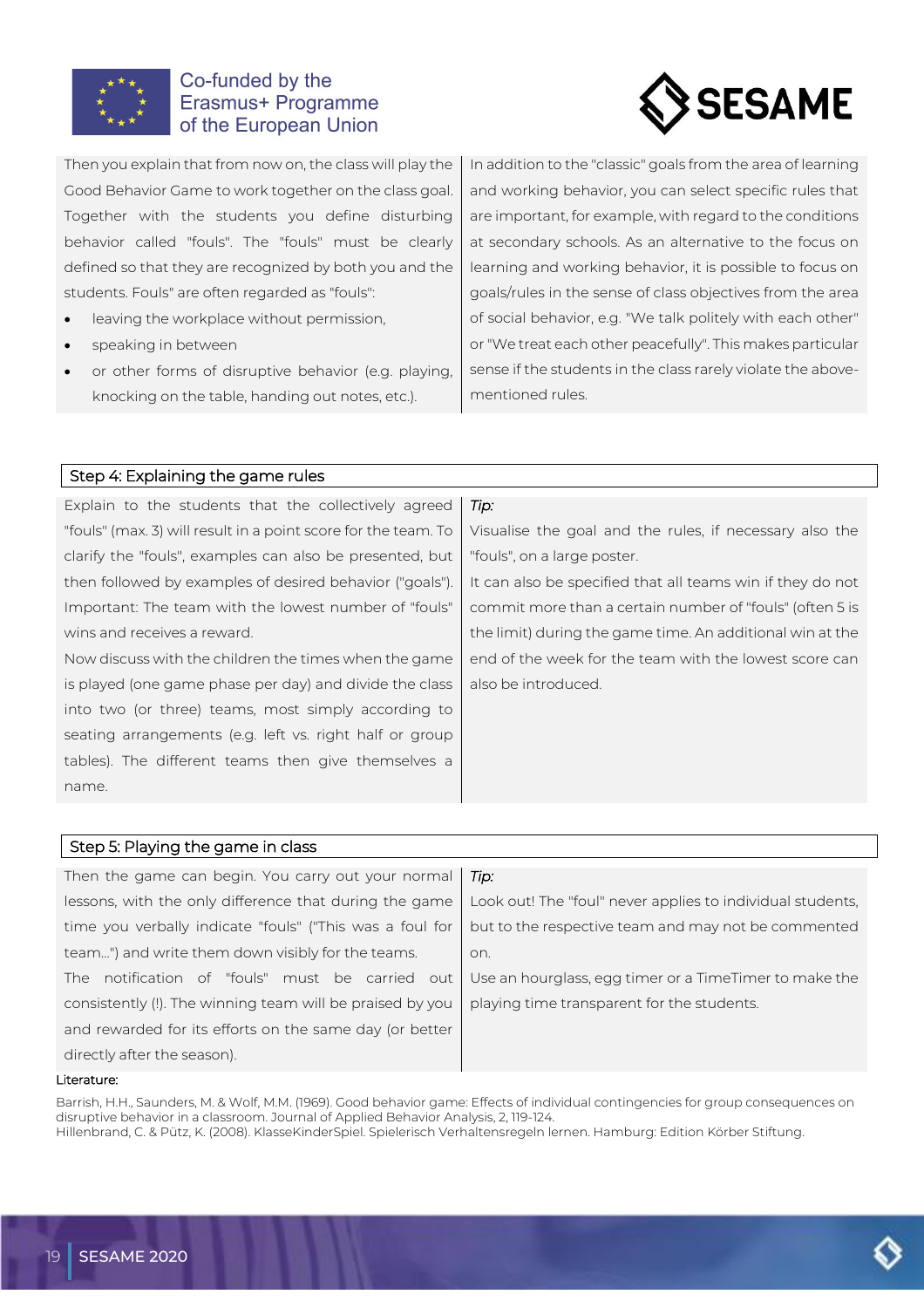



#### Possible rewards

Finding suitable rewards for your students is an important point for the success of the game. Here are some suggestions on the topic:

- $\blacklozenge$  To find out what kind of reward your students prefer, watch them closely during the breaks.
- $\blacktriangleright$  Students are allowed to write down a list with possible rewards!
- $\blacktriangleright$  "Secret rewards"
- $\clubsuit$  One possibility is to allow your students doing something that is normally forbidden in class but not dangerous (tinkering paper airplanes, whispering, singing, listening to music, drinking, eating,…).

 $\blacklozenge$  "Teacher-rewards": (e.g. you can wear a paper hat during a lesson)

## Concrete examples for a reward:

 $\blacklozenge$  every member of the winner-group is allowed to be the first in a special situation (first in a row, first getting the materials, first who is allowed to go home,…)

- $\blacklozenge$  painting on the blackboard
- $\bigstar$  choosing a game
- $\bigstar$  Listening to music
- $\blacktriangleright$  making faces
- $\bigstar$  telling a joke
- $\bigstar$  do not need to do homework
- $\blacktriangleright$  sitting on a chair in the wrong way
- $\bigstar$  material rewards
- …

*As a general rule: The only limit is your imagination!* 

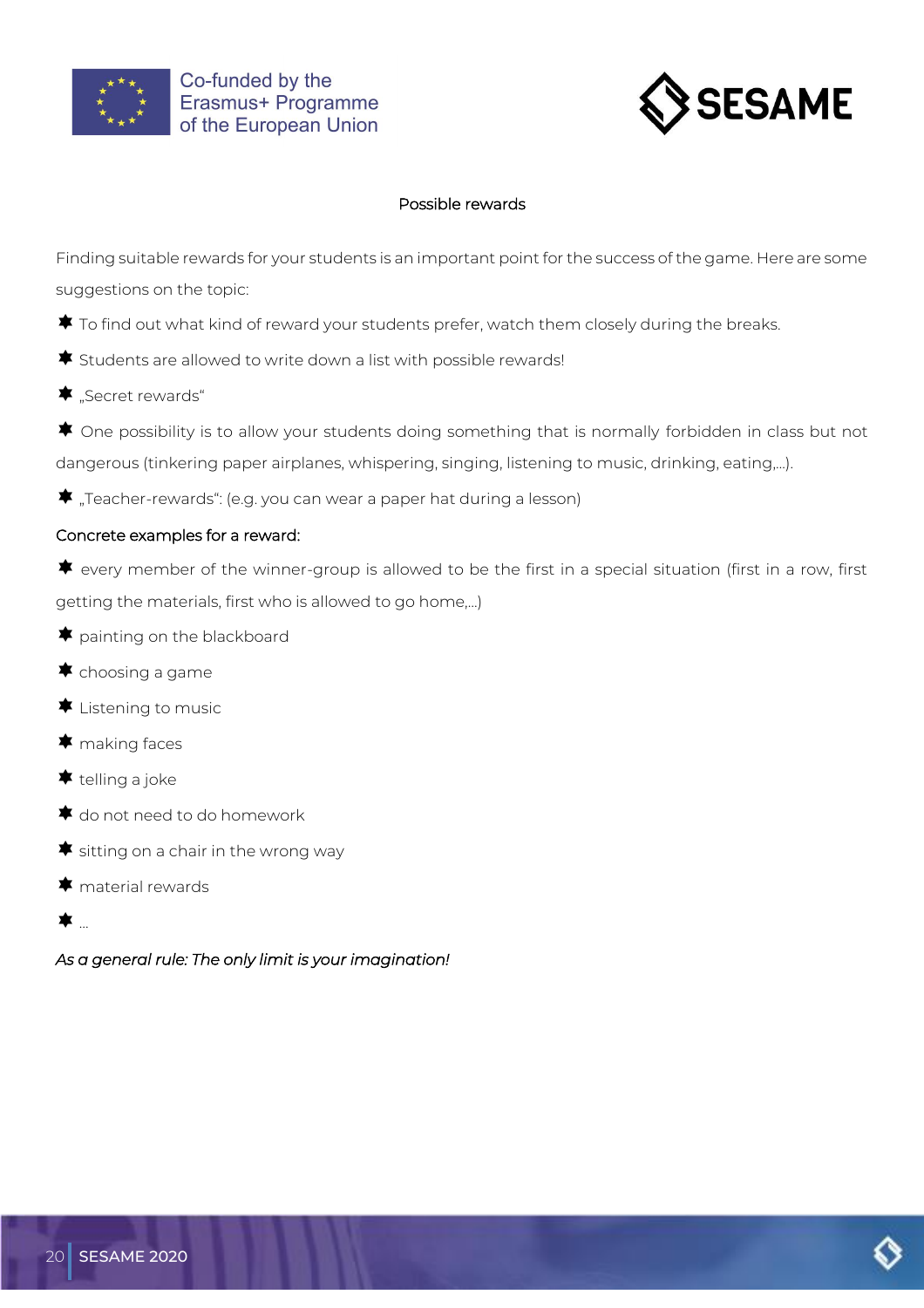



# Once upon a time there was a "Perfect School"...

PERFECT! All day long, the teachers and students always were in a good mood and kept smiling every time  $\mathfrak{S}_{\cdots}$ 

Please take a moment to think about what you WOULD NOT LIKE to see, hear and feel in YOUR wonderful school and in contrast, what you WOULD LIKE to see, hear and feel in this school.

# In MY "Perfect School" I would not like to...

| See                  |  |
|----------------------|--|
|                      |  |
| $\bigotimes$<br>hear |  |
|                      |  |
| Y                    |  |
| feel                 |  |

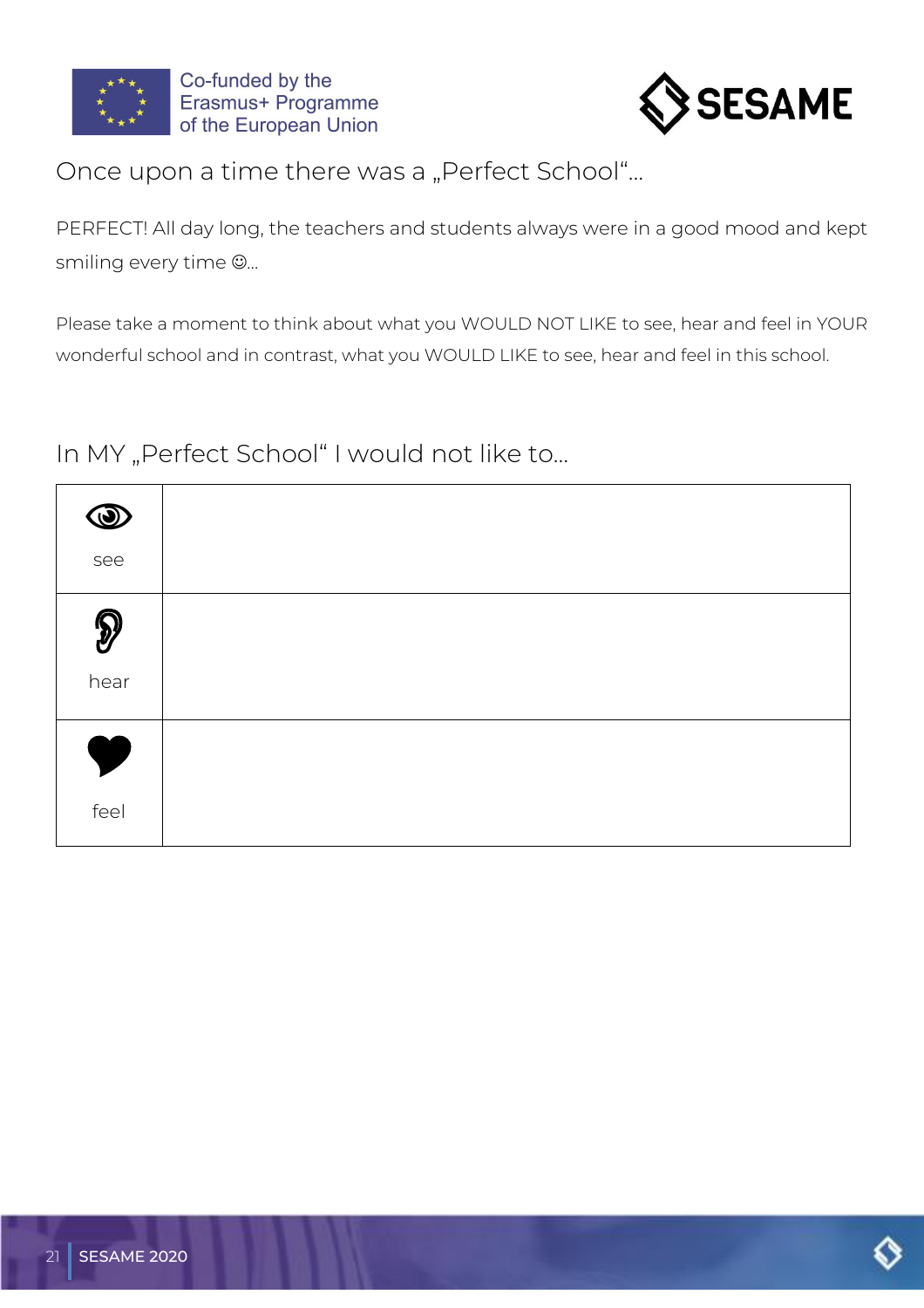



# In MY "Perfect School" I would like to...

| $\bigcirc$                   |  |
|------------------------------|--|
| $\bigotimes$<br>hear         |  |
| $\blacktriangledown$<br>feel |  |

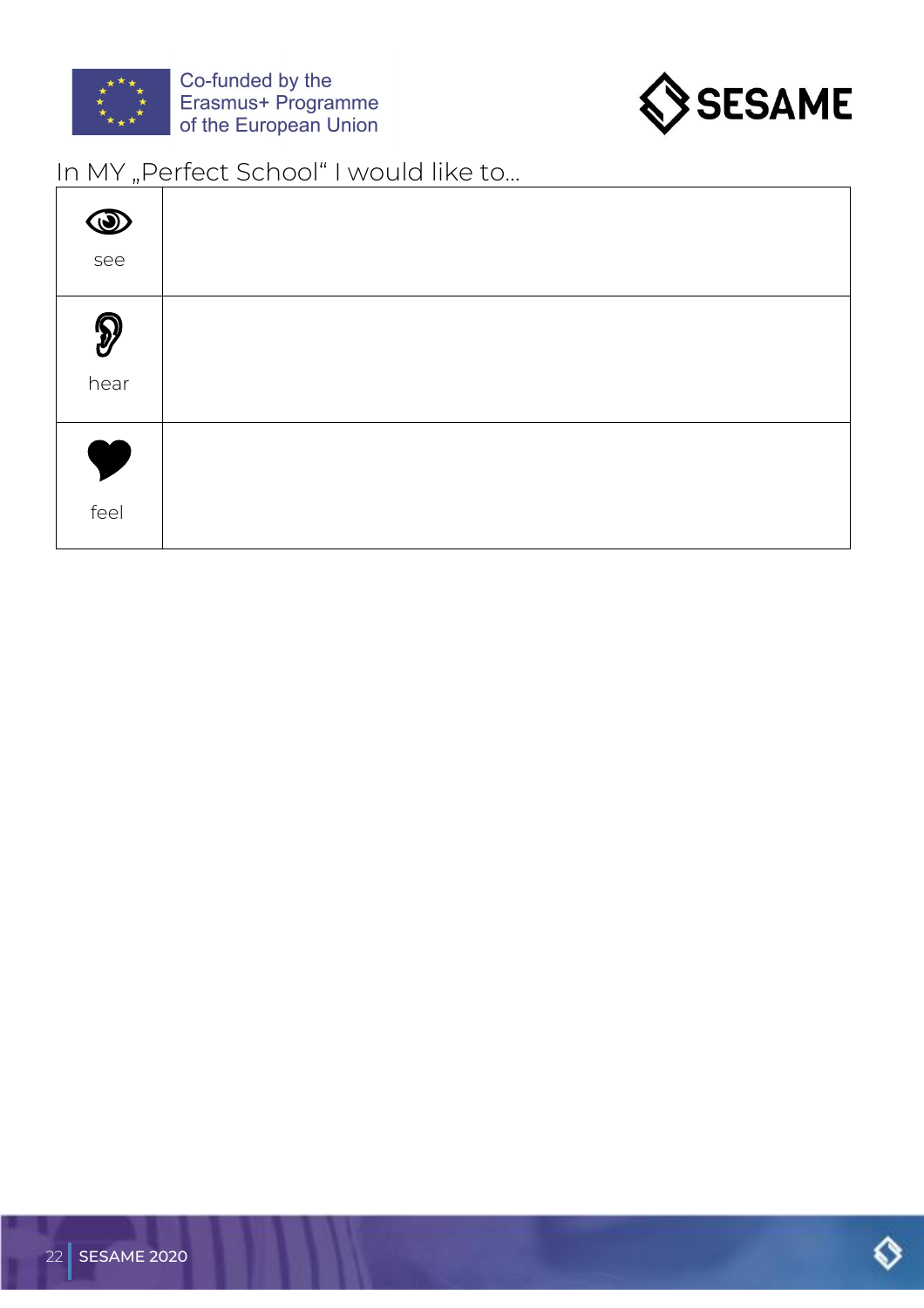



# <span id="page-25-0"></span>Integrated Teacher Report Form

|     | Teacher: ___________________                                                                                                                                                                                                                                                                                                                                                                                                                                                                                                                                                                     |                      |                     |                |        |                     |                     |
|-----|--------------------------------------------------------------------------------------------------------------------------------------------------------------------------------------------------------------------------------------------------------------------------------------------------------------------------------------------------------------------------------------------------------------------------------------------------------------------------------------------------------------------------------------------------------------------------------------------------|----------------------|---------------------|----------------|--------|---------------------|---------------------|
|     | Date: ______________                                                                                                                                                                                                                                                                                                                                                                                                                                                                                                                                                                             | Grade: _____________ |                     |                |        |                     |                     |
|     | Directions: This form can be used to rate student behaviors that are<br>indicative of Internalizing Problems. Internalizing behaviors refer to<br>problems with depression and/or anxiety. Examples of internalizing<br>problems are excessive fearfulness, sadness, and or socially avoidant<br>behaviors (avoiding other children, excessive shyness). In the long<br>columns on the right, please list the names of the five students in your<br>classroom whose behavior is of greatest concern to you in this regard.<br>For each item below, indicate your level of concern regarding each |                      |                     |                |        |                     |                     |
|     | student using the following scale:                                                                                                                                                                                                                                                                                                                                                                                                                                                                                                                                                               |                      |                     | Name           | Name   |                     |                     |
|     | $1 =$ Slight concern<br>2 = Moderate concern                                                                                                                                                                                                                                                                                                                                                                                                                                                                                                                                                     |                      |                     |                |        |                     |                     |
|     | $3 =$ Strong concern                                                                                                                                                                                                                                                                                                                                                                                                                                                                                                                                                                             |                      |                     |                |        |                     |                     |
|     | Leave the space blank if the student does not exhibit the behavior or if<br>the behavior is not a concern for that student.                                                                                                                                                                                                                                                                                                                                                                                                                                                                      |                      | <b>Student Name</b> | <b>Student</b> | tudent | <b>Student Name</b> | <b>Student Name</b> |
| 1.  | Spends too much time alone                                                                                                                                                                                                                                                                                                                                                                                                                                                                                                                                                                       |                      |                     |                |        |                     |                     |
| 2.  | Complains about being sick or hurt                                                                                                                                                                                                                                                                                                                                                                                                                                                                                                                                                               |                      |                     |                |        |                     |                     |
| 3.  | Avoids talking during class discussions                                                                                                                                                                                                                                                                                                                                                                                                                                                                                                                                                          |                      |                     |                |        |                     |                     |
| 4.  | Avoids social interactions                                                                                                                                                                                                                                                                                                                                                                                                                                                                                                                                                                       |                      |                     |                |        |                     |                     |
| 5.  | Prefers to play alone                                                                                                                                                                                                                                                                                                                                                                                                                                                                                                                                                                            |                      |                     |                |        |                     |                     |
| 6.  | Does not respond to others' attempts to socialize                                                                                                                                                                                                                                                                                                                                                                                                                                                                                                                                                |                      |                     |                |        |                     |                     |
| 7.  | Worries about unimportant details                                                                                                                                                                                                                                                                                                                                                                                                                                                                                                                                                                |                      |                     |                |        |                     |                     |
| 8.  | Complains of headaches or stomach aches                                                                                                                                                                                                                                                                                                                                                                                                                                                                                                                                                          |                      |                     |                |        |                     |                     |
| 9.  | Appears unhappy or sad                                                                                                                                                                                                                                                                                                                                                                                                                                                                                                                                                                           |                      |                     |                |        |                     |                     |
| 10. | Clings to adults                                                                                                                                                                                                                                                                                                                                                                                                                                                                                                                                                                                 |                      |                     |                |        |                     |                     |
| 11. | Acts nervous                                                                                                                                                                                                                                                                                                                                                                                                                                                                                                                                                                                     |                      |                     |                |        |                     |                     |
| 12. | Acts fearful                                                                                                                                                                                                                                                                                                                                                                                                                                                                                                                                                                                     |                      |                     |                |        |                     |                     |
| 13. | Does not stick up for self                                                                                                                                                                                                                                                                                                                                                                                                                                                                                                                                                                       |                      |                     |                |        |                     |                     |
| 14. | Overly shy                                                                                                                                                                                                                                                                                                                                                                                                                                                                                                                                                                                       |                      |                     |                |        |                     |                     |
| 15. | Complains or whines                                                                                                                                                                                                                                                                                                                                                                                                                                                                                                                                                                              |                      |                     |                |        |                     |                     |

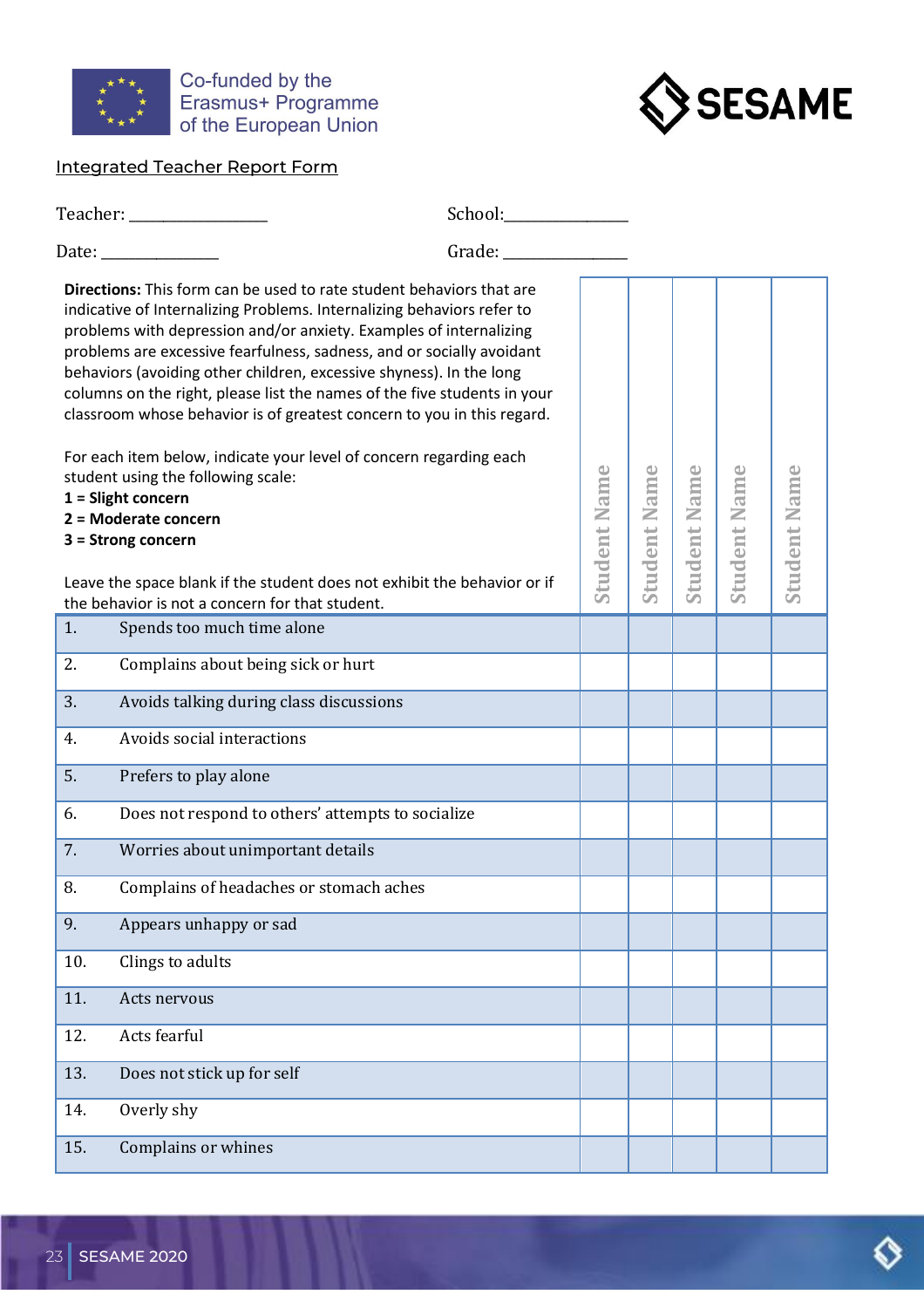



| 16.     | Does not participate in group activities                                                               |  |  |  |
|---------|--------------------------------------------------------------------------------------------------------|--|--|--|
| 17.     | Makes self-depreciating comments                                                                       |  |  |  |
| 18.     | Does not participate in class                                                                          |  |  |  |
| 19.     | Cries or is weepy                                                                                      |  |  |  |
| 20.     | Easily upset                                                                                           |  |  |  |
| 21.     | Easily overwhelmed                                                                                     |  |  |  |
| 22.     | Easily discouraged                                                                                     |  |  |  |
| 23.     | Spends a lot of time worrying                                                                          |  |  |  |
| 24.     | Slow to warm up to new people                                                                          |  |  |  |
|         | Please use the rows below to add any other behaviors of concern:                                       |  |  |  |
| a.      |                                                                                                        |  |  |  |
| b.      |                                                                                                        |  |  |  |
| c.      |                                                                                                        |  |  |  |
|         | Subscale 1: anxiety-depressive behavior (Items: 2, 7, 8, 9, 10, 11, 12, 15,<br>17, 19, 20, 21, 22, 23) |  |  |  |
| 18, 24) | Subscale 2: social behavior of withdrawal (Items: 1, 3, 4, 5, 6, 13, 14, 16,                           |  |  |  |
|         | <b>Total Rating</b>                                                                                    |  |  |  |

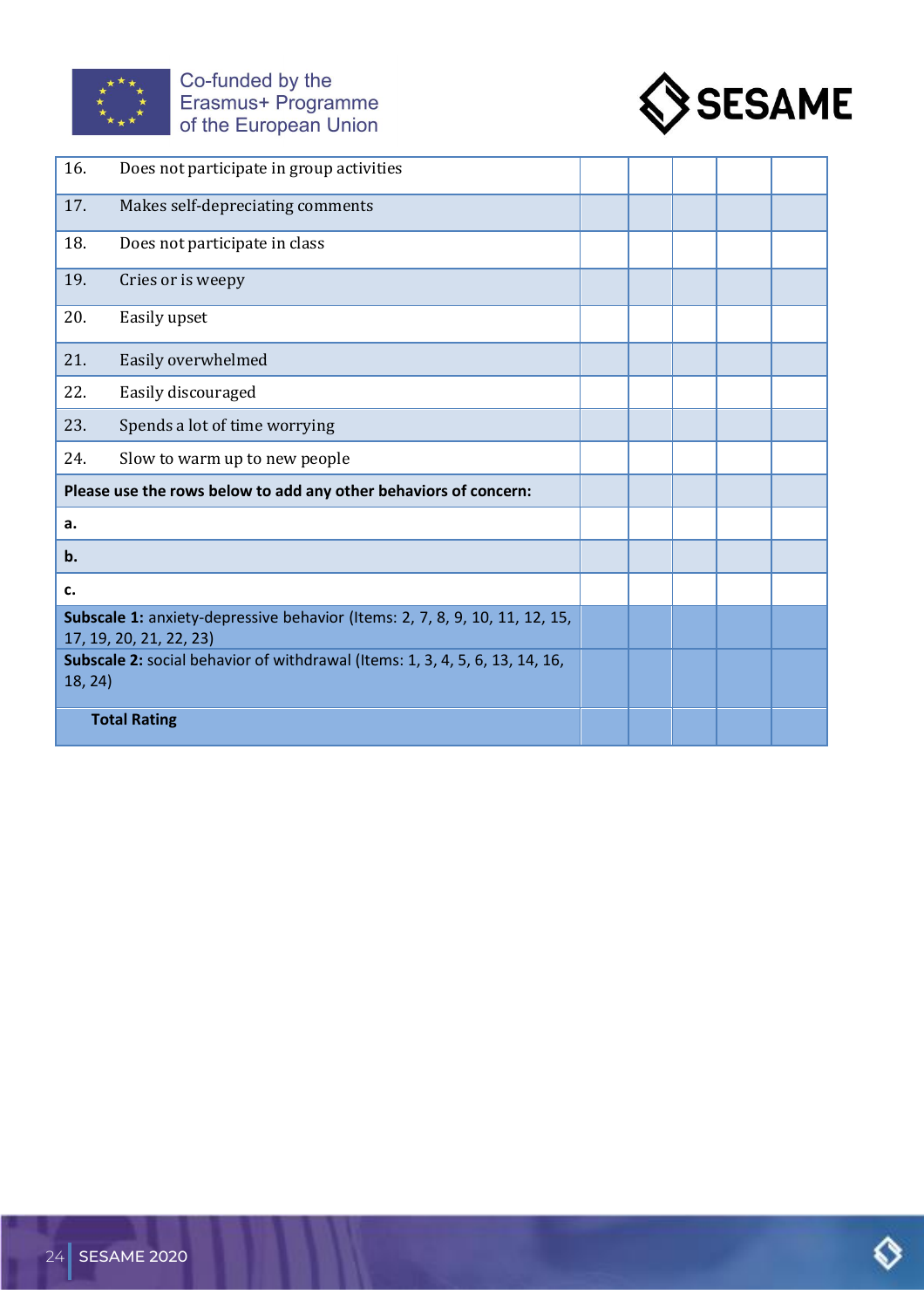



## <span id="page-27-0"></span>Daily Behavior Report Card (DBRC): Step-by-step Guide

### I. General information

A daily behavior card is a clearly defined list of target behaviors for a student. It is a behavior modification which - depending on the selection of specific goals - aims to build up desired behavior or reduce undesired behavior through a combination of reward and feedback. Coupling with feedback enables consistent feedback on the achievement of specific goals and creates a high degree of transparency. The card supports a close cooperation between school and parents - ideally, the achievement of goals in school is linked to rewards in the home.

#### Example:

|                                                                                                | German | Math |
|------------------------------------------------------------------------------------------------|--------|------|
| My goals                                                                                       |        |      |
| I report to class at least 3 times and contribute<br>something useful to the class discussion. |        |      |
| I am reminded at most 2 times to continue with my<br>work.                                     |        |      |
| Teacher's code:                                                                                |        |      |
| Comments:                                                                                      |        |      |
| My reward:<br>2 min reading time for each                                                      |        |      |
| Yes, the card was shown at home!<br>(Signature)                                                |        |      |

#### II. Objectives of the DBRC

The daily behavior report card shows a high effectiveness in terms of completion of teaching tasks, reduction of disruptive behavior and increase of task-related behavior. This is positively supported by the cooperation with the parental home; at the same time the use of the card improves the cooperation with the parental home and creates transparency for children and parents.

As the card also serves as a continuous documentation of the achievement of objectives, it also serves in "double function" to check the success of the funding. It enables timely, regular and specific feedback, as a continuous exchange with the child on the basis of the card is an essential part of the measure. The flexible applicability is particularly helpful - the card can be adapted specifically to each child.

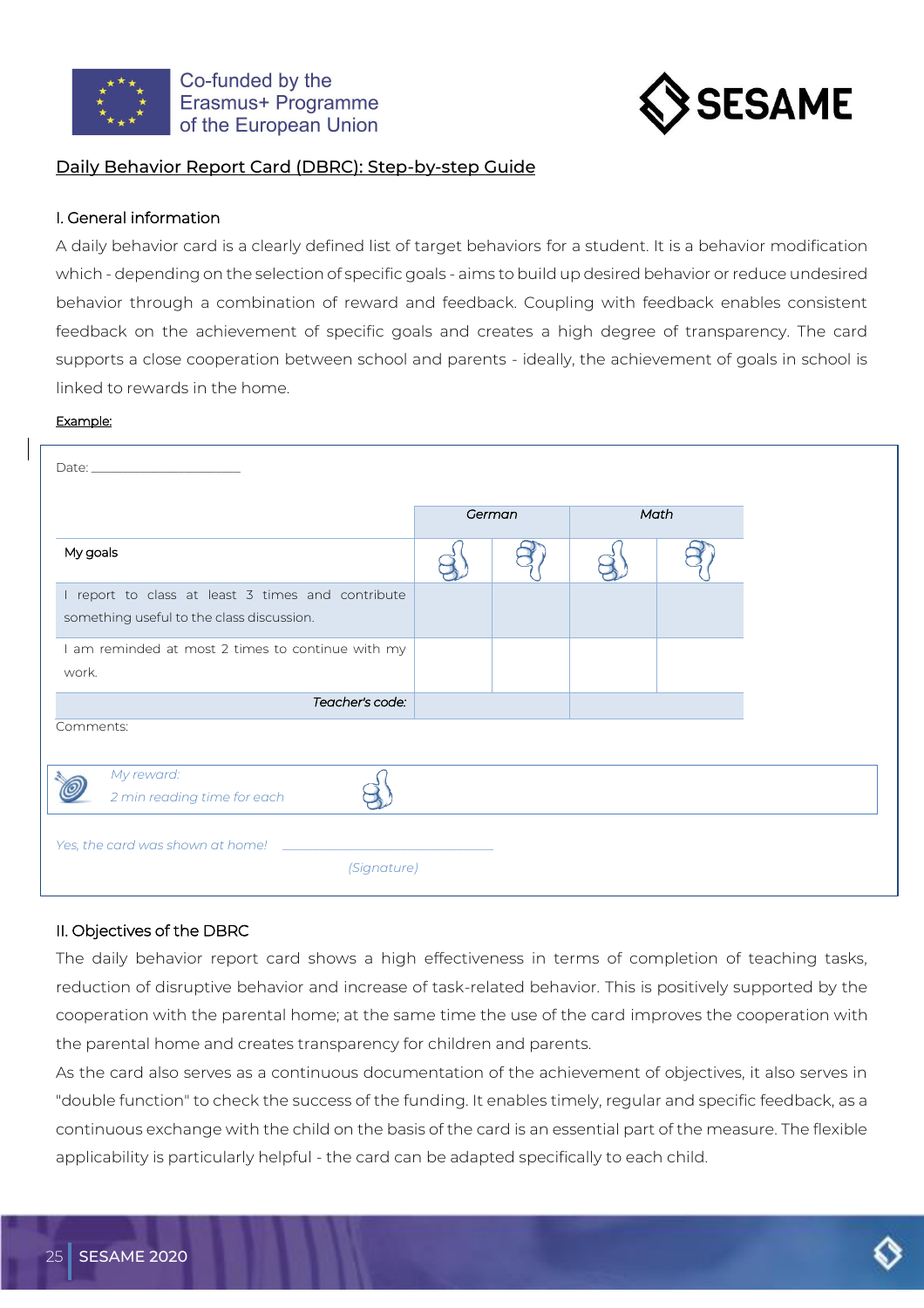



## III. The DBRC at a glance

The flowchart shows the implementation at a glance:





| Step 1: Selection of the problematic behavior               |                                                              |
|-------------------------------------------------------------|--------------------------------------------------------------|
| On the basis of a screening or observations made so far,    | Tip:                                                         |
| problematic areas of behavior are selected and further      | For example, use the ITRF as a screening tool and use it     |
| specified (e.g. intensity, duration, timing, frequency in a | as a basis for further specification.                        |
| specific phase).                                            | Examples for a concretization:                               |
|                                                             | The teacher states:                                          |
|                                                             | - P. completes a maximum of 50% of the tasks in the          |
|                                                             | planned time.                                                |
|                                                             | - P. is reminded at least five times per work session by the |
|                                                             | teacher to continue with the tasks independently.            |

#### Step 2 + 3: Definition of the behavioral objectives, setting the goals and criteria for the DBRC

As a rule, 3 to 5 realistic and specific behavioral goals that seem to make sense for the child are selected. Fewer goals can also be selected. The selected goals must be operationalized in such a way that they are observable by the teacher in class. In addition, criteria for the verification of the achievement of the goals must be defined. *Tip:* The more concretely the target behavior is operationalized, the easier it is to observe the achievement of the goal on the one hand and to realize the feedback to the child on the other hand. Consider in advance which sources of information you can use to quickly identify the achievement of the goal and to implement it in everyday life (e.g. visual

inspection of work results, observation, checklist…).

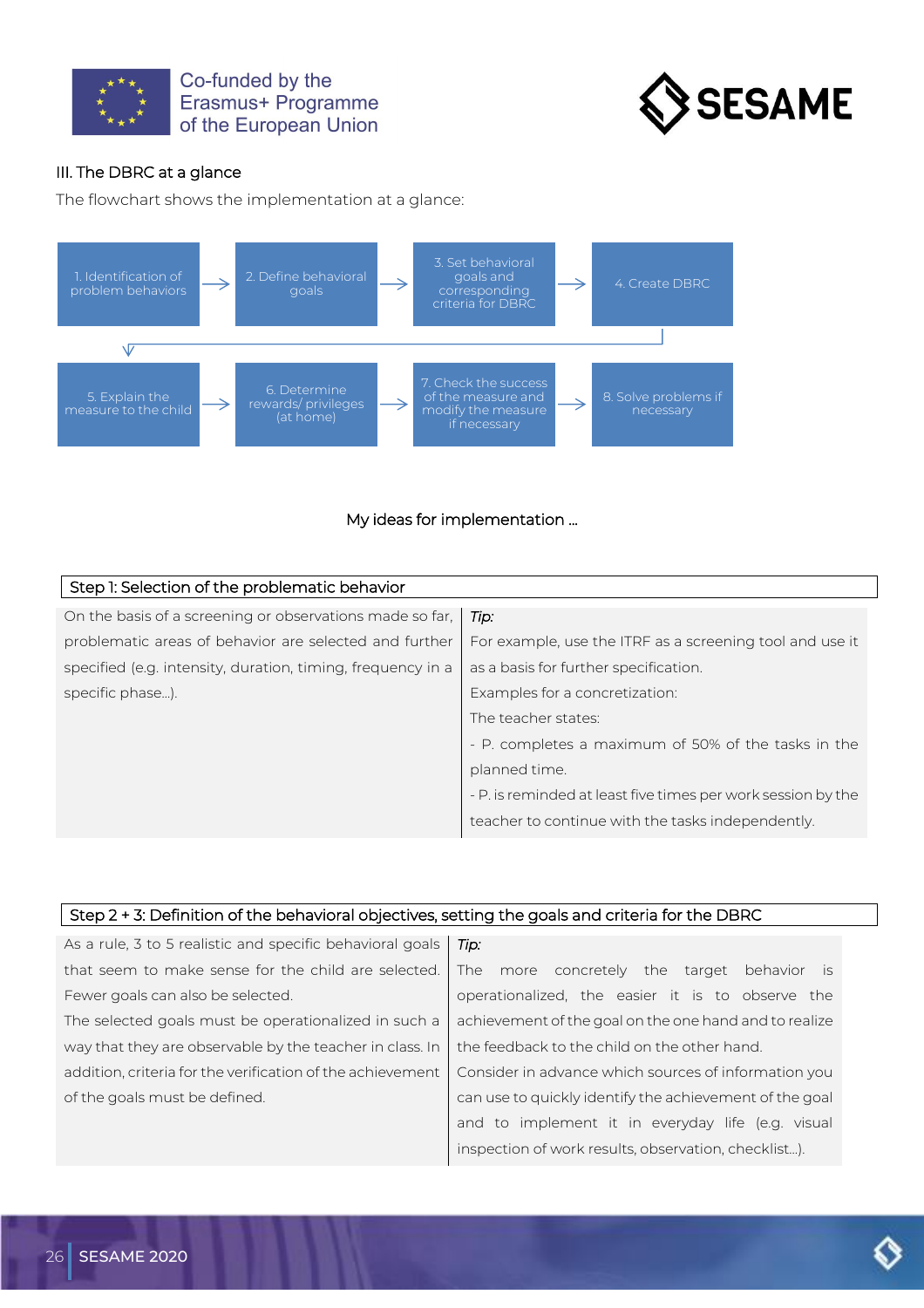



#### Step 4: Preparation of the DBRC

In addition to the name of the child and the date, the daily behavior card for the child contains the concrete behavioral goals, entry options for the achievement of the goals, a comment option, the conditions for the reward as well as the name of the reward and - as a rule - signature fields for teachers and, if possible, parents.

Clear symbols (e.g. "thumbs up - thumbs down", "laughing face - crying face", "yes - no") are selected for the achievement of objectives - dispensing with intermediate evaluations such as "partly, partly".

If possible, involve the parents already at this stage. Even if a cooperation seems unrealistic at first, it is usually worth trying, as the effectiveness of the measure is thus clearly supported.

#### *Tip:*

Formulate the objectives in such a way that a dichotomous assessment is actually possible (e.g. "follow instructions with less than 2 admonitions" or "complete at least 2 tasks carefully").

Think carefully about how long the periods of time to be assessed should be - less is here, especially at the beginning, often more! If the child achieves the goals regularly, periods of time can be extended by arrangement or the behavioral goals can be made more demanding.

Templates for DBRCs are included in the appendix of the handouts.

#### Step 5: Description of the measure

| In order to explain the measure to the child, discussions  | Tip:                                                         |
|------------------------------------------------------------|--------------------------------------------------------------|
| between teacher and child and/or parents and child are     | For example, use the ITRF as a screening tool and use it     |
| suitable. The explanation can be supported by role plays,  | as a basis for further specification.                        |
| examples and a "trial phase".                              | Examples for a concretization:                               |
| Basically, it is important to ensure a positive, resource- | The teacher states:                                          |
| oriented focus. This is particularly evident in the        | - P. completes a maximum of 50% of the tasks in the          |
| explanation of the measure.                                | planned time.                                                |
| Example:                                                   | - P. is reminded at least five times per work session by the |
| "You're already doing almost half of the class work.       | teacher to continue with the tasks independently.            |
| What could you do to get even more work done?"             |                                                              |
| "You're already doing really well in math class. From      |                                                              |
| now on, every time you start doing the assignments on      |                                                              |
| your own, you'll get a stamp."                             |                                                              |

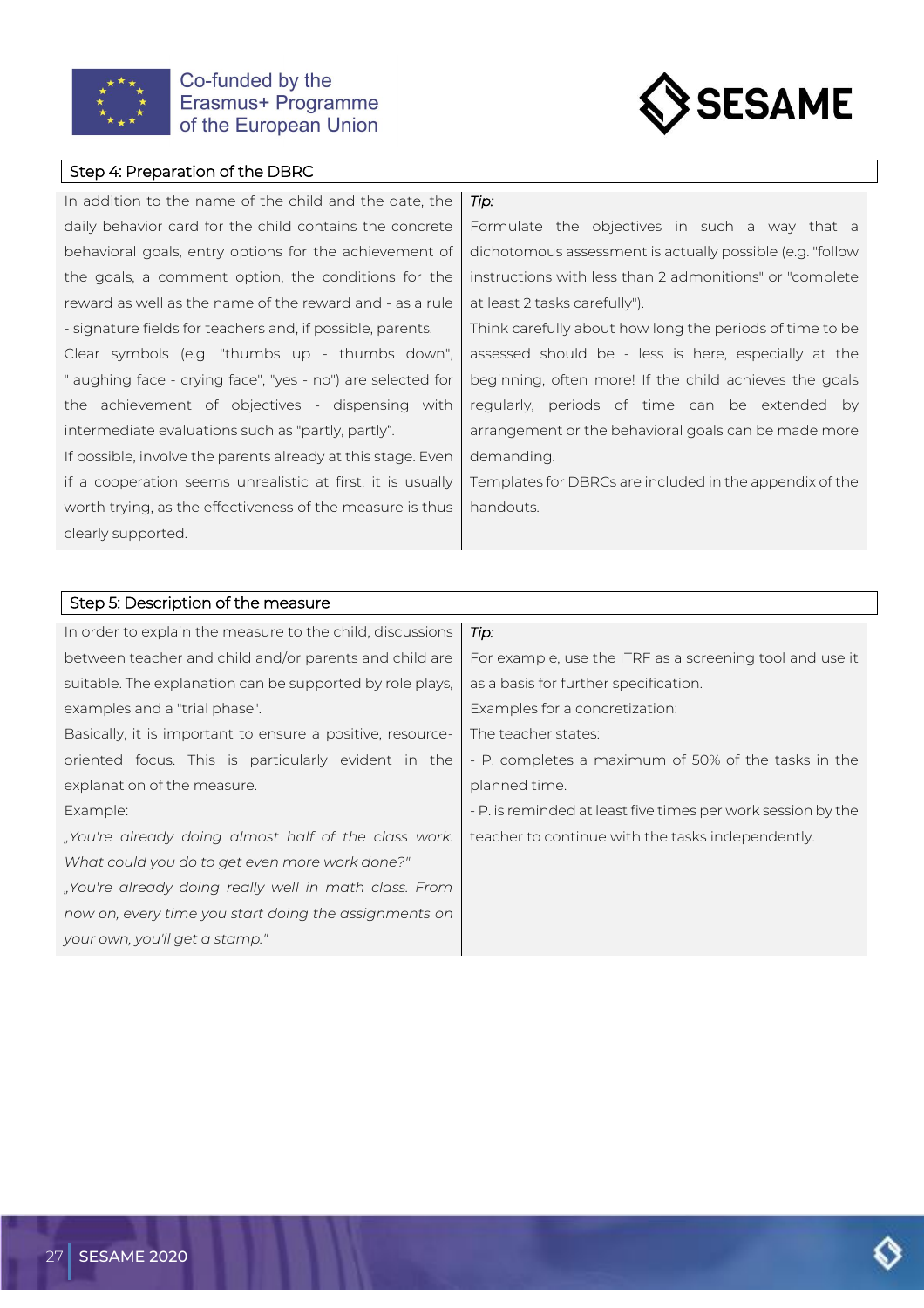



### Step 6: Determination of the rewards/ privileges (at home)

| The choice of rewards is of particular importance. Ideally | Tip:                                                          |
|------------------------------------------------------------|---------------------------------------------------------------|
| this is done in consultation with the parents.             | Possible rewards in school could be stamps, stickers,         |
| Rewards should be for the child.                           | break activities, privileges, explicit praise, community      |
| attractive.<br>$\bullet$                                   | activities, choosing a game, reading times, PC times,         |
| directly follow the desirable behavior.                    | etc                                                           |
| can be collected and exchanged for a "greater"             | Examples of possible domestic rewards include outings,        |
| reward.                                                    | meetings with friends, playtime with parents, PC/TV           |
| be practicable.<br>$\bullet$                               | time, visiting family, playing outside, privileges, choice of |
| On the behavior card itself, the collection for the reward | dessert, etc.                                                 |
| is documented by ticking or stamping the achievement       | Involve the child in determining the reward (depending        |
| of the goal.                                               | on the level of development)!                                 |

### Step 7 + 8: Checking the success of the measure, modifying and solving problems

| By filling out the behavior card every day, it quickly      | Tip:                                                      |
|-------------------------------------------------------------|-----------------------------------------------------------|
| becomes clear whether the child is achieving the            | The promotion does not bring the desired success?         |
| behavioral goals set. The implementation of the Direct      | Check the implementation of the measure with the          |
| Behavioral Assessment supports the assessment of the        | following questions:                                      |
| effectiveness.                                              | Are the behavioral goals appropriate?                     |
| If no success is achieved after an appropriate period of    | Are the target criteria realistic?                        |
| time or if the target behavior does not stabilize, the      | Does the Direct Behavioral Assessment function            |
| measure can be modified if necessary. This includes         | correctly?                                                |
| supplementary support measures (examples of                 | Can the child assess his or her behavior realistically?   |
| desirable behavior, checklists, positive role models, etc.) | Is the reward motivating?                                 |
| or a change in the reward. It may also be necessary to      | Is the reward given consistently and fairly?              |
| reconsider the objectives and to proceed in smaller         | Is the behavior card taken home and perceived by the      |
| steps.                                                      | parents?                                                  |
| If there is no improvement of the target behavior despite   | If you cannot answer one of the questions with "yes", you |
| correct implementation, a hypothesis-guided diagnostic      | have concrete starting points for optimizing the          |
| clarification is recommended, which is planned, carried     | measure.                                                  |
| out and evaluated in a (multi-professional) team.           |                                                           |

#### Literature:

strongly modified according to Volpe, R. J., & Fabiano, G. A. (2013). *Daily Behavior Report Cards: An Evidence-Based System of Assessment and Intervention*. Guilford Press.

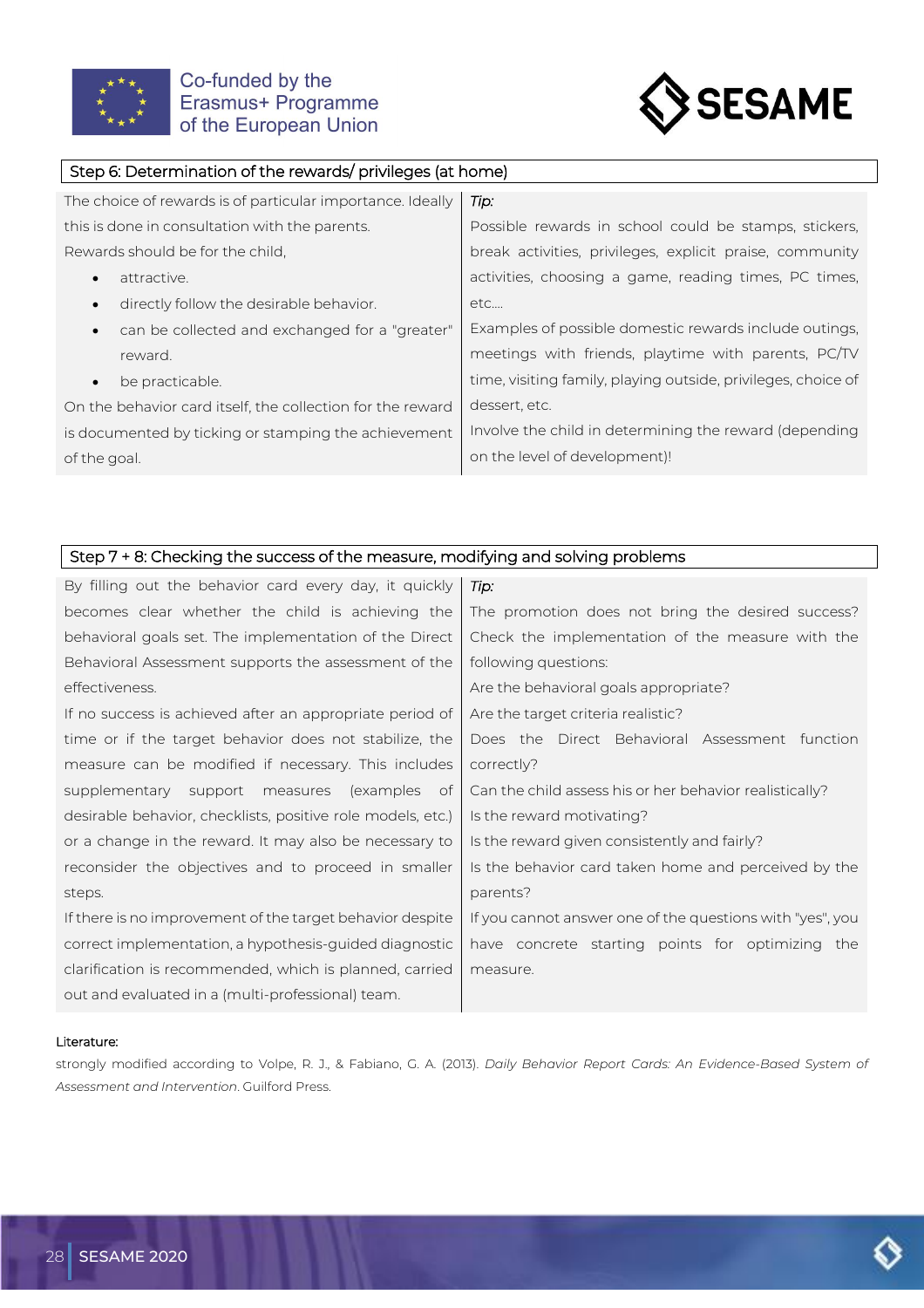



## <span id="page-31-0"></span>Direct Behavior Rating (DBR): Step-by-step Guide

### I. General information

Direct Behavior Rating (DBR) is a combination of systematic direct observation of behavior and behavior assessments with rating scales. The basic idea is that those elements of observation that are responsible for the high-test quality (concrete operationalization of behavior, segmentation of the observation situation) are combined with those elements of assessments with rating scales that are responsible for the high economy (Likert scale with defined categories, items relevant to everyday school life). During implementation, a concretely operationalized section of a pupil's behavior (e.g. concentrated work) in a situation in which this behavior is relevant (e.g. periods of quiet work) is observed and immediately after this situation is assessed using a rating scale.

## II. Objectives of DBR

The DBR has three central elements: (1) the directness, (2) the behavioral focus and (3) the rating.

### 1. Directness

The assessment of the behavior with the DBR is done directly. Directness means the closest possible proximity to the assessment situation. If, for example, a student's cooperative behavior in group work phases is of interest, the assessment of cooperative behavior should take place directly after the group work phase. The principle applies here: the closer the assessment is to the behavior that actually occurred, the more accurate, reliable and valid the behavior is recorded.

## 2. Behavioral focus

DBR records concrete behavior, i.e. a behavior to be assessed must also be assessable or observable. The behavior of interest should therefore be operationalized as specifically and concretely as possible.

## 3. Rating

DBR records the behavior through rating scales. This means that a demonstrated behavior is assessed by a person (i.e., the rater). The rater makes a direct rating of the frequency or intensity of the student's behavior - without having previously documented the behavior in detail. Skipping this step saves a lot of time. It takes only a few seconds to tick a scale.

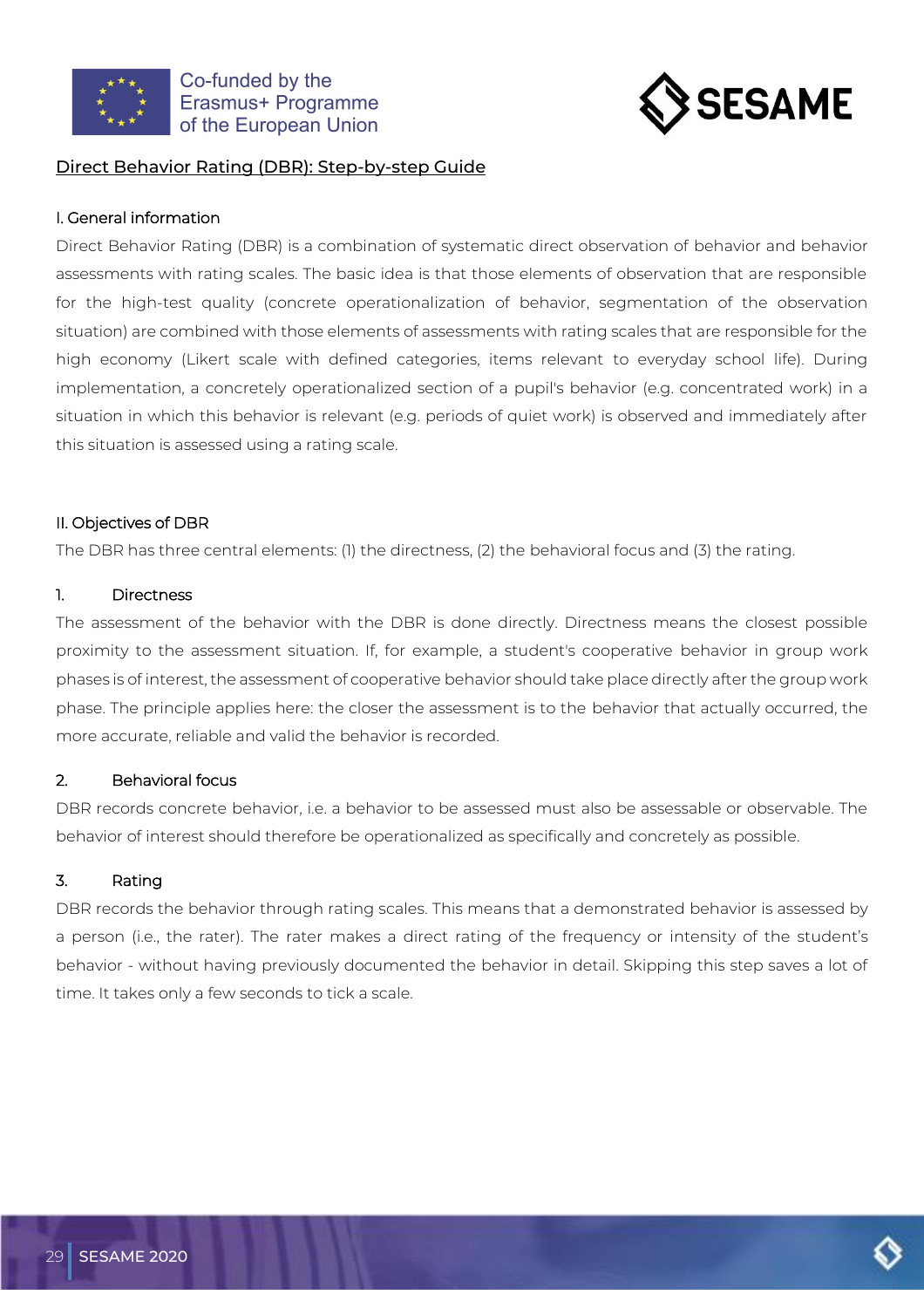



## III. The DBR at a glance

The development, application and evaluation of DVB is guided by four principles.

### 1. Efficiency

The test procedure consists of ticking off categories on a scale. The evaluation consists of simply counting (one could almost say: writing off) the marked values or adding up three to five values. This can be done without much effort and without extensive training. Furthermore, DVB is very time efficient, as both the execution and the evaluation can be done for a student in less than five minutes.

## 2. Flexibility

DBR can be used for different goals, in different situations, by different people and for different behavioral dimensions. For example, DBR could possibly be used to measure the expression of concentrated behavior during work phases in a student's mathematics class. DBR could also be used to assess the extent to which a behavioral plan can improve a student's disruptive and impulsive behavior in transitional phases.

### 3. Repeatability

DBR is repeatable, i.e. it facilitates ongoing data collection within and across occasions. This makes it suitable for collecting time series data and thus enables statements to be made about the development of a behavior over this time.

## 4. Defensibility

DBR shows defensible psychometric properties. The reliability of DBR has been shown over various conditions. Accuracy (through comparisons with highly standardized observation methods) and validity (through comparisons with methods that record similar procedures) could also be tested and confirmed.

The following provides an overview of the DBR:

### Step 1: What behavior am I rating?

Empirically, three overarching dimensions of behavior ("Big 3") have proven to be particularly relevant in the school context:

- 1. learning-related behavior (e.g. concentration, endurance)
- 2. disruptive behavior (e.g. calling into class)
- 3. respectful behavior (e.g. being polite to others)

In fact, the types of behavior that can theoretically occur in everyday school life are almost infinite and have various forms. Therefore, a systematization tool is needed to find out which behaviors in which form are a problem for a student. For this purpose, so-called universal behavior screenings (in SESAME: the ITRF) should be used as assessment tools.

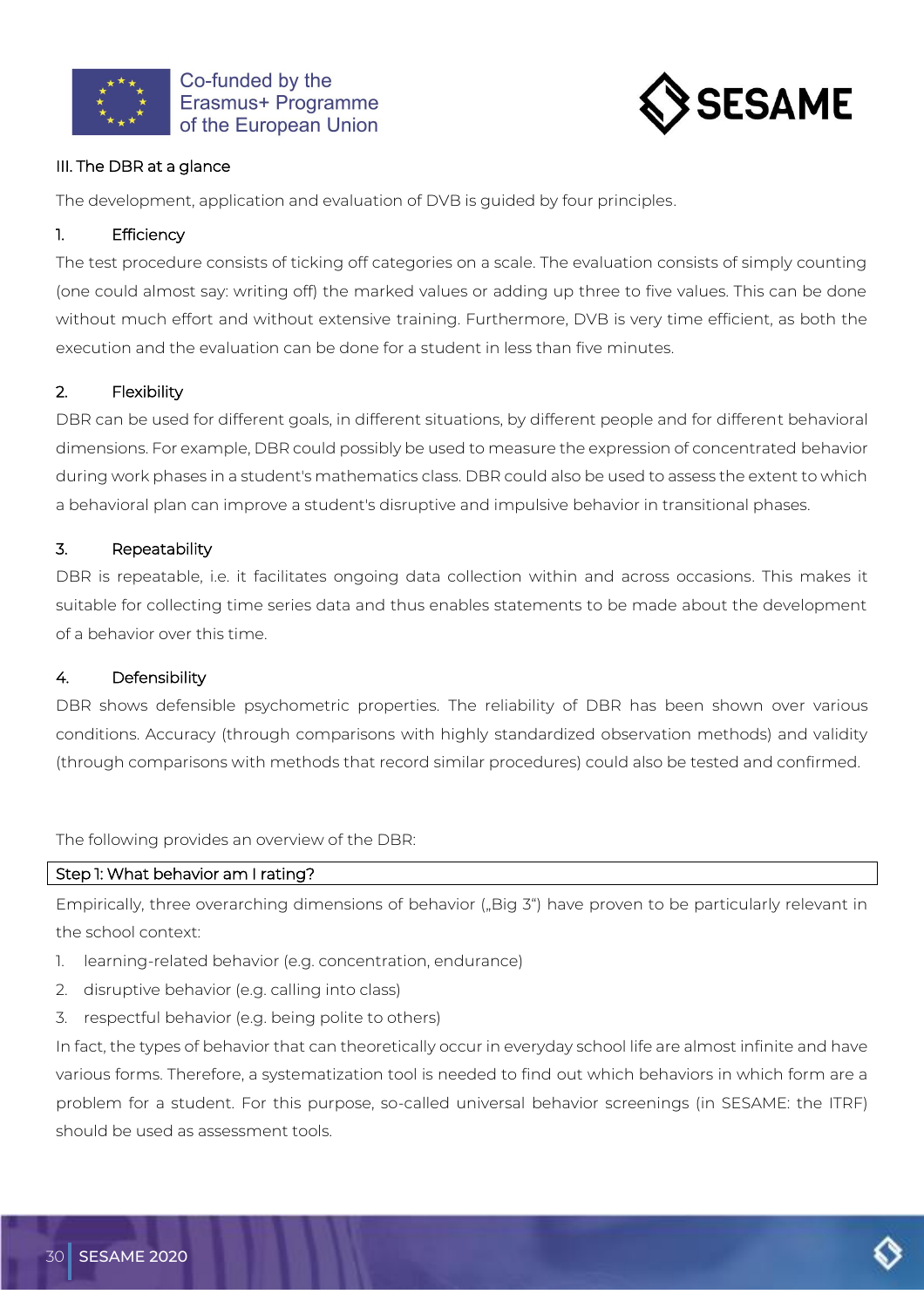



#### Step 2: In what situation do I rate the behavior?

The behavior of a student can be influenced by many factors. Whether and to what extent a certain behavior is shown in a certain situation can depend, for example, on personal motivation, interest in the learning subject or other environmental aspects that lead to a sudden change in behavior.

To find out which situation is relevant, the following guiding questions can be applied:

- 1. Does the problematic behavior occur in one (or more) subject(s)?
- 2. Does the problematic behavior occur on certain days of the week?
- 3. Does the problematic behavior occur in a specific phase of the lesson (e.g. group or individual work)?
- 4. Does the problematic behavior also occur in classes with other colleagues?

### Step 3: How do I proceed in the rating situation?

The behavioral rating can be divided into three planning steps:

### 1. The behavior is described as precisely and briefly as possible.

The most important premise when defining behavior is that the chosen definition actually includes the behavior that is to be promoted. This can be done through more general formulations ("Big 3" - 1st step) or through very specific behaviors ("Calls to the class without answering").

### 2. It is determined who will rate the behavior.

Any person involved in the process of promotion can rate the behavior of the student. Usually this should be a person who is present in the classroom in the rating situations and who is able to briefly rate the behavior immediately after the situation.

#### 3. It is determined when, where and how often the behavior is assessed.

DBR should be used at least once a day, but the length of the assessment phase may vary. The basic principle here is: the higher the level of advancement, the more intensive and individualized the advancement and, accordingly, the progress assessment This means that the DBR for students on SESAME tiers 2 or 3 will be completed more often than for students on tier 1.

#### Step 4: Selection of a rating scale

For the selection of the items the following two forms of Scales can be used:

#### Single item scales (SI-Scales)

SI-Scales cover a very wide and superior range of behavior (e.g. working behavior, disturbance behavior) with only one single item.

#### Multiple item scales (MI-Scales)

MI-Scales capture a very precise range of behavior with three to five items on specific behaviors (e.g. The student begins to complete the task independently, the student finishes the task in the given time).

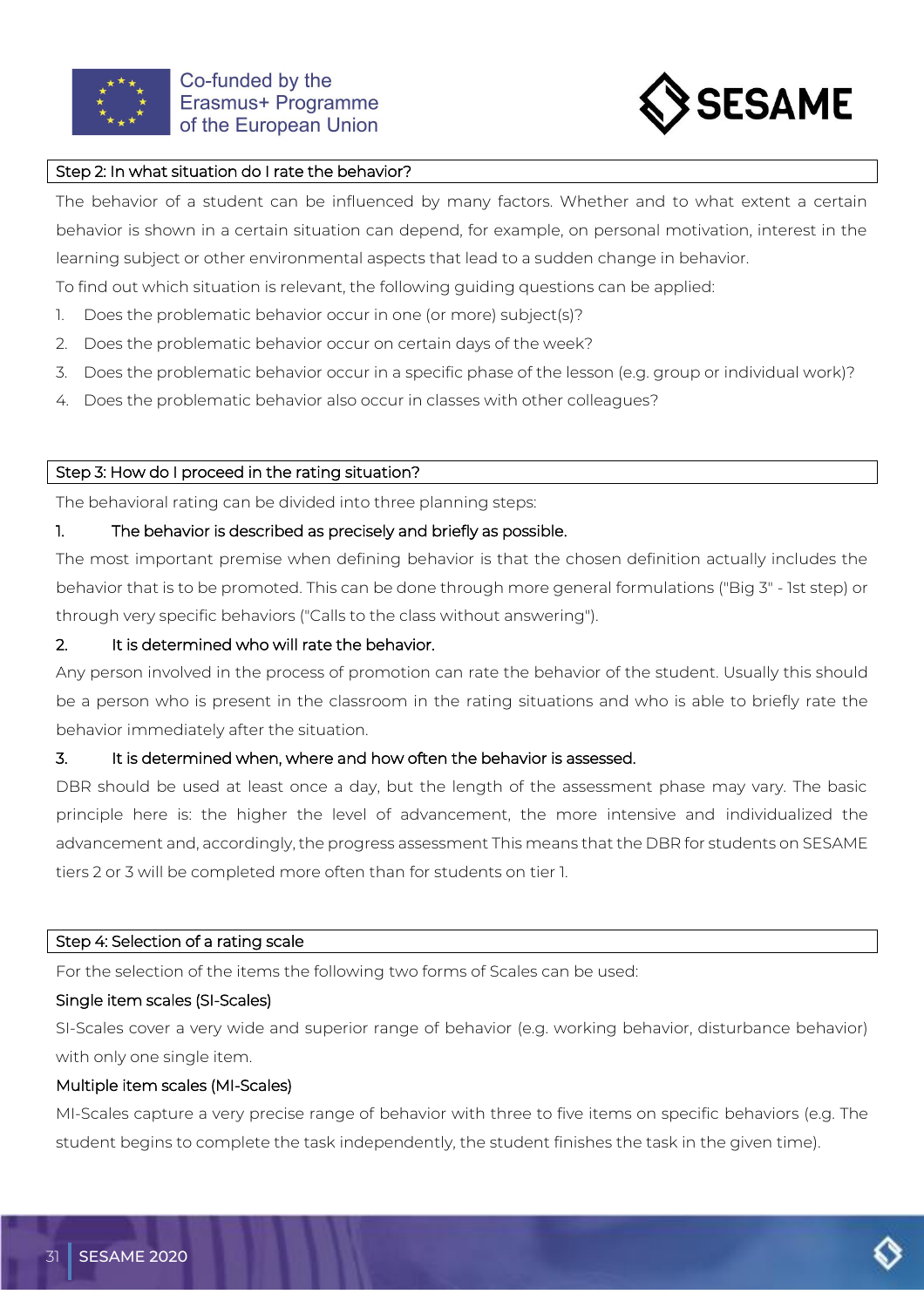



The selection of the DBR scales should be individually adapted in regard to the target behavior, the situation and the student. Furthermore, it should be based on the results of the first three steps. In general, however, it can be said that MI scales are preferable in the school context because they achieve reliably interpretable behavioral values in a shorter time, which can lead to faster decision-making.

For the selection of the Scale format the following three forms of Scale units can be used:

A (1) time scale is used to assess the time extent (e.g. from 0 to 100%) in which a behavior in the assessment situation occurred. A (2) quality scale is used to assess the qualitative proficiency of a behavior in a situation (for example,  $0$  = the behavior is not of concern,  $10$  = the behavior is of strong concern). On a (3) frequency scale, the frequency is used to assess how often a target behavior occurred in the assessment period (e.g. from 0x to 10x).

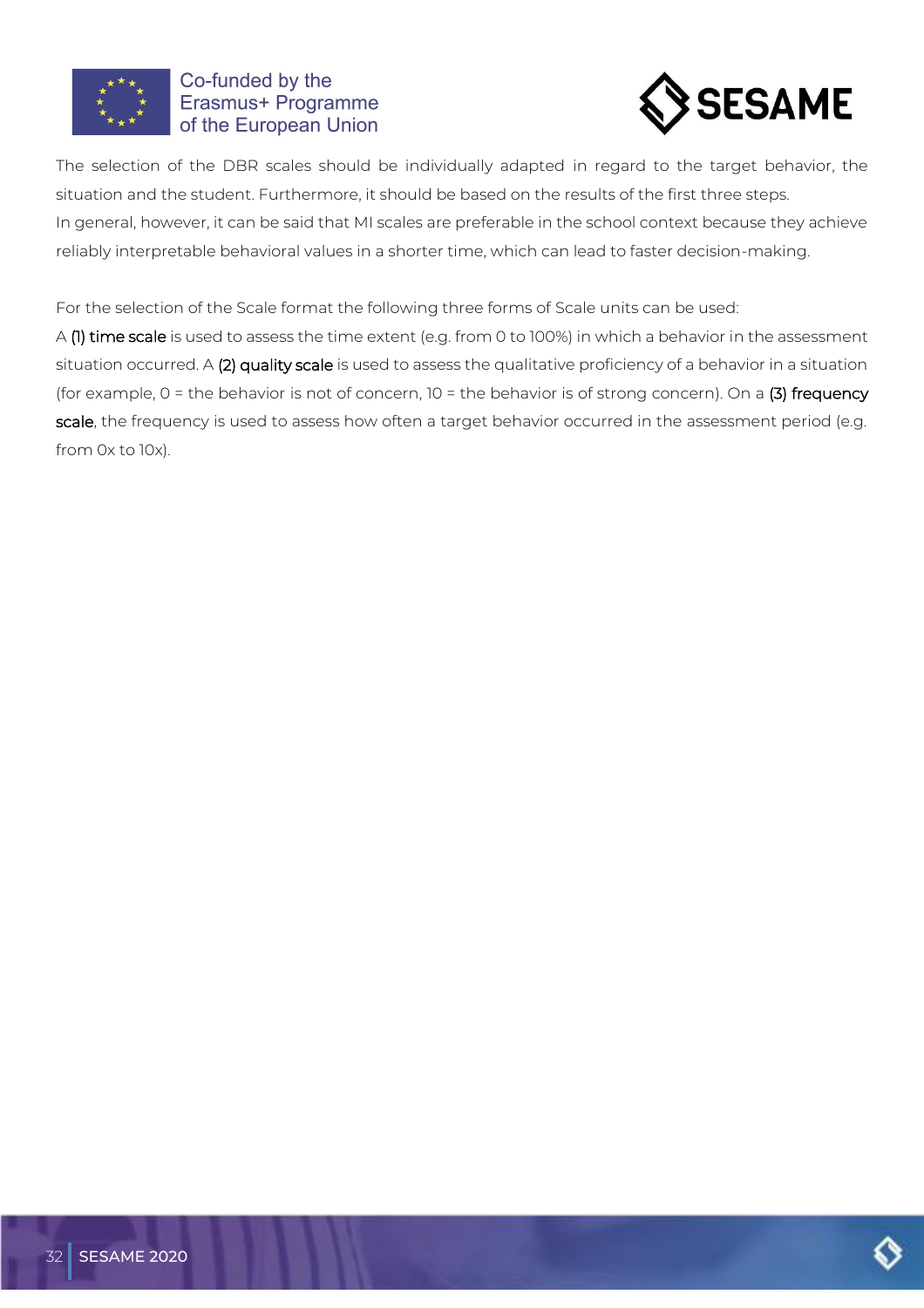



## For Example:

| Student | Lesson phase | Behaviour in every phase (Add operationalisation if necessary) |
|---------|--------------|----------------------------------------------------------------|
|         | $\Box$ A     | $\Box$ 1                                                       |
|         | $\square$ B  | $\square$ 2                                                    |
|         | $\Box$ C     | $\square$ 3                                                    |
|         | $\square$    | $\Box$ 4                                                       |



#### Step 5: How do I analyze the results?

The evaluation of the collected data takes place in two steps:

- 1. The behavior is visualized and important parameters are noted.
- 2. Then the behavioral development is analyzed. For this purpose, the behavioral development in the basic rate phase is compared with the behavioral development in the intervention phase, both visually and with the help of statistical parameters.).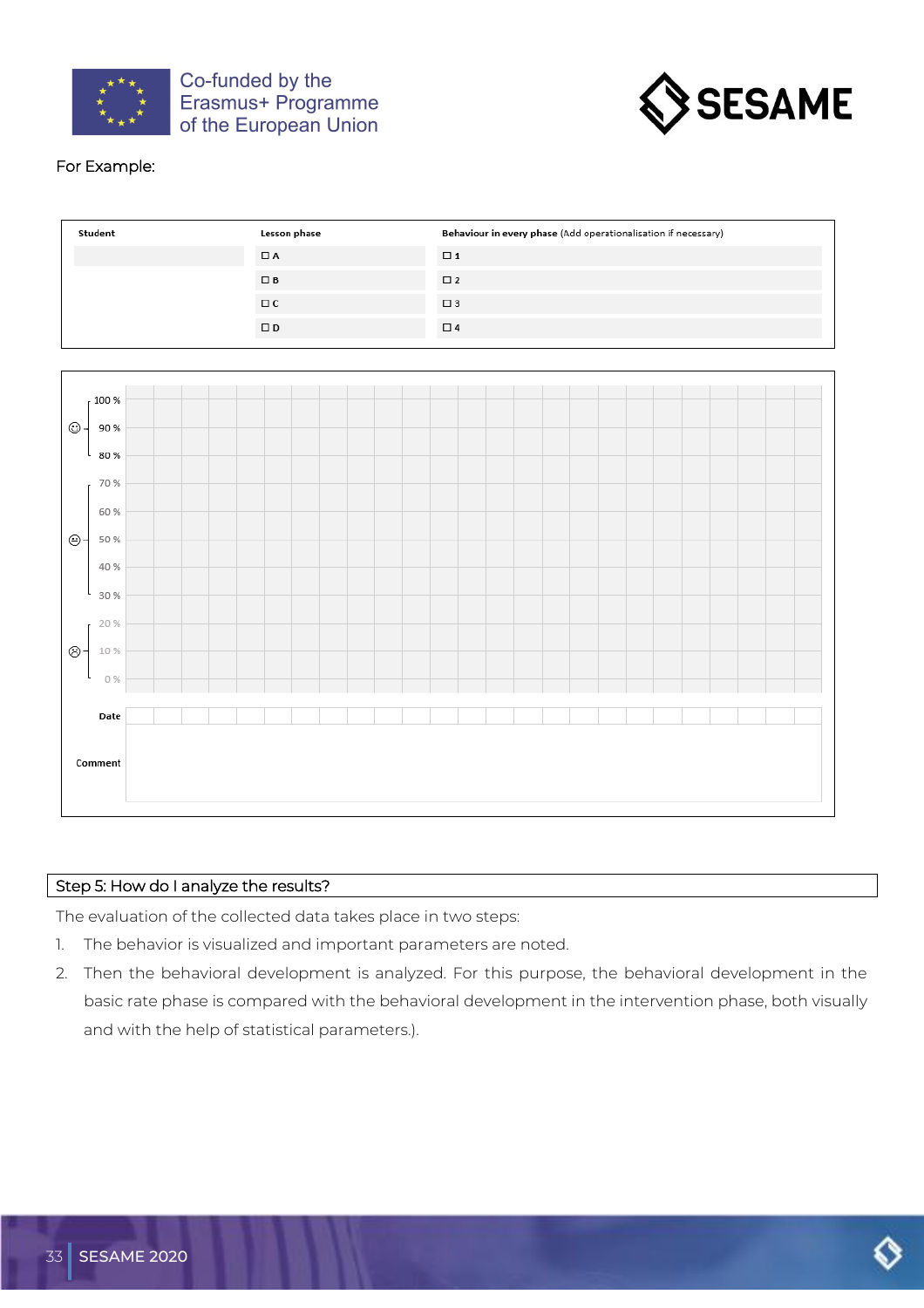



# Reflection of teamwork: Methods

## I. SOFT-Analysis

34 SESAME 2020

<span id="page-36-0"></span>

| Present |                                                                                                                | Future             |                             |                                                                                                                       |  |
|---------|----------------------------------------------------------------------------------------------------------------|--------------------|-----------------------------|-----------------------------------------------------------------------------------------------------------------------|--|
|         | This is what we are<br>proud of.<br>These are our<br>strengths.<br>This is what we can<br>rely on.             | S<br>satisfactions | $\bigcirc$<br>opportunities | These are our<br>opportunities.<br>This is what we<br>should use.<br>This is worth to invest<br>even more effort.     |  |
|         | This is where we have<br>problems.<br>This is what hinders<br>our duty.<br>This is what we want<br>to work on. | F.<br>faults       | $\top$<br>threats           | With this we have to<br>be careful.<br>This is where threats<br>are hiding.<br>That is what we must<br>take care for. |  |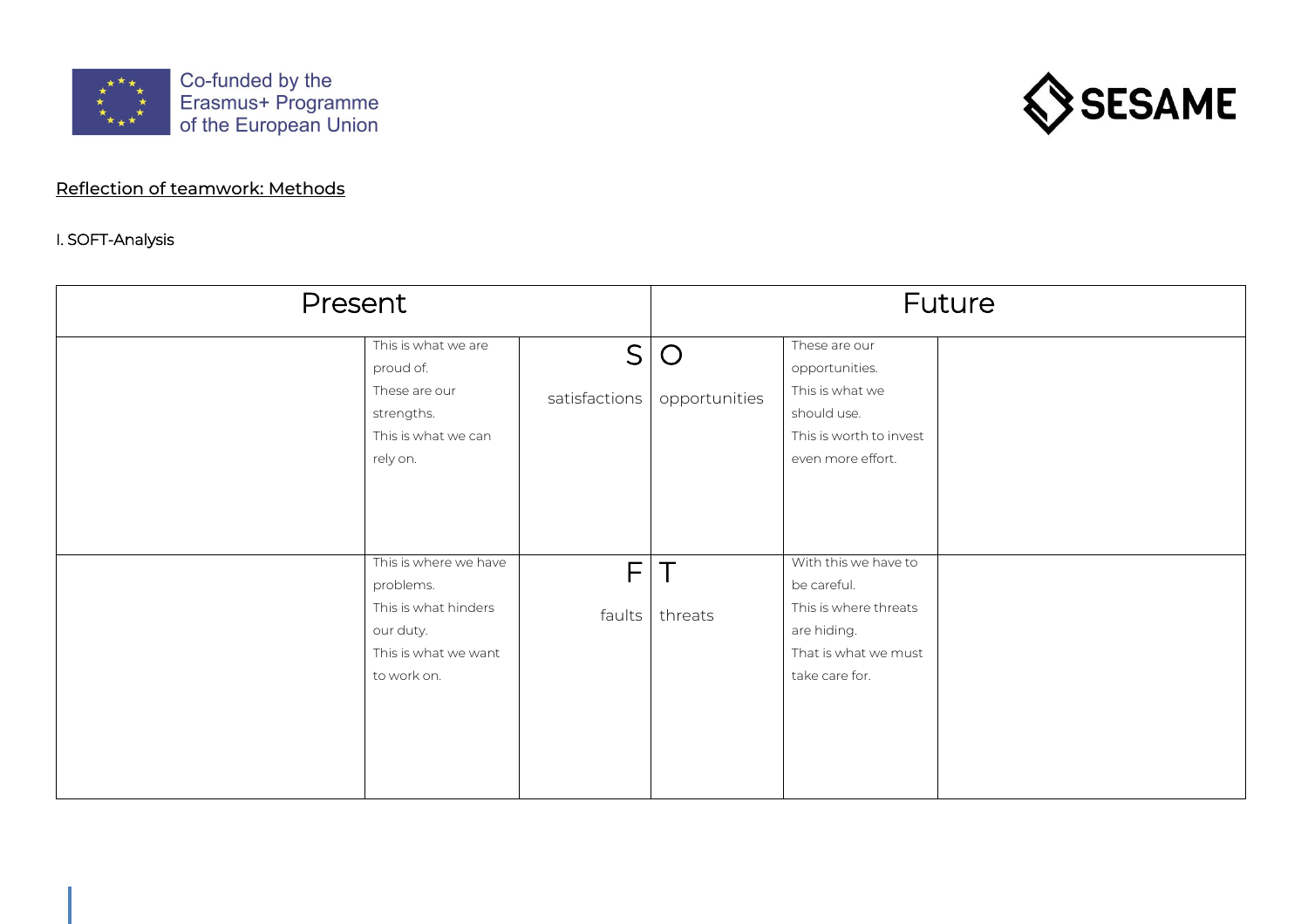



#### II. Spider Web



Source: Spinnenanalyse (Regenthal, 2008)

35 SESAME 2020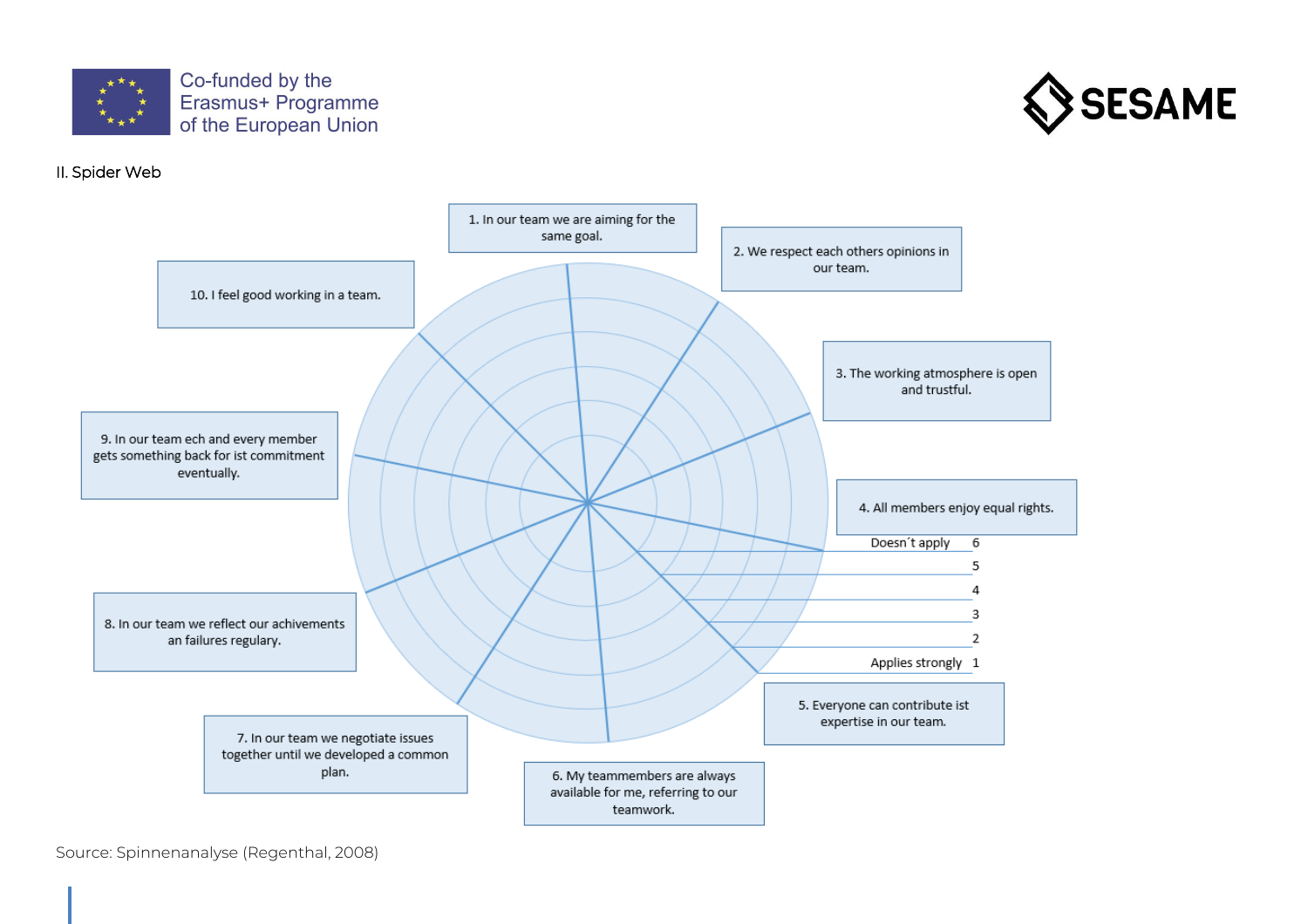



## <span id="page-38-0"></span>Efficient Functional Behavior Assessment (FACTS): Step-by-step Guide

#### I. General information

The Efficient Functional Behavior Assessment: FACTS is a brief, semi-structured interview for use in building behavior support plans. The interview should be administered by someone with expertise in functionbased support and in interviewing. The FACTS should be administered people (teachers, family, clinicians) who know the student best. For efficient FBA, after completing the FACTS interview a brief, confirmatory observation is completed. The results of the FACTS and the observation are used to build a hypothesis statement. The FACTS can be completed in a short period of time (15-20 min). Efficiency and effectiveness in completing the forms increases with practice.

The interview consists of two parts; Part A is the routines analysis and part B is the functional behavior assessment. The goal of the routines analysis is to isolate routines during which problem behavior reliably does and does not occur. If this information was gathered elsewhere (e.g., a request for assistance form, previous interview), you can skip this part of the interview.

#### II. How to complete Part A

#### Step 1: Complete Demographic Information

Record the students name, who was interviewed, and the date the interview was completed. Record as well the name of the person who administered the interview.

#### Step 2: Complete Student Profile

Ask the person you are interviewing to identify strengths or special attributes the student brings to school. This can include activities the student is especially good at or enjoys and also special qualities (e.g., a great smile). This step is important to (a) help focus on strengths as well as challenges and (b) identify activities that may potentially be used as part of the intervention.

#### Step 3: Identify Problem Behaviors

Obtain a global idea of what the problem behavior is. If there are multiple problem behaviors, of concern, circle the ones of greatest concern.

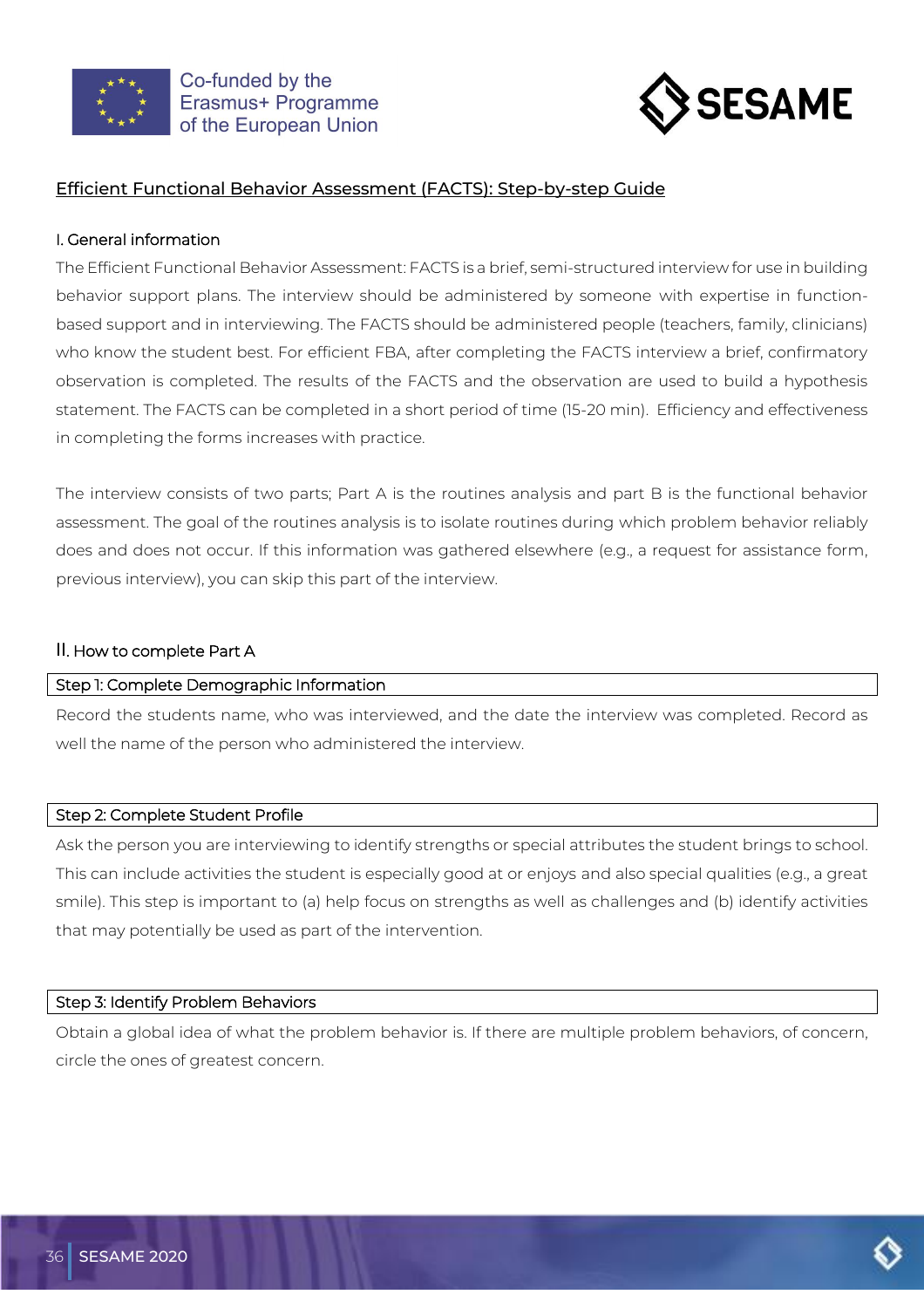



#### Step 4: Routines Analysis

- a) List the times that define the student's daily schedule. Include times between classes, lunch, before school and adapt for complex schedule features (e.g. odd/even days) if appropriate.
- b) For each time listed indicate the activity typically engaged in during that time (e.g. small group instruction, math, independent art, transition).
- c) Use the 1 to 6 scale to indicate (in general) which times/activities are most and least likely to be associated with problem behaviors. A "1" indicates low likelihood of problems, and a "6" indicates high likelihood of problem behaviors.
- d) Indicate which problem behavior is most likely in any time/activity that is given a rating of 4, 5 or 6.

#### Step 5: Select Routines for Further Assessment

Examine each time/activity listed as 4, 5 or 6 in the Table from Step #4. If activities are similar (e.g. activities that are unstructured, activities that involve high academic demands, activities with teacher reprimands, activities with many peers and relatively few adults) and have similar problem behaviors treat them as "routines for future analysis".

Select between 1 and 3 routines for further analysis. Write the name of the routine, and the most common problem behavior(s). Within each routine identify the problem behavior(s) that are most likely or most problematic.

For each routine identify in Step #5 complete a FACTS-Part B

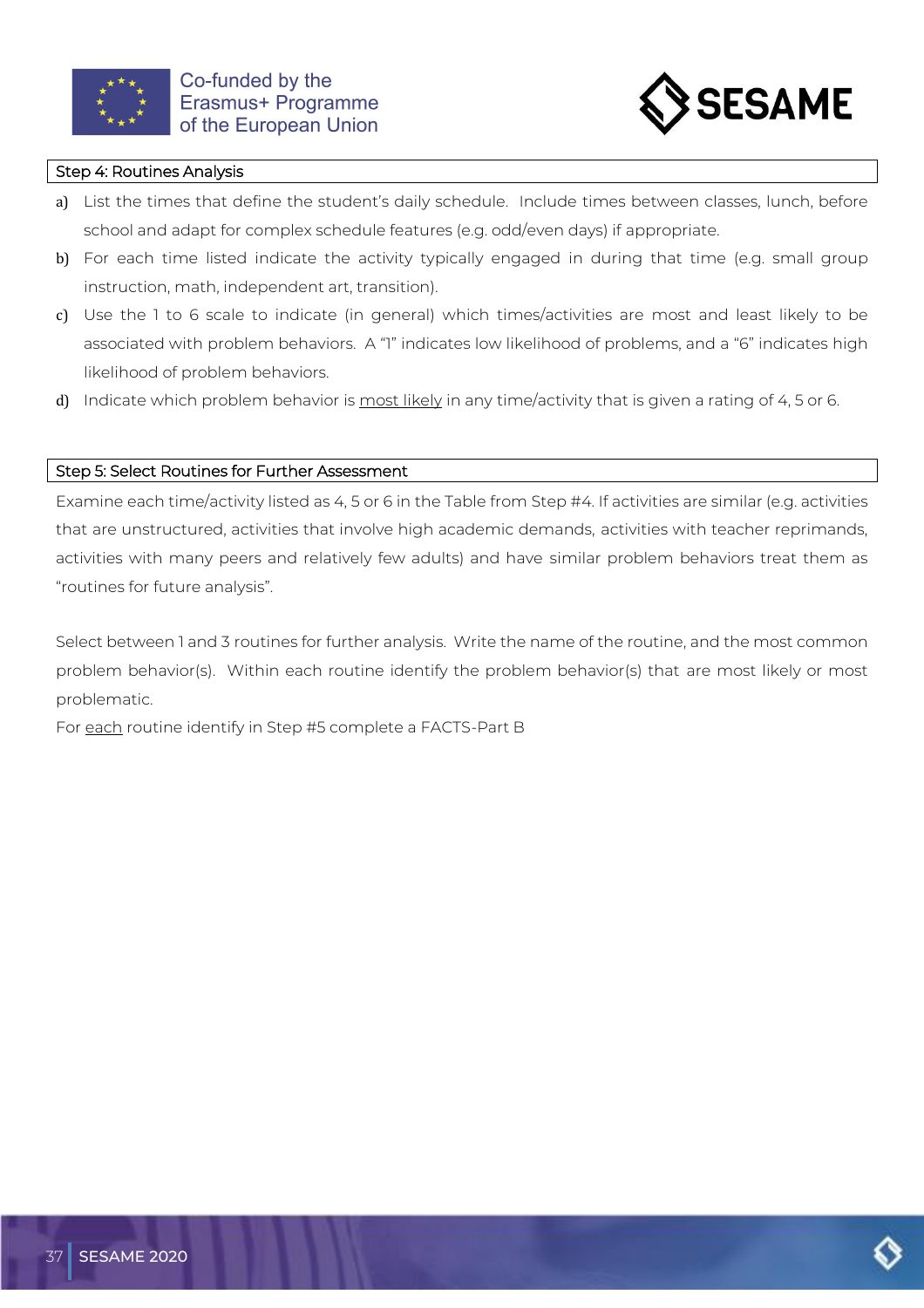



#### III. How to complete Part B

#### Step 6: Identify the Target Routine

List the targeted routine and problem behavior from the bottom of the FACTS-Part A. Complete this part of the interview for only one routine at a time. Use multiple Part B forms if multiple routines are identified.

#### Step 7: Identify Events that Predict Occurrence of the Problem Behavior(s)

- a) Within each routine, identify the events that reliably predict the problem behavior. Begin by asking at least the three guiding questions listed in the interview. The first question to be asked is, "in this routine (e.g., when asked to work on math in a group), what happens most often just before the problem behavior?" Ask the two follow-up questions for the event or events identified in this first question. For example, if the teacher says that disruptive behavior usually begins when one of the group members tells the target student he is doing something wrong, ask, "If a student said this to the target student 10 times, how often would disruption result?" Also ask, "Does disruption ever happen during group work when no-one corrects him?" The goal of your questions is to increase your confidence that you have isolated the specific antecedent. If, for example the teacher tells you that disruption does happen fairly often when other students do not correct him, this tells you that the specific antecedent is not being told he is doing something wrong—you need to search further.
- b) Once you have identified the specific antecedent, place a check mark in the relevant box and then move to the table below. Ask the indicated follow-up questions to isolate precisely what the triggering event consists of. For example, what do the other students say, is it one specific student?

#### Step 8: Are Setting Events Relevant?

Setting events are things that happen before a problem behavior that make it more likely that an antecedent will trigger the behavior. Sometimes they work by making a consequence more or less valuable. For example, getting in a fight in the morning may make it more likely that a student is defiant when asked to engage in academic work because being in the fight made task avoidance more rewarding. To find out if there is a setting event involved, ask at least two questions. First, does the trigger identified above only lead to the behavior sometimes and if so, can you identify an event that occurs earlier in the day that seems to make it so that that trigger "works" to make the behavior happen? Second, if the answer to that question is yes, is this event present sometimes and absent others? If the event is always present or always absent, then it is not a setting event. It has to occur only sometimes AND, when it does occur, lead to the antecedent triggering problem behavior.

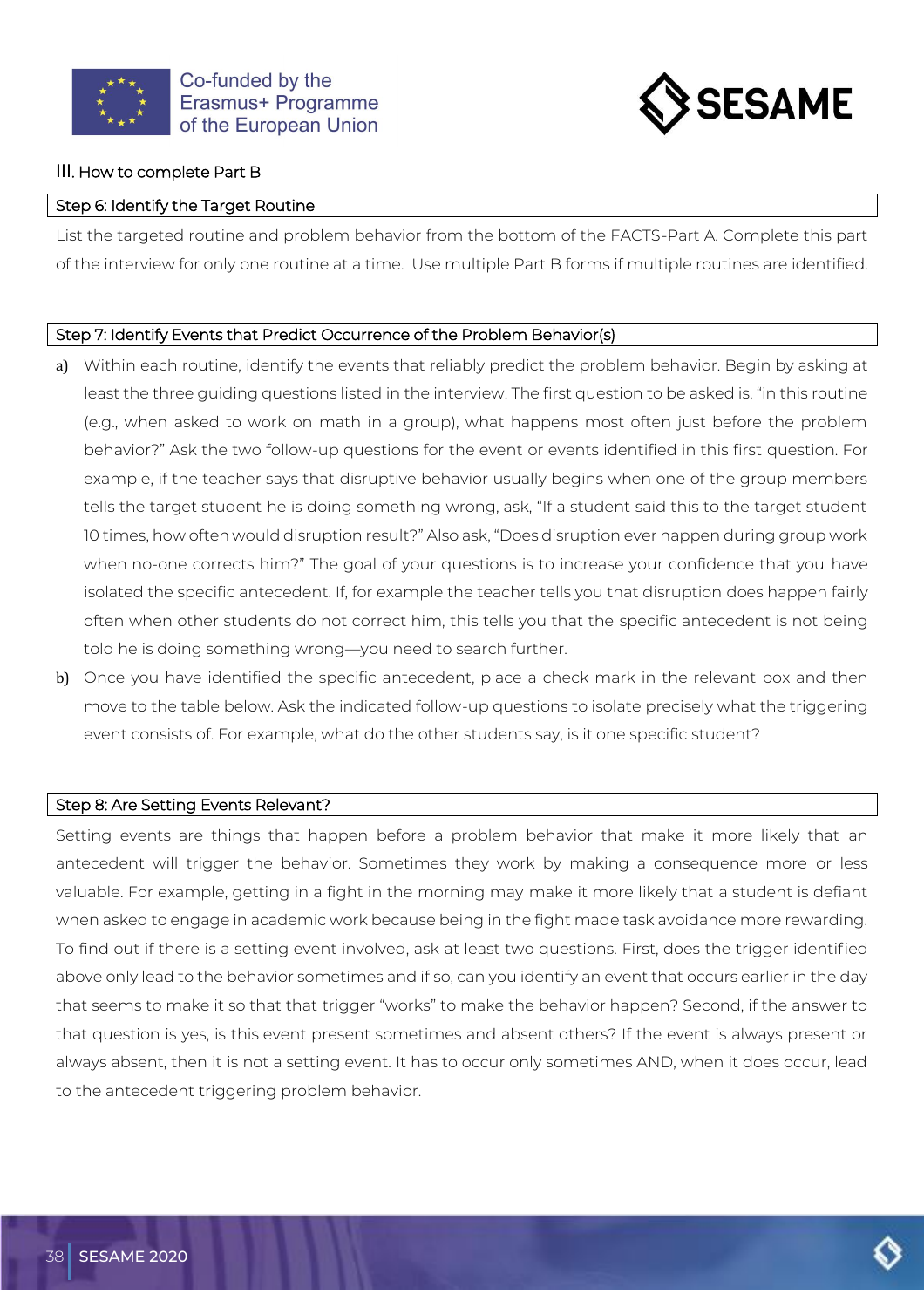



#### Step 9: Identify the Consequences that May Maintain the Problem Behavior

What consequences appear to reward the problem behavior? Consider that the student may get/obtain something they want, or that they may escape/avoid something they find unpleasant.

- a) Begin by asking, when the trigger occurs and the problem behavior happens, what occurs next? Ask specific questions such as, "what do you do?" "what do other students do?" "does anything start or start happening?"
- b) Once you have identified some possible consequences ask follow-up questions to increase your confidence. You can think of this as setting up "test conditions." For example, you could describe a scenario in which the consequence couldn't occur and ask if the behavior would still happen. For example, if the teacher says that disruptive behavior is followed by her attention, ask if the problem behavior would still happen if she was not available. If it would, then it is unlikely that her attention is the important consequence.
- c) Once you have identified the relevant consequence, check the appropriate box. If there seems to be more than one relevant consequence, put the number "1" next to the consequence that you believe is most valued by the student and a "2" next to the one that is the next most important. Then, move to the "specific features of the consequence" box. Use questions in this box to guide you in identifying precisely what features of the consequence are related to problem behavior.

#### Step 10: Build a Summary Statement

The summary statement indicates the setting events, immediate triggers, problem behaviors, and maintaining consequences. The summary statement is the foundation for building an effective behavior support plan. Build the summary statement from the information in the FACTS. If you are confident that the summary statement is accurate enough to design a plan move into plan development. If you are less confident, then continue the functional assessment by conducting direct observations.

Use the 1-6 scale to define the extent to which you, the interviewer or the team are "confident" that the summary statement is accurate. Confidence may be affected by factors such as (a) how often the problem behavior occurs, (b) how long you have known the focus person, (c) how consistent the problem behaviors are, (d) if multiple functions are identified, and (e) if multiple behaviors occur together.

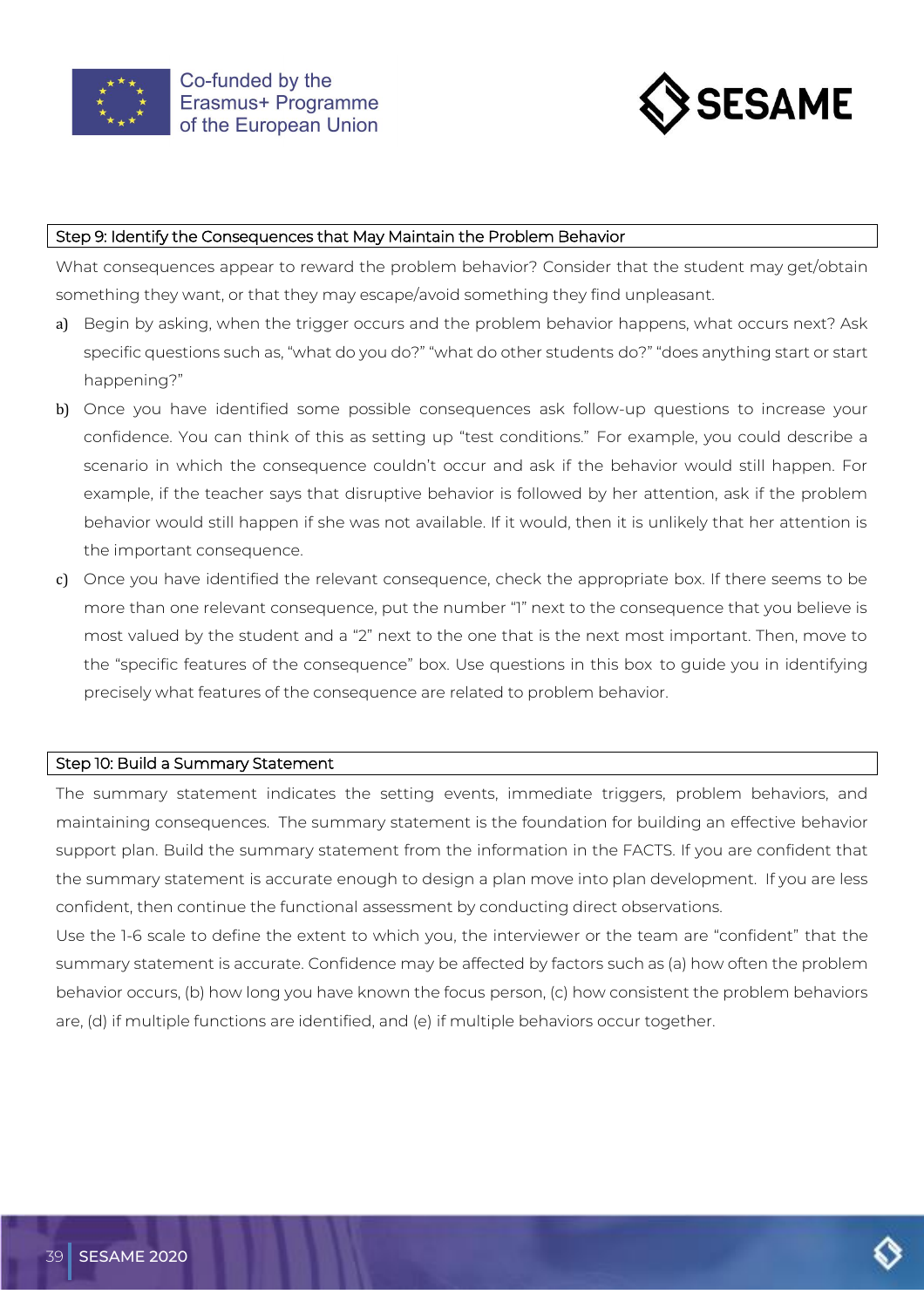



|          |                                                                                    | Teachers and Staff: Part A |                         |                                |                                                                                                          |
|----------|------------------------------------------------------------------------------------|----------------------------|-------------------------|--------------------------------|----------------------------------------------------------------------------------------------------------|
|          |                                                                                    |                            |                         |                                |                                                                                                          |
|          | Student/Grade:                                                                     |                            |                         | Date:                          |                                                                                                          |
|          |                                                                                    |                            |                         |                                | Respondent(s): ____________________                                                                      |
|          |                                                                                    |                            |                         |                                | Student Profile: Please identify at least three strengths or contributions the student brings to school. |
|          | Problem Behavior(s): Identify problem behaviors                                    |                            |                         |                                |                                                                                                          |
|          | __ Tardy _______ Fight/physical Aggression                                         |                            | _ Disruptive            |                                | $\overline{\phantom{a}}$ Theft                                                                           |
|          | __ Unresponsive __ Inappropriate Language __ _ _ _ Insubordination                 |                            |                         |                                | ___ Vandalism                                                                                            |
|          |                                                                                    |                            |                         |                                | ___ Withdrawn  ____ Verbal Harassment        ___ Work not done     ___Other ________________             |
|          | __ Verbally Inappropriate                                                          |                            | ___ Self-injury         |                                |                                                                                                          |
|          |                                                                                    |                            |                         |                                |                                                                                                          |
|          | Identifying Routines: Where, When and With Whom Problem Behaviors are Most Likely. |                            |                         |                                |                                                                                                          |
| Schedule | Activity                                                                           |                            |                         | Likelihood of Problem Behavior | Specific Problem Behavior                                                                                |
| (Times)  |                                                                                    |                            |                         |                                |                                                                                                          |
|          |                                                                                    | Low                        |                         | High                           |                                                                                                          |
|          |                                                                                    |                            | $1 \t2 \t3 \t4 \t5 \t6$ |                                |                                                                                                          |

|  |  |  | 1 2 3 4 5 6             |  |
|--|--|--|-------------------------|--|
|  |  |  | 1 2 3 4 5 6             |  |
|  |  |  | 1 2 3 4 5 6             |  |
|  |  |  | 1 2 3 4 5 6             |  |
|  |  |  | 1 2 3 4 5 6             |  |
|  |  |  | 1 2 3 4 5 6             |  |
|  |  |  | $1 \t2 \t3 \t4 \t5 \t6$ |  |
|  |  |  | 1 2 3 4 5 6             |  |
|  |  |  | 1 2 3 4 5 6             |  |
|  |  |  | 1 2 3 4 5 6             |  |

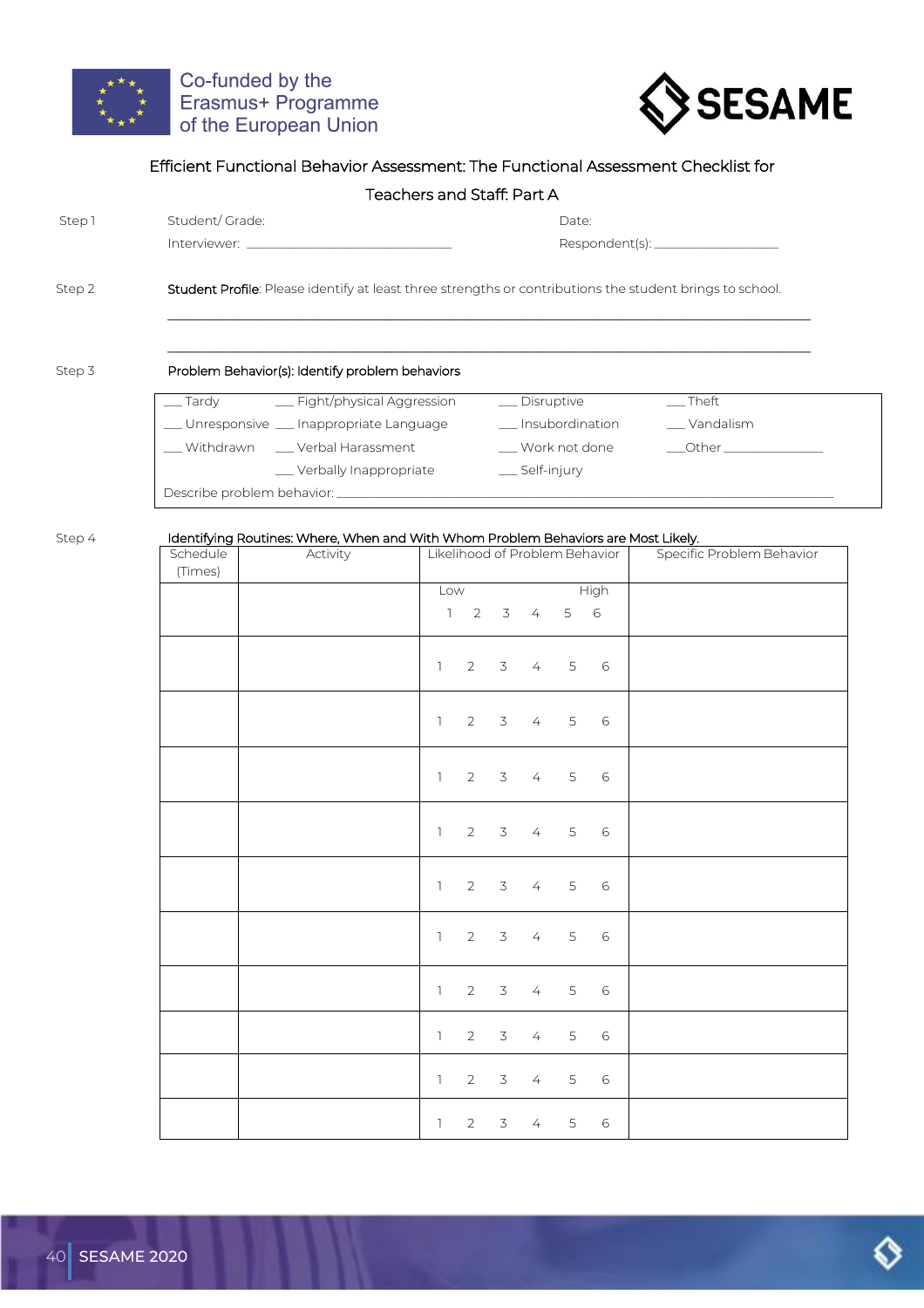



Step 5 List the Routines in order of Priority for Behavior Support: Select routines with ratings of 5 or 6. Only combine routines when there is significant (a) similarity of activities (conditions) and (b) similarity of problem behavior(s). Complete the FACTS-Part B for each of the prioritized routine(s) identified.

|              | Routines/Activities/Context | Problem Behavior(s) |
|--------------|-----------------------------|---------------------|
| Routine #1   |                             |                     |
| Routine #2   |                             |                     |
| Routine $#3$ |                             |                     |

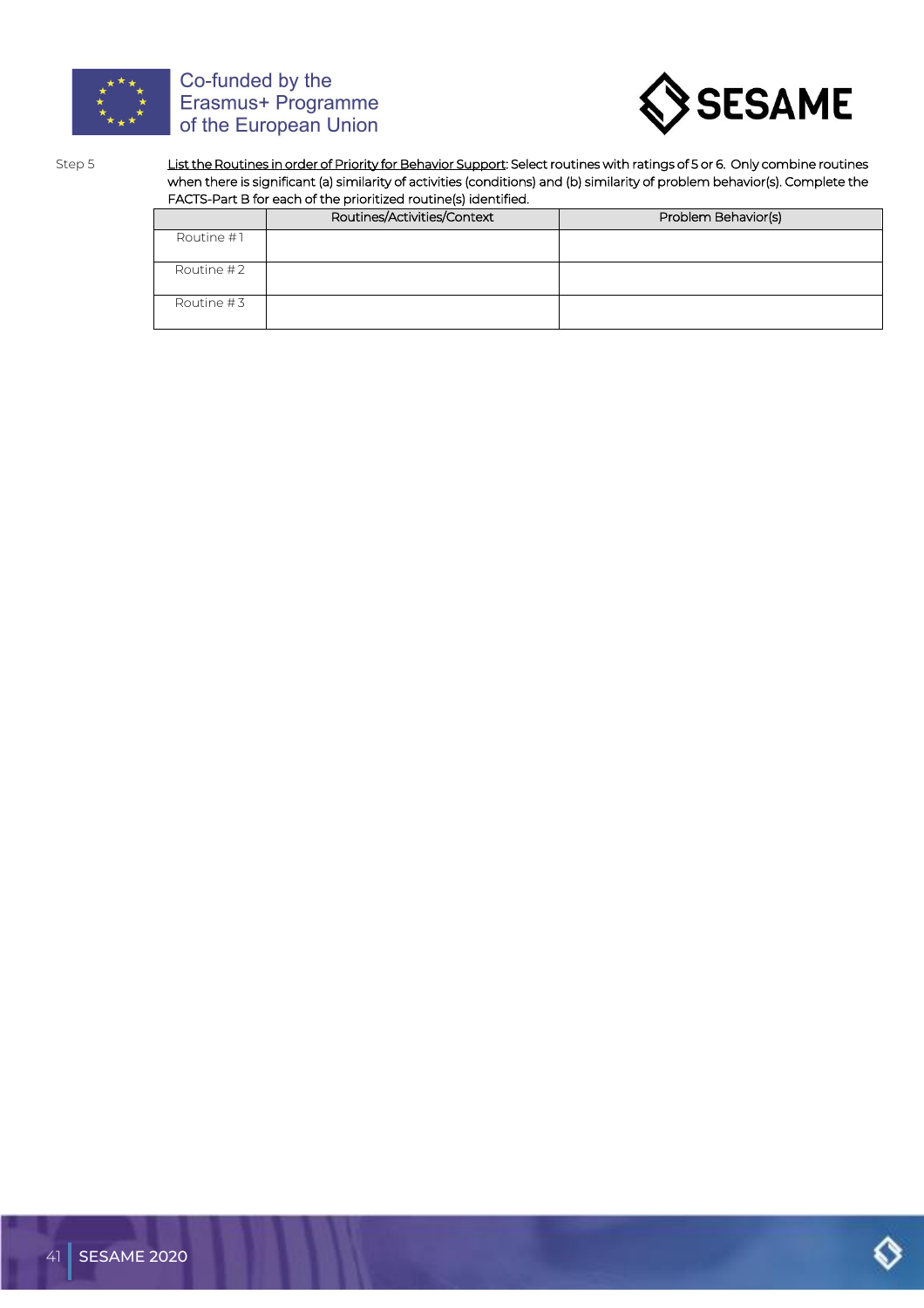



#### Efficient Functional Behavior Assessment: The Functional Assessment Checklist for

#### Teachers and Staff: Part B

| Step 6 | Routine/Activities/Context: Which routine (only one) from the FACTS-Part A is assessed? |                     |  |  |  |  |
|--------|-----------------------------------------------------------------------------------------|---------------------|--|--|--|--|
|        | Routine/Activities/Context                                                              | Problem Behavior(s) |  |  |  |  |
|        |                                                                                         |                     |  |  |  |  |
| Step 7 | Provide more detail about the problem behavior(s):                                      |                     |  |  |  |  |
|        | What does the problem behavior(s) look like?                                            |                     |  |  |  |  |
|        | How often does the problem behavior(s) occur?                                           |                     |  |  |  |  |
|        | How long does the problem behavior(s) last when it does occur?                          |                     |  |  |  |  |
|        | What is the intensity/level of danger of the problem behavior(s)?                       |                     |  |  |  |  |
|        |                                                                                         |                     |  |  |  |  |

#### Step 8 ANTECEDENTS: TRIGGERS AND SETTING EVENTS

What are the events that predict when the problem behavior(s) will occur? (Predictors).

#### Identify the trigger generally

- 1. In this routine, what happens most often just before problem behavior? <sub>-</sub>
- **2.** If you put this trigger in place 10 times, how often would it result in problem behavior?

#### **3.** Does problem behavior ever happen when (opposite of trigger or trigger absent)?

| <b>Triggers</b>     |                                           |                              |
|---------------------|-------------------------------------------|------------------------------|
| Tasks               | ____Reprimands                            | Transitions                  |
| __Unstructured time | _______Structured/non-academic activities | _____Isolated, no-one around |

| Identify specific features of the trigger                                                 |                                                                                                                                                                                                                                 |  |
|-------------------------------------------------------------------------------------------|---------------------------------------------------------------------------------------------------------------------------------------------------------------------------------------------------------------------------------|--|
| If tasks (e.g., group work,<br>independent work, small-<br>group instruction,<br>lecture) | Describe the task in detail (e.g., duration, ease<br>of task for student), what features of it likely are<br>aversive to the student and why is this<br>hypothesized?                                                           |  |
| If unstructured time                                                                      | Describe the setting, activities, and who<br>is around                                                                                                                                                                          |  |
| If reprimand                                                                              | Describe who delivers the reprimand, what<br>is said, and what the purpose of the                                                                                                                                               |  |
| Ifstructured,<br>nonacademic activities                                                   | Describe the context, who is around,<br>what activities are going on, what<br>behaviors are expected?                                                                                                                           |  |
| If transitions                                                                            | Describe the activity that is being terminated<br>and the one that is being transitioned to.<br>Identify whether any of the activities are highly<br>preferred or non-preferred, which are<br>structured versus non-structured. |  |
| If isolated                                                                               | Where did the behavior occur? What features<br>of the environment might be relevant?                                                                                                                                            |  |

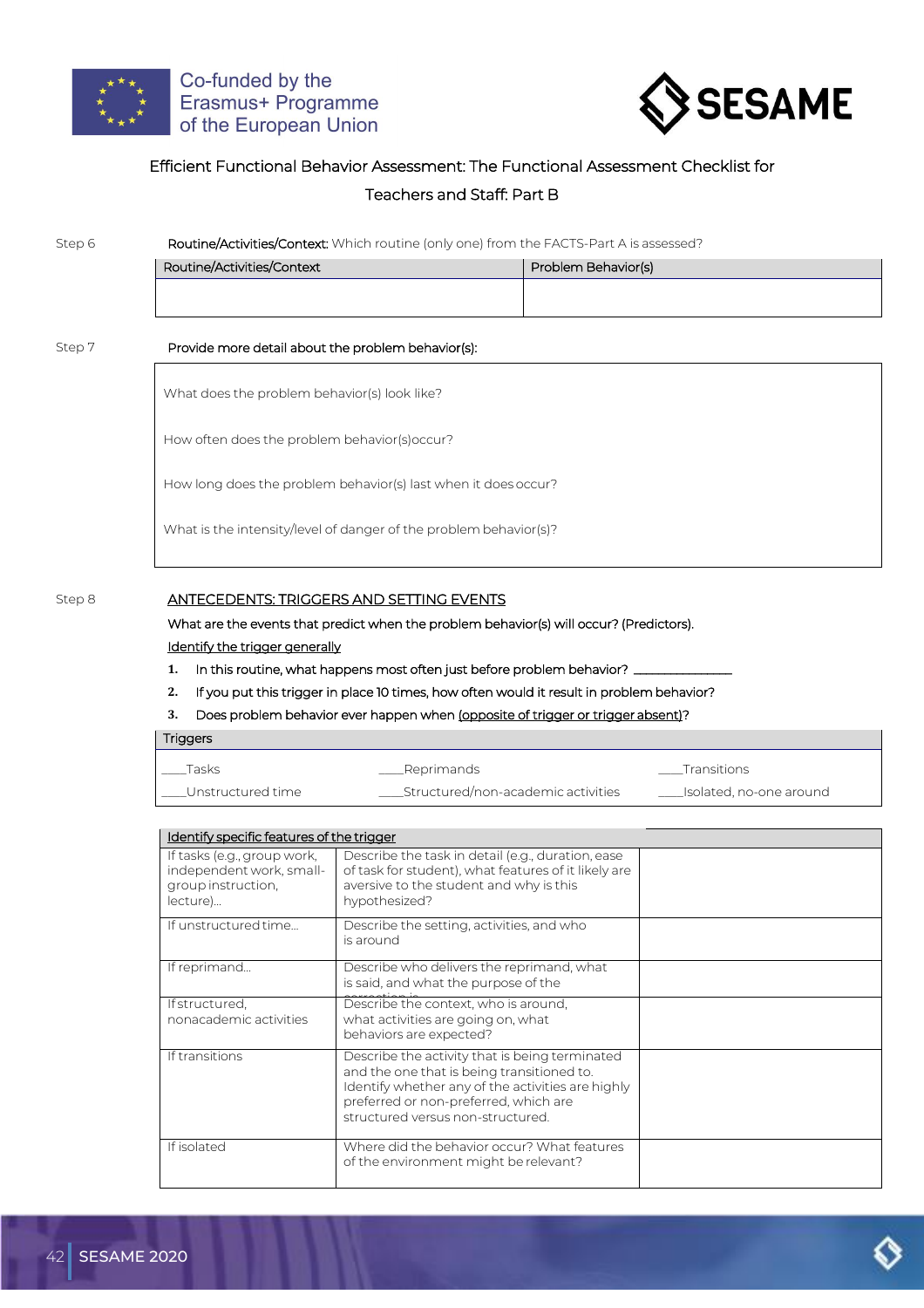



#### Step 9 **Are setting events relevant?**

- 1. Is there something that, when present makes it more likely that the trigger identified above sets off the behavior?
- 2. If yes, is this event present sometimes and absent others? Does the behavior occur only when the event is present?

| Setting Events                                            |                      |                                |
|-----------------------------------------------------------|----------------------|--------------------------------|
| _Correction/failure in previous class                     | ____Conflict at home | ___Hunger                      |
| _Correction from adult earlier in day                     | Peer conflict.       | Lack of sleep                  |
| _Homework/assignment not completed _____Change in routine |                      | __Medication (missed or taken) |

#### Step 10 CONSEQUENCES

#### What consequences appear most likely to maintain the problem behavior(s)?

#### Identify the consequence generally

In the routine identified, when the trigger occurs and problem behavior happens, what occurs next?

- **1.** What do you do? What do other students do? What activities happen or stop happening?
- **2.** Narrow it down: Take each consequence identified above:
	- **a.** Would the behavior still happen if that consequence couldn't occur (e.g., if peer attention, no other students were around?; if your attention, would the behavior still occur if you were not around? If escape, would the behavior still occur if the task was easier?)

#### **b.** Of the last 10 times you saw the behavior, how often did this consequence occur?

| Things that are Obtained | Things Avoided or Escaped From                                                                                                                                                                                                                              |
|--------------------------|-------------------------------------------------------------------------------------------------------------------------------------------------------------------------------------------------------------------------------------------------------------|
| __ adult attention       | <sub>___</sub> hard tasks<br>Other: the contract of the contract of the contract of the contract of the contract of the contract of the contract of the contract of the contract of the contract of the contract of the contract of the contract of the con |
| _ peer attention         | __ reprimands                                                                                                                                                                                                                                               |
| __ activity              | peer negatives                                                                                                                                                                                                                                              |
| _ money/things           | _ physical effort                                                                                                                                                                                                                                           |
|                          | __adult attention                                                                                                                                                                                                                                           |
|                          |                                                                                                                                                                                                                                                             |

#### Identify specific features of the Consequence

#### Identify specific features of the consequence If adult or peer attention is obtained or avoided. Define who delivers attention, what they say, and how long the attention typically lasts. What does the student do following this attention—is their a back-and-forth that occurs? Does behavioral escalation occur? If an activity or request follows or is removed Describe the specific activity including who else is present, what the activity consists of, and how long it lasts. If tangible items are obtained orremoved Describe the specific item(s) obtained including who else is present and how long the student has access to the item. If sensory stimulation possibly occurs or is removed Describe the context, who is around, what activities are going on, what behaviors are expected?